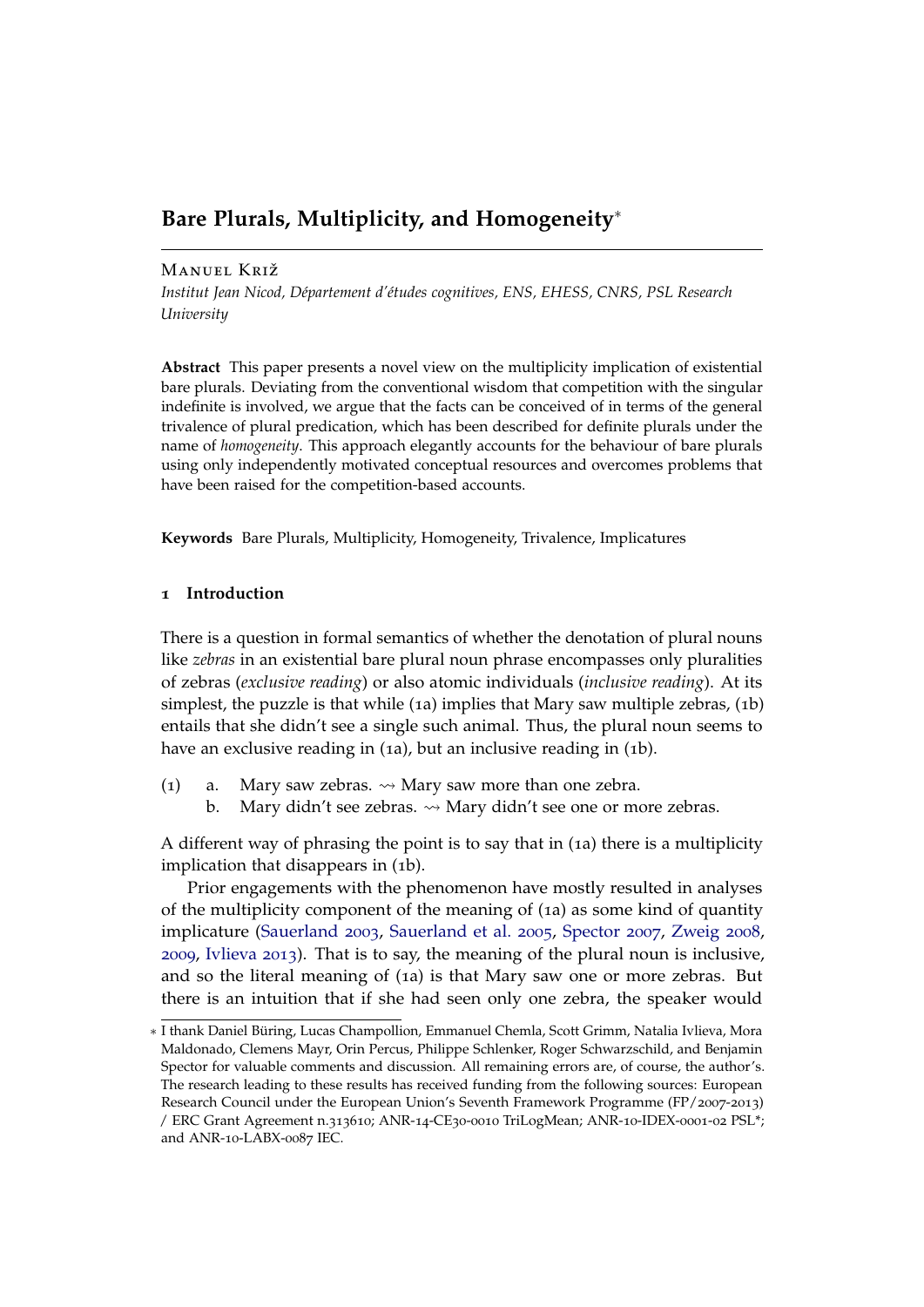have used the singular, so that the multiplicity implication arises as a quantity implicature; the difference between the variants of the implicature approach lying in how they implement this intuition. In downward-entailing contexts such as under negation, this quantity implicature naturally disappears, and so there is an inclusive reading in (1b). An exception to this is the account by Farkas  $\&$ [de Zwart](#page-36-1) ([2010](#page-36-1)), who assume that both an inclusive and an exclusive meaning are available and give an optimality-theoretic treatment of the choice between them.

The purpose of this paper is to propose an alternative perspective which uses quite different, but independently available conceptual resources: A view of multiplicity as likened to the homogeneity property of plural predication. The core datum illustrating the latter phenomenon is the following: A predicate applied to a plurality (denoted by a definite plural) is not true of this plurality when it is true of some, but not all of its parts; but neither is its negation true in such a case. Rather, both sentences have a third truth value, often called *undefined* for convenience.<sup>1</sup>

(2) Mary read the books.

**true** *iff Mary read all the books* **false** *iff Mary read none of the books* **undef.** *otherwise*

(3) Mary didn't read the books.

**true** *iff Mary read none of the books* **false** *iff Mary read all of the books* **undef.** *otherwise*

We proposed that in the same way as (2) is undefined when Mary read only half the books, (1[a\)](#page-0-0) is undefined when Mary saw exactly one zebra. From this assumption, substantive predictions about the behaviour of bare plurals follow immediately based on what is known independently about homogeneity.

We start by a brief discussion of the existing competition-based theories and the problems they face in section [2](#page-1-0). In section [3](#page-6-0), we show how the homogeneity property of plural predication naturally leads to an account of the behaviour of bare plurals in terms of trivalence. Section [4](#page-20-0) discusses how both approaches deal with the context dependence of bare plurals, substantiated by recent experiments that have not had much reception in the theoretical literature so far. Section [5](#page-24-0) finally sees our theory applied to the details of the behaviour of bare plurals by way of comparison with previous approaches.

# <span id="page-1-0"></span>**2 The Competition-Based View**

A number of analyses of existential bare plurals have been proposed, all of which build on the same underlying idea: the multiplicity implication of the bare plural arises because the existential bare plural is in competition with a singular

<sup>1</sup> Cf. [Schwarzschild](#page-37-3) [1994](#page-37-3), [Löbner](#page-37-4) [2000](#page-37-4), [Gajewski](#page-36-2) [2005](#page-36-2), [Križ](#page-36-3) [2015](#page-36-3), *pace* [Breheny](#page-35-0) ([2005](#page-35-0)) and [Magri](#page-37-5)  $(2014)$  $(2014)$  $(2014)$ .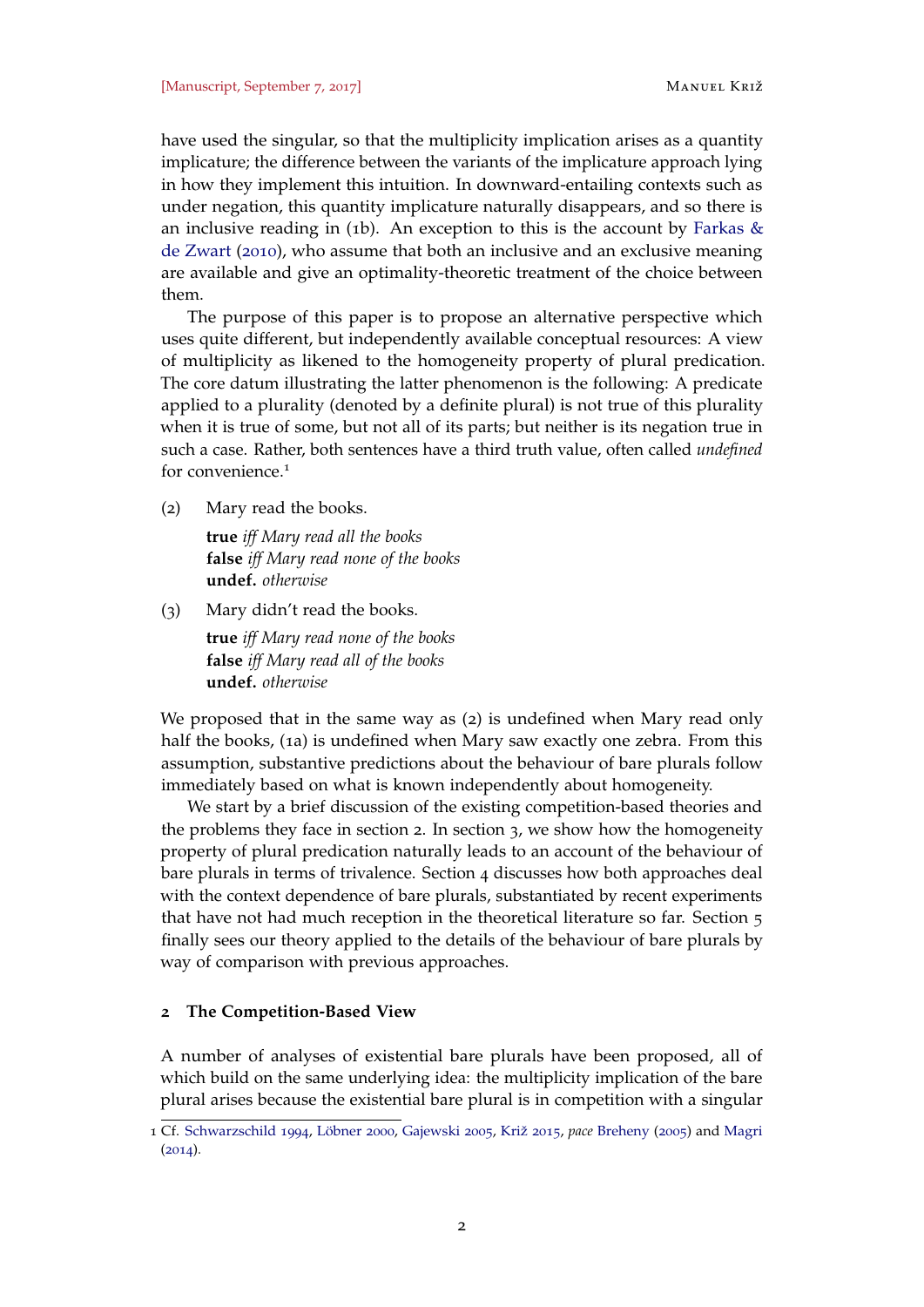indefinite. The intuition behind it is quite simple and, in essence, Gricean: if Mary had seen only one zebra, the speaker would have said (4a). Thus, given that they said  $(4b)$ , Mary must have seen several.<sup>2</sup>

- (4) a. Mary saw a zebra.
	- b. Mary saw zebras.

Several different implementations of this basic intuition have been given, all of which require some special-purpose assumptions. [Zweig](#page-38-0) ([2008](#page-38-0)) assumes local exhaustification of the verb phrase at the level of the event predicate; [Mayr](#page-37-6) [2015](#page-37-6) assumes local exhaustification at the level of the noun phrase; [Sauerland](#page-37-0) ([2003](#page-37-0)) and [Sauerland et al.](#page-37-1) ([2005](#page-37-1)) need to stipulate local computation of implicated presuppositions; [Spector](#page-37-2) ([2007](#page-37-2)) postulates recursive exhaustification and an intransitive relation of alternativehood; and [Farkas & de Zwart](#page-36-1) ([2010](#page-36-1)) give an optimality-theoretic meaning choice procedure specifically for the interpretation of number morphology. In the following, we will discuss puzzles for these kinds of approaches at a high level of abstraction. For the specifics of implementation, which are immaterial to our arguments, we refer the interested reader to the original publications.

## <span id="page-2-3"></span>**2.1 Not a Matter of Meaning Choice**

On most existing accounts, an instance of a bare plural is, in any given sentence, interpreted locally as either inclusive or exclusive. This is the result of the theories in [Zweig](#page-38-0) [2008](#page-38-0), [2009](#page-38-1), [Sauerland](#page-37-0) [2003](#page-37-0), [Sauerland et al.](#page-37-1) [2005](#page-37-1), and [Farkas &](#page-36-1) [de Zwart](#page-36-1) [2010](#page-36-1), despite the fact that the technical workings of those theories are quite different.

As long as the bare plural occurs in a logically monotonic context, this is unobjectionable. However, when a bare plural is embedded in a non-monotonic context, such as the scope of *exactly*, a problem arises. It is predicted, for example, that the meaning of  $(5)$  should be either  $(5a)$  or  $(5b)$ . Which one it is depends on whether the competition-based rule is sensitive to strengthening or only to non-weakening; but it has to be one of them.

- <span id="page-2-1"></span><span id="page-2-0"></span>(5) Exactly one girl saw zebras.
	- a. Exactly one girl saw one or more zebra.
	- b. Exactly one girl saw two or more zebras.

<span id="page-2-2"></span>However, as pointed out by [Spector](#page-37-2) ([2007](#page-37-2)) and [Ivlieva](#page-36-4) ([2014](#page-36-4)), and acknowledged as a problem for their own theory by [Farkas & de Zwart](#page-36-1) ([2010](#page-36-1)), one actually obtains an overall meaning that is stronger than either (5a) or (5b):

(6) Exactly one girl saw zebras.  $\rightsquigarrow$  One girl saw multiple zebras and the other girls saw none.

<sup>2</sup> Here and later on, we use *several* as a sloppy but convenient shorthand for *more than one*, even though we recognise that in ordinary usage the word is usually reserved for slightly larger quantifies and two is, at best, a borderline case of *several*.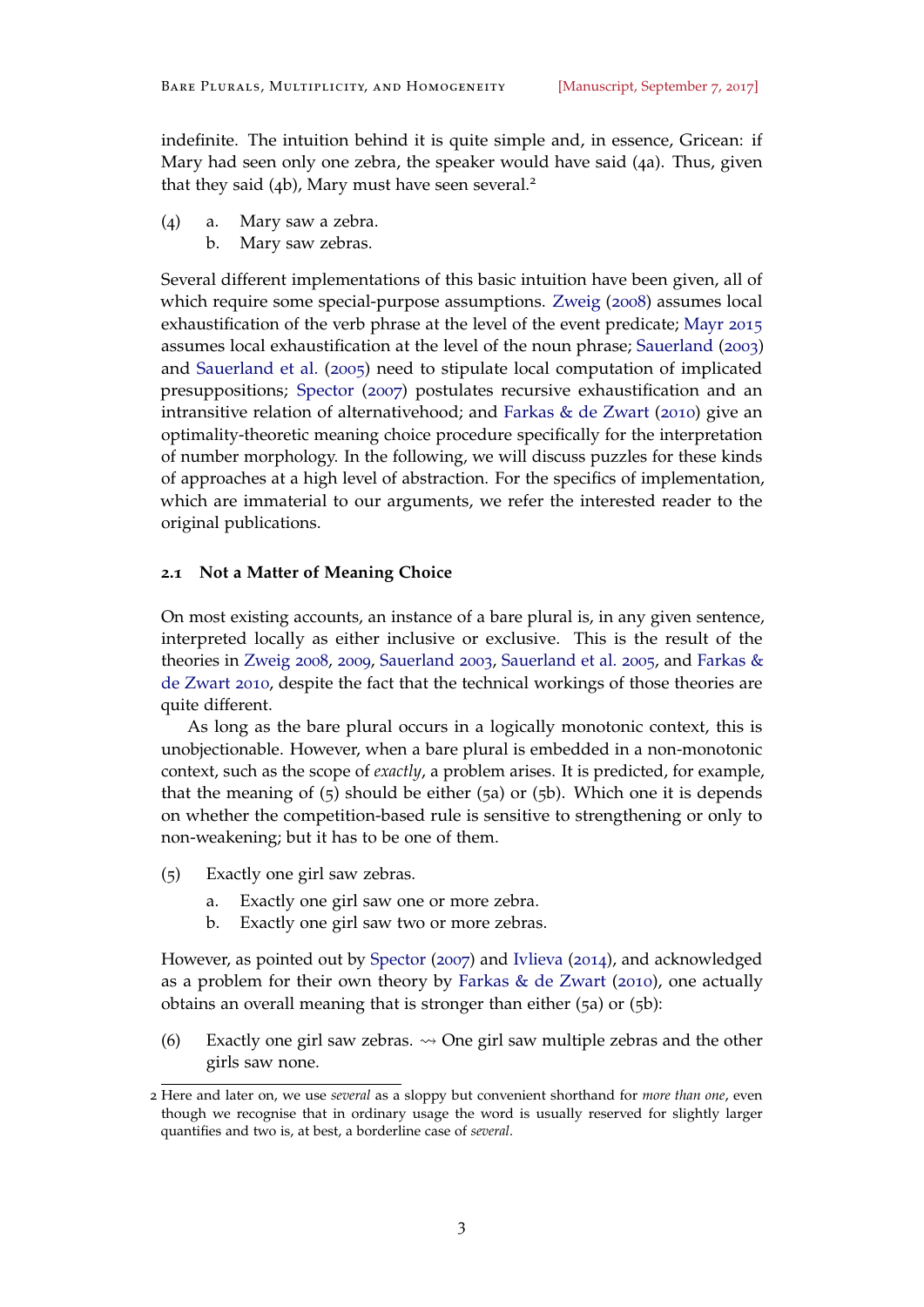It appears that the meaning of ([5](#page-2-0)) is, in fact, the *conjunction* of (5[a\)](#page-2-1) and (5[b\).](#page-2-2) Thus, in a way, the sentence makes use of both the inclusive and the exclusive meaning of the bare plural: the exclusive meaning features in the upward-monotonic part of the meaning of *exactly one* ("at least one"), and the inclusive meaning features in the downward-monotonic part of the meaning ("not more than one"). Theories that determine the meaning of the bare plural locally cannot account for this fact.

# **2.2 Recursive Exhaustification: Spector 2007**

[Spector'](#page-37-2)s ([2007](#page-37-2)) theory derives the multiplicity implication as a global *higher-order* implicature. We present the theory semi-formally here and refer the reader to the original paper for a more rigorous presentation. To see the basic principle, consider this. A statement with a singular indefinite, such as (7a), is taken to generate an implicature based on the alternatives with plural numerals in (7b).

- (7) a. Mary saw a zebra.  $\rightsquigarrow$  Mary saw only one zebra.
	- b. Mary saw two/three/... zebras.

In virtue of its literal meaning, the sentence (8) has the same truth conditions as (7a): it is true if Mary saw one or more zebras. However, it has (7a) as an alternative, and an utterance of (7a) convey, in virtue of its own implicature, that Mary saw exactly one zebra. Hence, the fact that the speaker didn't choose the singular alternative, but instead uttered (8), gives rise to an implicature that the speaker didn't see exactly one zebra. That is to say, implicature computation takes into account not the literal meaning, but the communicated meaning of the alternative: we compute higher-order implicatures.

(8) Mary saw zebras.

Despite the fact that *Mary saw a zebra* and *Mary saw zebras* have the same literal meaning, they have different implicatures because they have different alternatives. This is the crucial stipulation in Spector's theory: alternativehood is intransitive. While *two zebras* is an alternative of *a zebra*, and *a zebra* is an alternative of *zebras*, the numeral-headed *two zebras* is not an alternative of the bare plural *zebras*.

(9) a. Alt(*zebras*) =  ${a$ *zebra* $}$ b. Alt(*a zebra*) = {*two zebras, three zebras, ...* }

The original paper contains a detailed presentation of the computation of these higher-order implicatures in various sentences, which we will not repeat here.

This theory, uniquely among the competition-based theories, derives the correct predictions for non-monotonic contexts if it is assumed that exhaustification consists in negating non-weaker alternatives (as opposed to stronger alternatives). Consider (10a) and its alternatives in (10b).<sup>3</sup>

<sup>3</sup> Note that sentences with numerals must not be understood under an *exactly*-reading here. Thus, *Exactly one girl saw two zebras* means that that exactly one girl saw two or more zebras, not that exactly one girl saw exactly two zebras.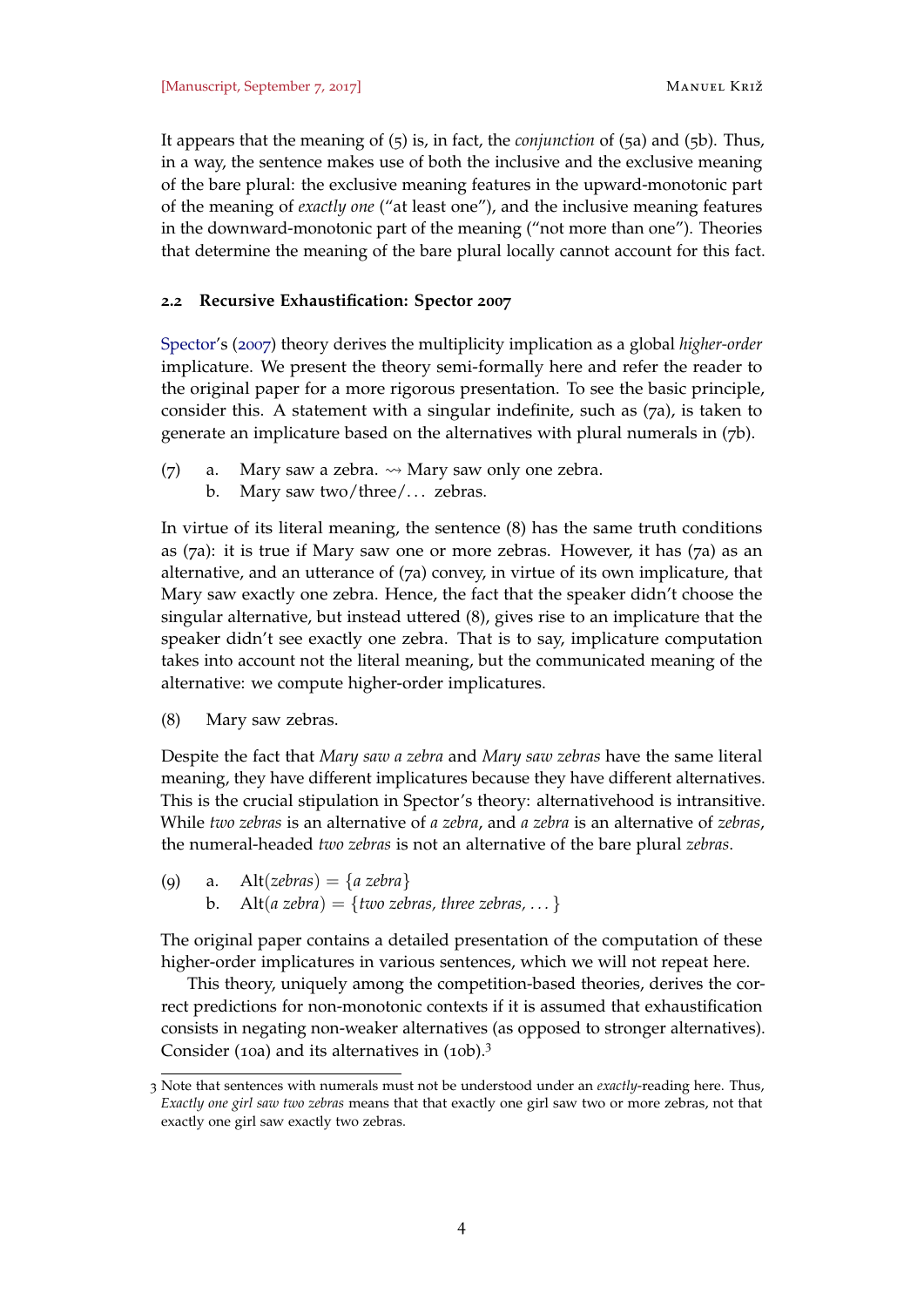- (10) a. Exactly one girl saw a zebra.
	- b. Exactly one girl saw two/three/dots zebras.

These alternatives are not stronger than the original (10a), but they are also no weaker, so they are negated. What we obtain as the strengthened meaning of (10a) is (11).

 $(11)$  EXH (exactly  $1... a$ ) = (exactly 1...a) and not (exactly 1...2) and not (exactly  $1 \ldots 3$ ) ... 'Exactly one girl saw a zebra and she saw only one.'

Now the sentence with the bare plural, is exhaustified with respect to the alternative (11); that is to say, it has as its implicature the negation of (11).

(12) EXH (EXH (exactly  $1 \dots p$ l)) = (exactly 1...a) and not  $ext{Ext}$  (exactly 1...a) = (exactly 1...a) and ((exactly 1...2) or (exactly 1...3) or ...) 'Exactly one girl saw one or more zebras and exactly one girl saw two or more zebras.' = 'Exactly one girl saw more than one zebra and the others saw none.'

The negation of  $(12)$ —the strengthened meaning of the singular alternative—is then the implicature of the sentence (13a) with the bare plural. This implicature is given in (13b). Taken together with the literal meaning of the original assertion (12a), this yields the overall meaning (13c): that one girl saw multiple zebras and all the others saw none.

- (13) a. Exactly one girl saw zebras. 'Exactly one girl saw one or more zebras.'
	- b. Either (not (exactly 1...a)) or (exactly 1...2) or (exactly 1...3)...
	- c. Exactly one girl saw one or more zebras and exactly one girl saw two or more zebras.

As we will see later in section [5](#page-24-0), the predictions of this theory for complex sentences are extremely similar to those of our own, with only subtle differences to be discussed in sections [5](#page-24-1).1 and [5](#page-26-0).3.

#### <span id="page-4-0"></span>**2.3 A Lack of Alternatives**

[Magri](#page-37-7) ([2011](#page-37-7)) points out that a multiplicity seems to be present with a least some mass nouns, such as *change*:

- (14) a. John has change in his pockets.  $\rightsquigarrow$  He has several pieces of change.
	- b. John doesn't have change in his pockets.  $\rightsquigarrow$  He doesn't have even a single piece of change.

He presents this as a challenge for competition-based theories of the multiplicity implication, since it is not clear what alternative *change* is supposed to compete with. An approach that builds on competition between singular and plural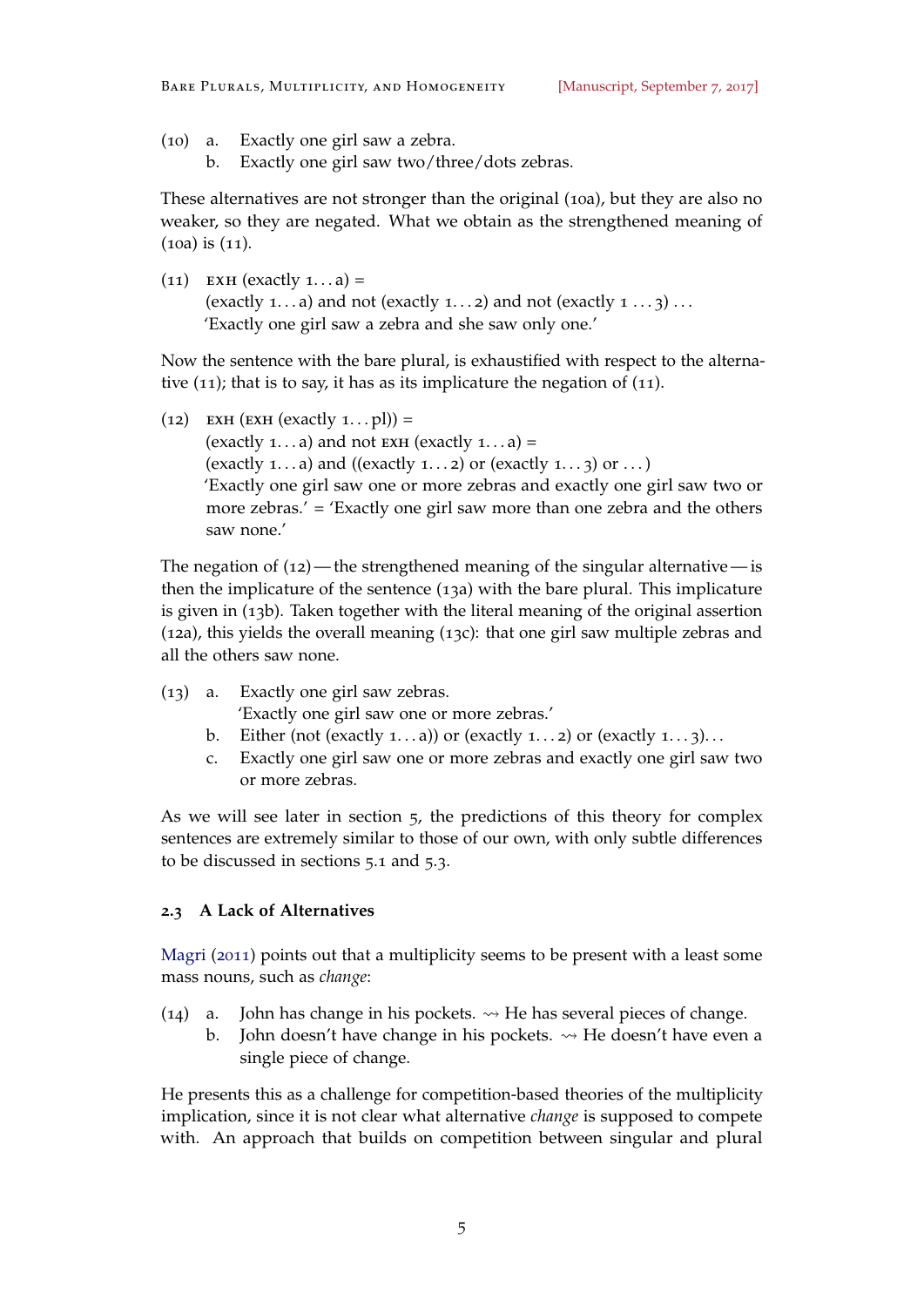*morphology* [\(Sauerland](#page-37-0) [2003](#page-37-0); [Sauerland et al.](#page-37-1) [2005](#page-37-1); [Mayr](#page-37-6) [2015](#page-37-6); [Farkas & de Zwart](#page-36-1) [2010](#page-36-1)) is particularly out of luck, since *change* is already morphologically singular and has no other form. But even when competition between whole noun phrases is considered, there is a problem. The semantically singular alternative to *change* would seem to be *a piece of change*. This noun phrase, however, is markedly more complex, and so it is doubtful whether it can serve as an alternative in the sense required for implicature computation [\(Katzir](#page-36-5) [2007](#page-36-5)). In the particular case of *change*, one might attempt to work off the lexical replacement with *a coin*; but in a country with 1\$-banknotes, are we certain that all change is coins?

One may note, though, that the behaviour described by Magri does not appear to be even remotely universal among mass nouns. Certainly my *luggage* can be a single suitcase, today's *mail* can be a single letter, and a cardinal's *jewellery* may consist in a single ring. It is thus doubtful to what extent the odd behaviour of *change* in particular should be viewed as a general problem.<sup>4</sup>

A stronger version of the same argument has been raised by [Ivlieva & Sudo](#page-36-6) ([2015](#page-36-6)): the multiplicity inference is also, and more consistently, present with *pluralia tantum* of a particular kind, such as *clothes, belongings, possessions, goods, movables, valuables*, and *eatables*, which refer to collections of well-individuated objects.

- (15) a. This bag has clothes in it.  $\rightarrow$  It contains multiple articles of clothing.
	- b. This bad doesn't have clothes in it.  $\rightarrow$  It doesn't contain a single article of clothing.

In some cases, such as with *clothes*, there may be lexical replacement (*a garment*) or circumlocutions available (*an article of clothing*) to generate a potential singular alternative. For most of these nouns, however, not even those are easily found. In addition, it is simply not possible to use *pluralia tantum* of this kind to refer to a single object: while one can point at a pair of scissors (a different type of plurale tantum) and utter (16a), one cannot hold up a single shirt and say  $(16b)$ .<sup>5</sup>

- (16) a. *Pointing at a pair of scissors.* These are scissors.
	- b. *Pointing at a single shirt.* #These are clothes./ #This is clothes.

We thus appear to have genuinely semantically plural nouns with no singular alternative. This is a particular problem for Spector's theory, which requires competition between whole noun phrases. The approaches that rely on local

(i) *Pointing at a table.* This is furniture.

<sup>4</sup> Benjamin Spector (p.c.) suggests that *change* is a vague term and that in many contexts at least, a single coin would be a borderline case of change (and, consequently, also a borderline case of non-change, hence the behaviour of negation).

<sup>5</sup> On this diagnostic, singular mass nouns appear to mostly pattern with *scissors*. It is quite possible, for example, to point at a single table and utter (i). (We thank an anonymous reviewer for pointing this out.)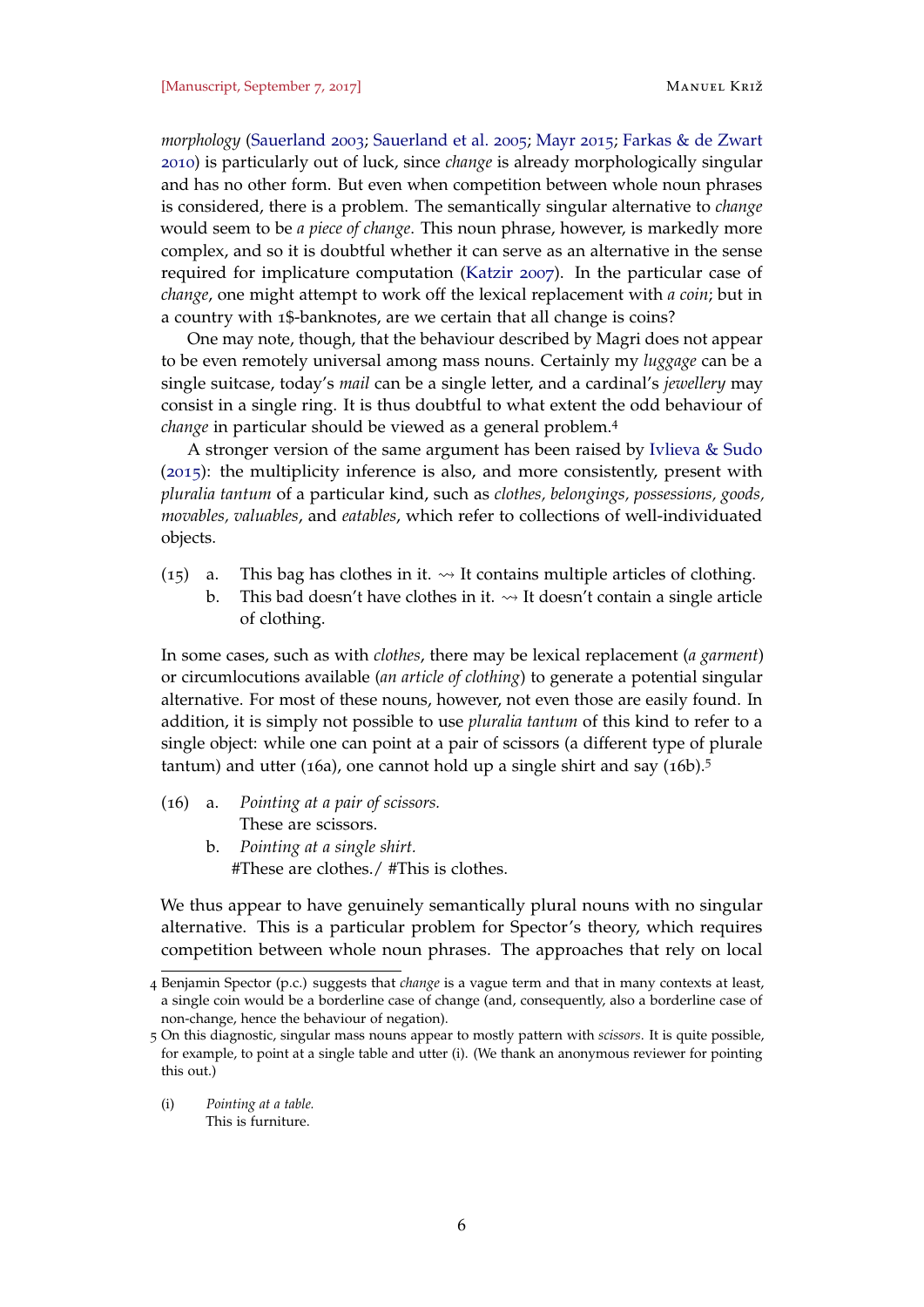implicatures or implicated presuppositions based on the meaning of number morphology, $6$  however, may have a way out. These accounts postulate number operators as nodes in the logical form (above the determiner for Sauerland et al., above the noun but below the determiner for Mayr), whose presence is in some way regulated by number morphology. Thus, the plural *clothes* has a logical form like (17).

(17) [ *cloth-* pl ]

One could assume now that the alternatives at play are actually alternative logical forms, obtained by replacing the PL node with a sg node. This is perfectly possible on the logical form in  $(17)$  and gives us  $(18)$ . It just so happens that there is no pronounceable phonological form associated with this logical form, but this does not have to mean that the logical form is in and of itself ill-formed.

(18) [ *cloth-* sg ]

Thus, the alternative needed for the computation of the plurality inference on these accounts would, in fact, exist, despite the fact that it cannot be pronounced.

## **2.4 Interim Summary**

In this section, we discussed challenges for the existing accounts of the multiplicity implication in terms of competition between the bare plural and the singular indefinite. These challenges are of three kinds.

First, all of these accounts need to make special-purpose assumptions to account for bare plurals. If a theory could be found that does not require such assumptions, it would therefore, *ceteris paribus*, have an advantage in plausibility.

Second, with the sole exception of [Spector'](#page-37-2)s ([2007](#page-37-2)), existing accounts make incorrect predictions for sentences where a bare plural is embedded in the scope of a non-monotonic quantifier such as *exactly one*. [Spector'](#page-37-2)s ([2007](#page-37-2))'s theory, in turn, faces an objection pointed out by [Ivlieva & Sudo](#page-36-6) ([2015](#page-36-6)): it cannot account for the existence of a multiplicity implication with *pluralia tantum*, which do not have a singular alternative to compete with the plural.

In the next section, we will introduce our own account, which rests on a fundamentally different conceptual basis that allows it to overcome these limitations.

## <span id="page-6-0"></span>**3 Homogeneity: From Definite to Bare Plurals**

A well-known type of sentences where the truth conditions of an affirmative and its negation are not complementary are sentences with definite plural noun phrases.

<span id="page-6-1"></span>(19) a. Mary bought the books.  $\rightsquigarrow$  She bought all of the books.

<sup>6</sup> [Sauerland](#page-37-0) [2003](#page-37-0); [Sauerland et al.](#page-37-1) [2005](#page-37-1); [Mayr](#page-37-6) [2015](#page-37-6). It is possible to rephrase [Zweig](#page-38-1) [2009](#page-38-1) in such terms as well.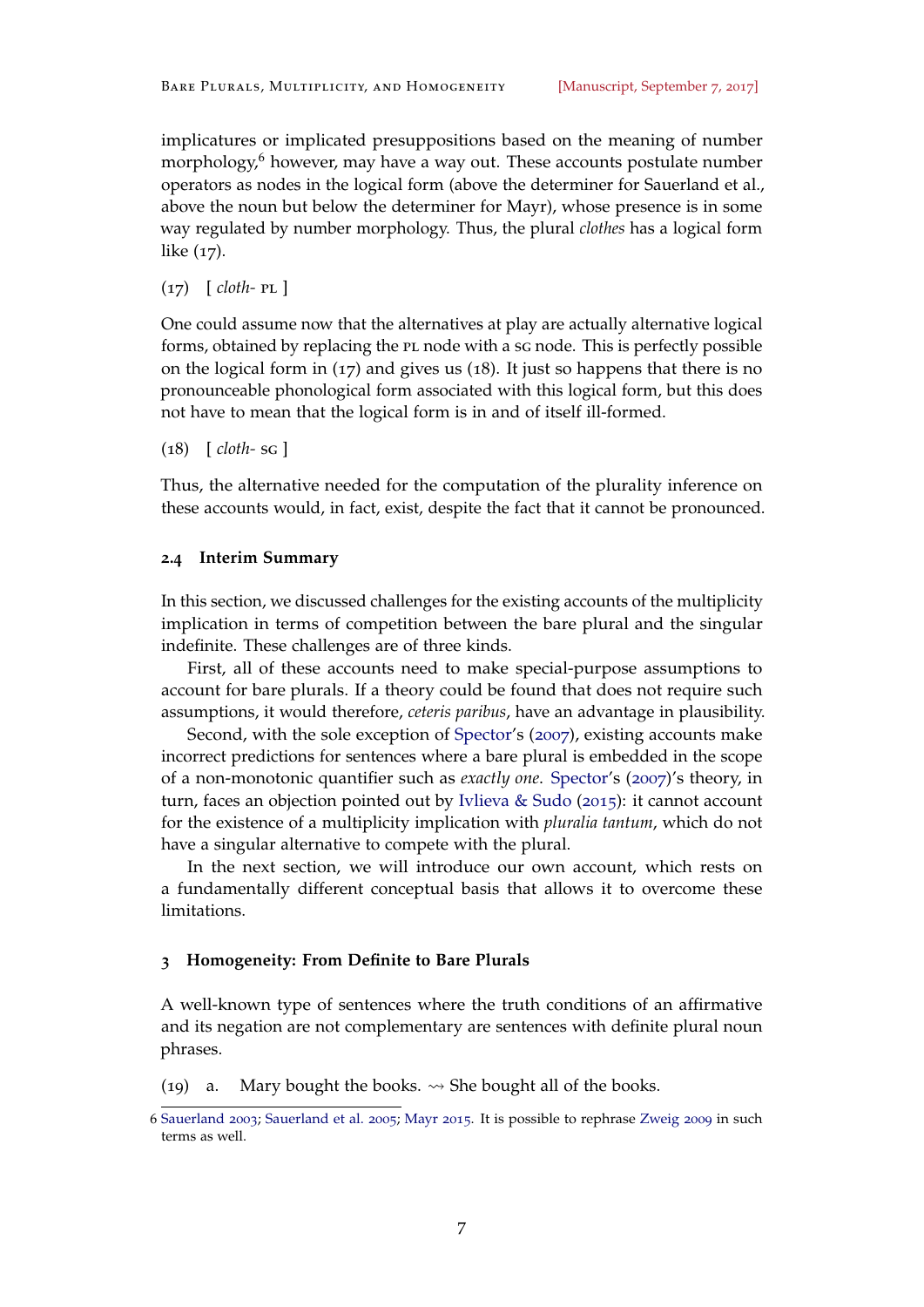b. Mary didn't buy the books.  $\rightsquigarrow$  She bought none of the books.

<span id="page-7-0"></span>This phenomenon, known as the *homogeneity effect*, has generally received an analysis in terms of logical trivalence. This means that the sentences in (19) are sometimes true, sometimes false, and sometimes they have a third truth value. We will call sentences that have this truth value *undefined*. 7

(20) Mary bought the books.

**true** *iff Mary bought all the books* **false** *iff Mary bought none of the books* **undef.** *otherwise*

Crucially, the falsity conditions of a sentence are identified with the truth conditions of its negation. In other words, negation does what is usual for it to do in a trivalent logic: it switches truth and falsity, but leaves undefinedness alone.

(21) Mary didn't buy the books.

**true** *iff Mary bought none of the books* **false** *iff Mary bought all of the books* **undef.** *otherwise*

Thus one captures the gap between the truth conditions of (19[a\)](#page-6-1) and those of (19[b\):](#page-7-0) in those situations where Mary bought some, but not all of the books, both sentences are undefined. Note that at this point, the third truth value — undefinedness — has been introduced only as a theoretical concept that serves the purpose of explaining the truth conditions of negated sentences. How this third truth value translates to intuitive judgements of sentences is, in principle, a separate question.<sup>8</sup>

It is now easy to see the picture that emerges when one looks at sentences with bare plurals through the lens of trivalence: such sentences are undefined in a situation where there is only a single witness.

(22) Mary saw zebras.

**true** *iff Mary saw multiple zebras* **false** *iff Mary saw no zebra* **undef.** *iff Mary saw exactly one zebra*

<sup>7</sup> [Schwarzschild](#page-37-3) [1994](#page-37-3), [Löbner](#page-37-4) [2000](#page-37-4), [Gajewski](#page-36-2) [2005](#page-36-2), [Križ](#page-36-7) [2016](#page-36-7). *Pace* [Magri](#page-37-5) [2014](#page-37-5), who propose approaches to homogeneity that is explicitly not based on logical trivalence.

<sup>8</sup> Experimental findings indicate that, even if the third truth value may not always be introspectively accessible, undefined sentences have a particular signature that sets them apart from true as well as false sentences. [Schwarz](#page-37-8) ([2013](#page-37-8)) found that in a truth-value judgement task with the two answer options *true* and *false*, undefined affirmative sentences received varying responses. (Negated sentences did not feature in the experiment.) [Križ & Chemla](#page-36-8) ([2015](#page-36-8)) presented both affirmative and negative sentences, with the three answer options *completely true*, *completely false*, and *neither*. For undefined sentences, answers were predominantly split between *completely false* and *neither*, with only a small proportion of *completely true* responses, whereas sentences that were either true or false received very consistent responses. We can thus say at the very least that the theoretical status of undefinedness is associated with some variability in judgements. For some further discussion of the role of context in steering this variability, see section [4](#page-20-0) below.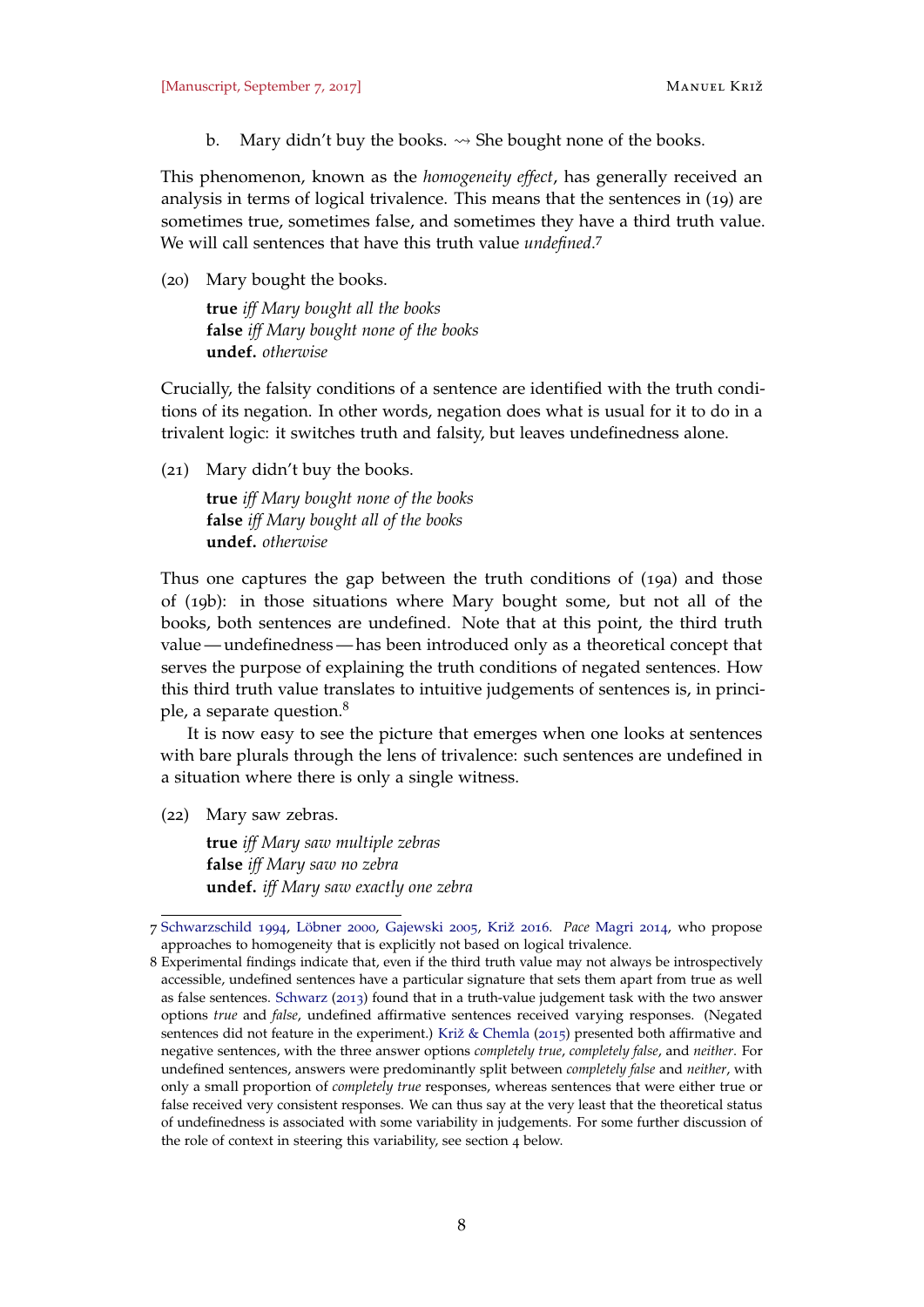(23) Mary didn't see zebras.

**true** *iff Mary saw no zebra* **false** *iff Mary saw multiple zebras* **undef.** *iff Mary saw exactly one zebra*

In the following sections, we will demonstrate how the trivalence of sentences with bare plurals can be derived from the very same principles that have been posited independently on the basis of sentences with definite plurals.

# **3.1 The Homogeneity Constraint**

The trivalence of sentences with bare plurals is generally seen as rooted in the predicate: most predicates in natural language are, when applied to a plurality,<sup>9</sup> undefined under certain conditions.<sup>10</sup> Much of the literature has restricted its attention to distributive predicates. In this case, the generalisation is quite easy to see: a predicate is undefined of a plurality if it is true of some parts of it and false of others. [Križ](#page-36-7) ([2016](#page-36-7)) extends the picture to collective predicates, which he argues are also sometimes undefined, and postulates a constraint of which that for distributive predicates is a special case. This constraint is taken to apply to lexical predicates in natural language.<sup>11</sup>

### (24) **Generalised Homogeneity**

A homogeneous predicate *P* is undefined of a plurality *a* if it is not true but there is a plurality *b* that overlaps with *a* (i. e. has constituent individuals in common) such that *P* is true of *b*. [\(Križ](#page-36-7) [2016](#page-36-7))

Križ assumes that the positive extension of a predicate— the set of entities, including pluralities, that they are true of — is given as a matter of lexical meaning, and that predicates are false whenever the homogeneity constraint allows them to be false; otherwise, they are undefined. Using these principles, we can thus derive the falsity conditions of a predicate from its truth conditions and do not have to postulate them separately.

The homogeneity constraint, as applied to verbal predicates, explains the behaviour of sentences with definite plurals in argument position. Take, for example, the predicate *smiled*. In virtue of its lexical meaning, this predicate is true of a plurality if all of its members smiled; that is just what it means for a plurality to smile. Now we look at all pluralities *x* which are not such that all of their members smiled. If *x* contains any part  $\psi$  that smiled, then homogeneity forbids the predicate from being false of *x* (since the containment of *y* in *x* is a special case of overlap). If *x* contains no part that smiled, then homogeneity

<sup>9</sup> The underlying view of plural predication is the usual from [Link](#page-36-9) [1983](#page-36-9).

<sup>10</sup> Exceptions are [Breheny](#page-35-0) [2005](#page-35-0), [Büring & Križ](#page-35-1) [2013](#page-35-1), and [Magri](#page-37-5) [2014](#page-37-5), who locate the source of the homogeneity effect in the meaning of definite plural noun phrases. See [Križ](#page-36-3) [2015](#page-36-3) and [Križ &](#page-36-10) [Spector](#page-36-10) [2017](#page-36-10) for arguments that this is mistaken.

<sup>11</sup> Exceptions to this generalisation exist, but appear to be limited to a class of predicates that, intuitively speaking, have something to do with measuring a quantity, such as *numerous* and *few in number*.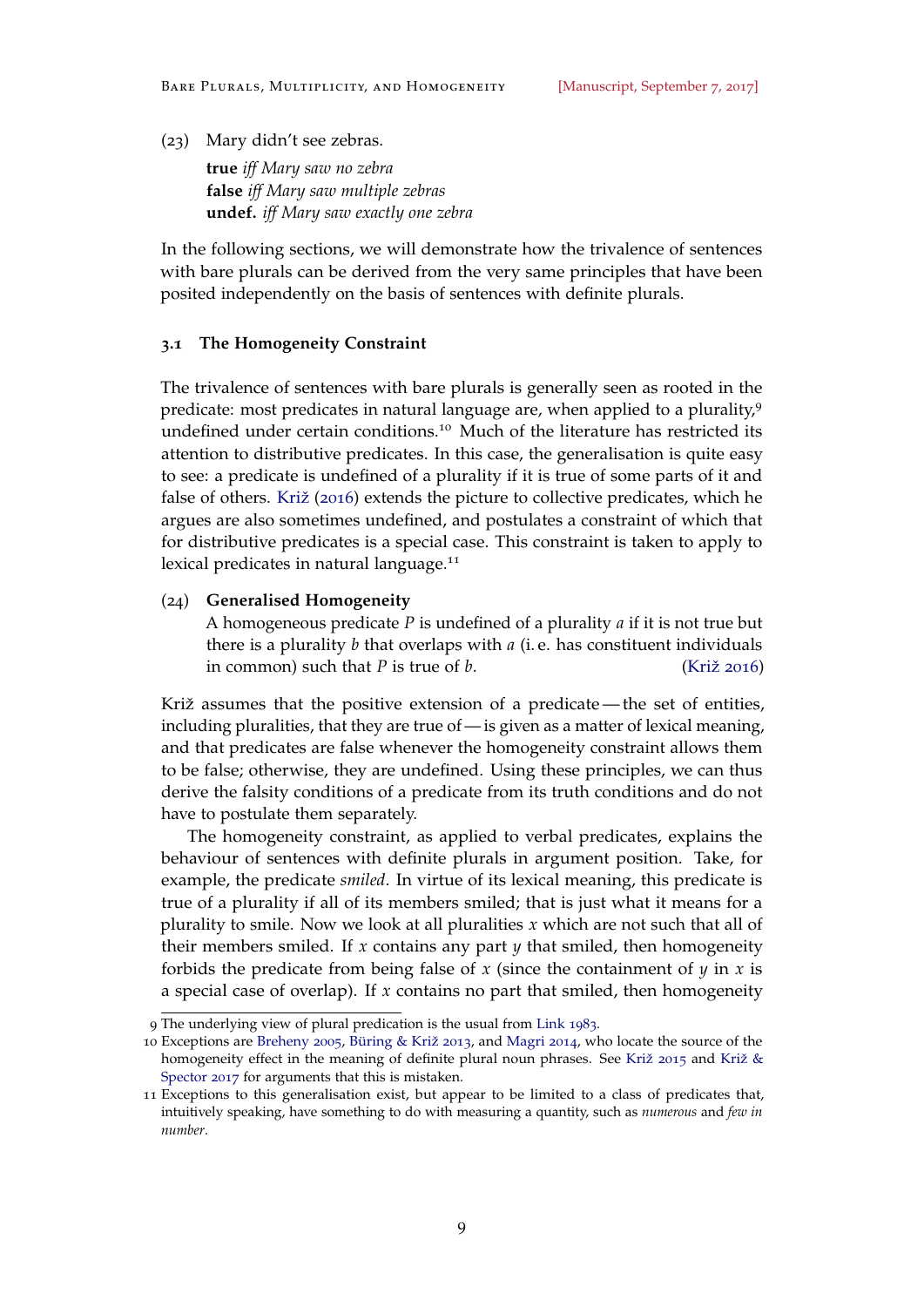permits the predicate *smiled* to be false of *x*, and so it is. Therefore, (25), where *smiled* is predicated of the plurality consisting of the professors, is true if and only if all professors smiled, and false if and only if none of them did. Otherwise, it is undefined.

(25) The professors smiled.

**true** *iff all professors smiled* **false** *iff none of the professors smiled* **undef.** *otherwise, i.e. if some but not all of them smiled*

In order to understand our original example *Mary bought the books*, where the other argument position of the transitive verb is filled by an atomic individual, it is, for current purposes, sufficient to note that the one-place predicate *Mary bought* behaves like a lexical predicate and obeys the generalised homogeneity constraint. This is so in general for one-place predicates that are obtained by filling the other arguments of a relation with individuals (cf. [Križ](#page-36-3) [2015](#page-36-3): §1 and §2 for a more detailed discussion).

We submit that the key to explaining the trivalence of sentences with bare plurals is to recognise that the homogeneity constraint also applies to nominal predicates, and in particular plural nouns. Assume that the plural noun *zebras* is true of pluralities of zebras, but not true of atomic zebras. By the homogeneity constraint, it then cannot be false of atomic zebras, and so it has to be undefined of them (along with pluralities that consist only partly of zebras).

(26) 
$$
\begin{bmatrix} \text{zebras} \end{bmatrix} = \lambda x. \begin{cases} 1 & \text{iff } x \text{ is a plurality of zebras} \\ 0 & \text{iff } x \text{ doesn't contain any zebras} \\ \star & \text{otherwise, e.g. if } x \text{ is an atomic zebra} \end{cases}
$$

This alone, of course, does not yet tell us what the truth and falsity conditions of an entire sentence with an existential bare plural are. It is standardly assumed that sentences with an existential bare plural involve a silent existential quantifier that is applied to the plural noun. Thus, (27a) has the logical structure in (27b).

(27) a. Mary saw zebras. b. **exists**(*zebras*,  $\lambda x$ *.saw*( $m, x$ ))

We therefore need to understand what happens when a generalised quantifier, such as this silent existential quantifier, is applied to a trivalent predicate. This is the topic of the next sections.

### <span id="page-9-0"></span>**3.2 Homogeneity and Quantification**

<span id="page-9-1"></span>We will explore the interaction of quantification with trivalent predicates in three steps. First, we will discuss the behaviour of one-place quantifiers that range over atoms when they are applied to a trivalent scope predicate. Then we will make the step to unary quantifiers over pluralities. Finally, we will generalise our approach to binary quantifiers, that is, determiners.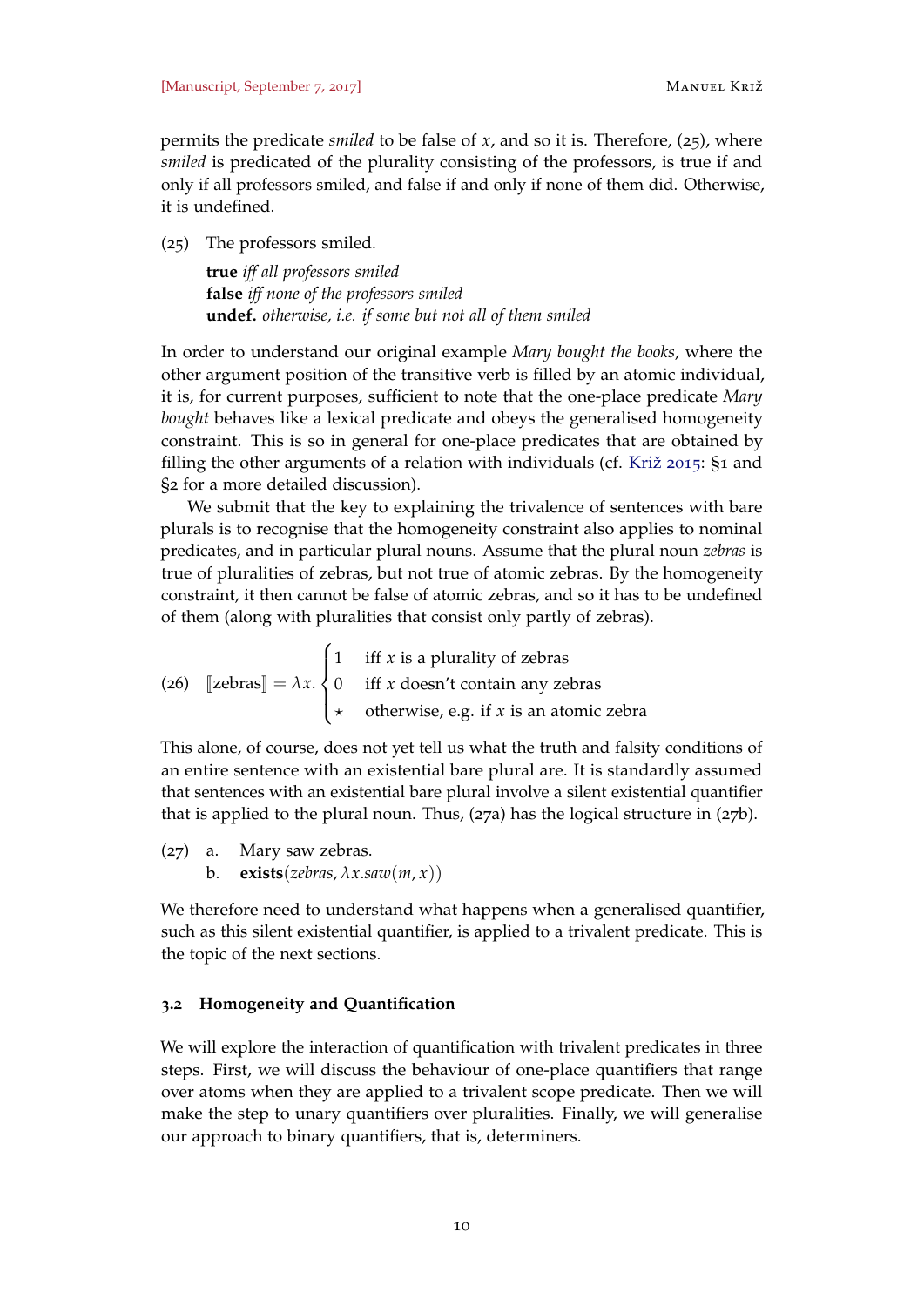## **3.2.1 Quantification over Atoms**

Let us begin in a place far away from existential bare plurals: by looking at quantifiers that quantify over atoms when they are applied to a trivalent scope predicate, such as a verb phrase that contains a definite plural.

| Every student                                                 |  |
|---------------------------------------------------------------|--|
| (28) Exactly one student $\,$ bought the books. <sup>12</sup> |  |
| No student                                                    |  |

Here, the quantifiers are being applied to the trivalent predicate *bought the books*. Since the quantification is only over atomic individuals, we can restrict our attention to the truth value that this predicate assumes for atomic arguments:

<span id="page-10-2"></span>(29) [bought the books] = 
$$
\lambda x
$$
.  

$$
\begin{cases} 1 & \text{iff } x \text{ bought all of the books} \\ 0 & \text{iff } x \text{ didn't buy any of the books} \\ \star & \text{iff } x \text{ bought only some of the books} \end{cases}
$$

This type of case was experimentally investigated by [Križ & Chemla](#page-36-8) ([2015](#page-36-8)). In a truth-value judgement task with the three answer options *completely true*, *completely false*, and *neither*, the presence of a significant proportion of *neither*responses could be identified as a diagnostic for undefinedness. This was used to detect a consistent pattern across the various quantifiers tested. This pattern can be described in terms of the trivalent predicate and the familiar *bivalent* meaning of the quantifier; we thus do not have to postulate separately described falsity conditions for each quantifier. The application of a unary quantifier  $Q$  (such as *every student*) to a trivalent predicate *P* is captured by the following rule:

- <span id="page-10-1"></span> $(30)$  1. Let  $P<sup>1</sup>$  be that predicate which is just like  $P$  except that it is true of all the individuals where  $P$  is undefined, and  $P^0$  that predicate which is just like *P* except that it is false of all the individuals where *P* is undefined.<sup>13</sup>
	- 2. If  $\mathcal{Q}(P^1)$  and  $\mathcal{Q}(P^0)$  have the same truth value, then  $\mathcal{Q}(P)$  has that truth value.
	- 3. Otherwise,  $Q(P)$  is undefined.

Intuitively, we look at the two ways of resolving the undefined cases — resolving them either to truth or to falsity — and then ask whether the quantifier is true of both resulting predicates or false of them. Let us see how this applies to (31).

<span id="page-10-0"></span>(31) Every student bought the books.

<sup>12</sup> In this example and the ones to follow, we sometimes equivocate between concrete, physical books, which can only be bought by one person, and books as abstract entities, where to buy them means either to buy a material instance of them or to buy the rights to publish them. These difference are entirely inconsequential for our argument, since pluralities of abstract books behave the same as pluralities of physical books for the purposes of homogeneity.

<sup>13</sup> The bivalent  $P^1$  and  $P^0$  will, of course, in general violate homogeneity.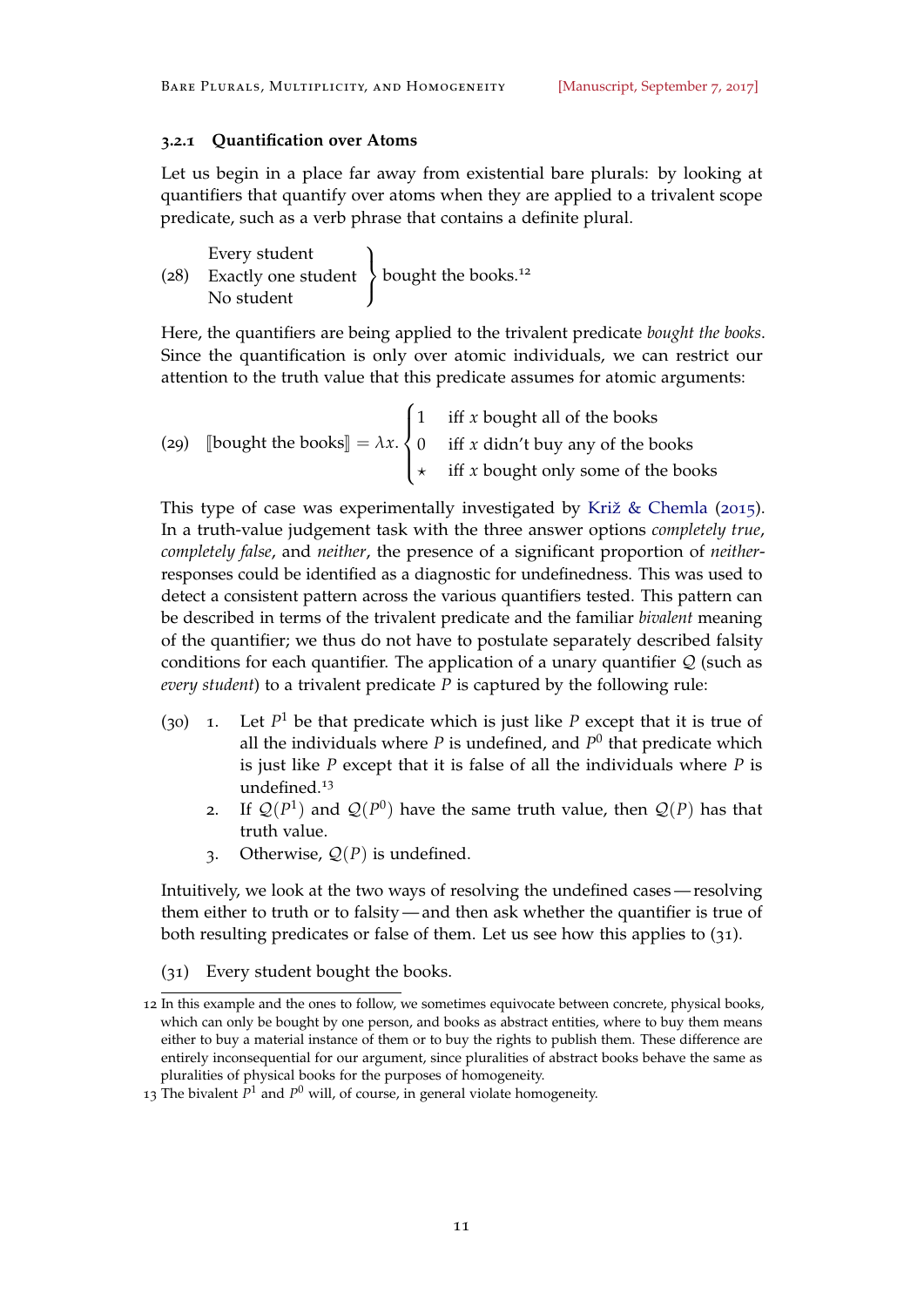The first step is to find the two ways of resolving the undefined cases, that is, to form  $\llbracket$ bought the books $\rrbracket^1$  and  $\llbracket$ bought the books $\rrbracket^0$ . These are equivalent to the meanings of *bought at least some of the books* and *bought all of the books*, respectively.

(32) a. [bought the books]<sup>1</sup> =  $\lambda x$ .  $\int 1$  iff *x* bought at least some of the books 0 iff *x* didn't buy any of the books 'bought at least some of the books' b. [bought the books]<sup>0</sup> =  $\lambda x$ .  $\int$  1 iff *x* bought all of the books 0 iff *x* didn't buy all of the books 'bought all of the books'

Now we apply the well-understood bivalent quantifier *every student* to both of these predicates in turn:

- (33) a. Every student bought at least some of the books.
	- b. Every student bought all of the books.

The original trivalent sentence ([31](#page-10-0)) is now true if and only if both of (33a) and (33b) are true, and false if and only if both of them are false. It is undefined when one is true and the other is false, such as when some of the students read all of the books and the other students read only some— in which case (33a) is true and (33b) is false.

(34) Every student bought the books.

**true** *iff every student bought all the books* **false** *iff at least one student bought none of the books* **undef.** *otherwise*

## <span id="page-11-1"></span>**3.2.2 Quantification over Pluralities**

Plural quantifiers in natural language are compatible with (at least some) collective predicates, and for that reason we want to be able to quantify over pluralities. (35), for example, on its most natural reading, does not entail that there are two girls such that each of them lifted the piano. Rather, it needs to be conceptually analysed along the lines of (35b): as asserting the existence of a plurality with certain properties.

- (35) a. Two girls lifted the piano.
	- b. 'There is a duality (a plurality with two members) of girls such that that duality lifted the piano.'

Thus, we have to analyse *two girls* as a quantifier quantifier over pluralities that is true of a predicate just in case the predicate's extension contains a duality of girls (as opposed to containing two atomic girls).

<span id="page-11-0"></span>We would furthermore like to assume that there is quantification over pluralities even when a plural quantifier is applied to a distributive predicate, since otherwise we would have to assume that plural quantifiers are systematically ambiguous. In other words, we want (36a) to be analysed, informally, as (36b).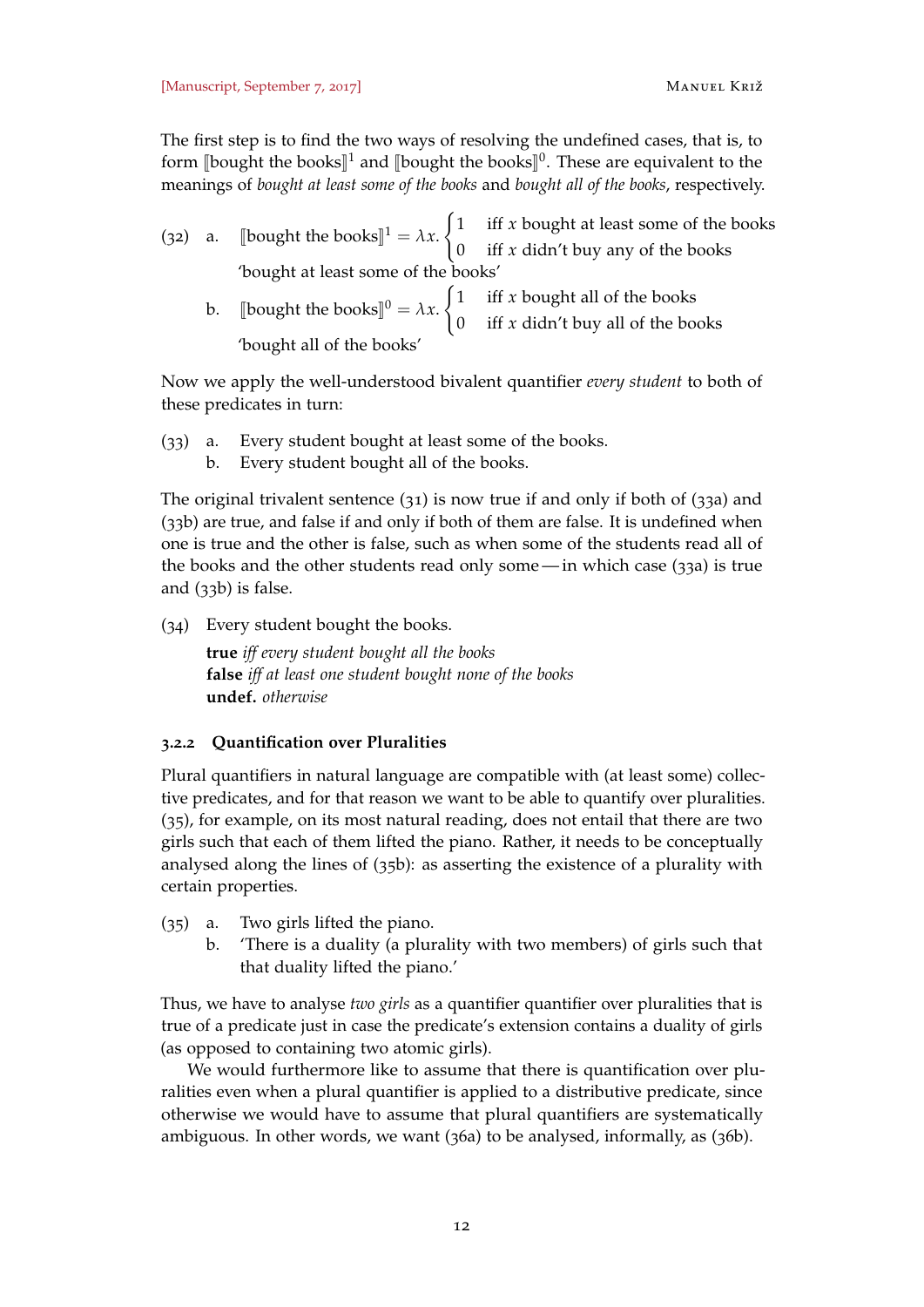(36) a. Mary saw two zebras.

b. 'There is a duality of zebras such that Mary saw that duality.'

In this sentence, we are thus applying the quantifier *two zebras*, which is, by assumption, true of all predicates whose extension contains a duality of zebras, to a trivalent predicate of pluralities:<sup>14</sup>

<span id="page-12-0"></span>

|  | $\begin{bmatrix} 1 & \text{iff} \\ 1 & \text{iff} \\ 1 & \text{if} \\ 1 & \text{if} \\ 1 & \text{if} \\ 1 & \text{if} \\ 1 & \text{if} \\ 1 & \text{if} \\ 1 & \text{if} \\ 1 & \text{if} \\ 1 & \text{if} \\ 1 & \text{if} \\ 1 & \text{if} \\ 1 & \text{if} \\ 1 & \text{if} \\ 1 & \text{if} \\ 1 & \text{if} \\ 1 & \text{if} \\ 1 & \text{if} \\ 1 & \text{if} \\ 1 & \text{if} \\ 1 & \text{if} \\ 1 & \text{if} \\ 1 & \text{if$ |
|--|-----------------------------------------------------------------------------------------------------------------------------------------------------------------------------------------------------------------------------------------------------------------------------------------------------------------------------------------------------------------------------------------------------------------------------------------|
|  | (37) [Mary saw] = $\lambda x. \begin{cases} 0 & \text{iff } \text{Mary saw no part of } x \end{cases}$                                                                                                                                                                                                                                                                                                                                  |
|  | $\star$ iff Mary saw only a part of x                                                                                                                                                                                                                                                                                                                                                                                                   |

If we employ without modification the algorithm ([30](#page-10-1)), then we first have to form [Mary saw]<sup>1</sup> and [Mary saw]<sup>0</sup>, the result of which is easy to grasp intuitively:

(38) a.  $[\text{Mary saw}]^1(x)$  is true iff Mary saw all of *x*. b.  $\left[\text{Mary saw}\right]^0(x)$  is true iff Mary saw at least a part of *x*.

Thus, according to the rule, ([36](#page-11-0)) is true if both (39a) and (39b) are true, and false if both are false.

- <span id="page-12-1"></span>(39) a. There is a duality of zebras such that Mary saw both of them.
	- b. There is a duality of zebras such that Mary saw at least one of them.

Now assume that Mary saw exactly one zebra *z*<sub>1</sub>. Then (39a) is false, but as long as there is at least one other zebra  $z_2$  in the universe, (39b) is true, because there is the duality  $z_1 \oplus z_2$ , of which Mary saw a part. More generally, assuming there are at least two zebras in the universe, we obtain the following result:

(40) Mary saw two zebras.

**true** *iff Mary saw at least two zebras* **false** *iff Mary saw no zebras* **undef.** *iff Mary saw exactly one zebra*

This is obviously undesirable, since it is intuitively quite clear that (40) is simply false whenever Mary saw only one zebra, and its negation is true.

- (41) Situation: *Mary saw exactly one zebra.*
	- a. #Mary saw two zebras. (false)
	- $b. \sqrt{M}$ ary didn't see two zebras. (true)

<span id="page-12-2"></span>The following modification of the algorithm in ([30](#page-10-1)) solves this problem:

- $(42)$  1. Let  $P^*$  be that predicate which is just like  $P$  except that if  $P$  is undefined of *x* and there is an individual *y* which overlaps with *x* and of which *P* is false, then  $P^*$  is false of *x*.
	- 2. Apply rule ([30](#page-10-1)) to  $Q$  and  $P^*$ . The result is the truth value of  $Q$  for  $P$ .

<sup>14</sup> Again, we are setting aside the upper-bounded reading of bare numerals, on which *two* means, effectively, *exactly two*. Our eventual system is set up in such a way as to be defined for this case as well, but it is immaterial to the point we are making here.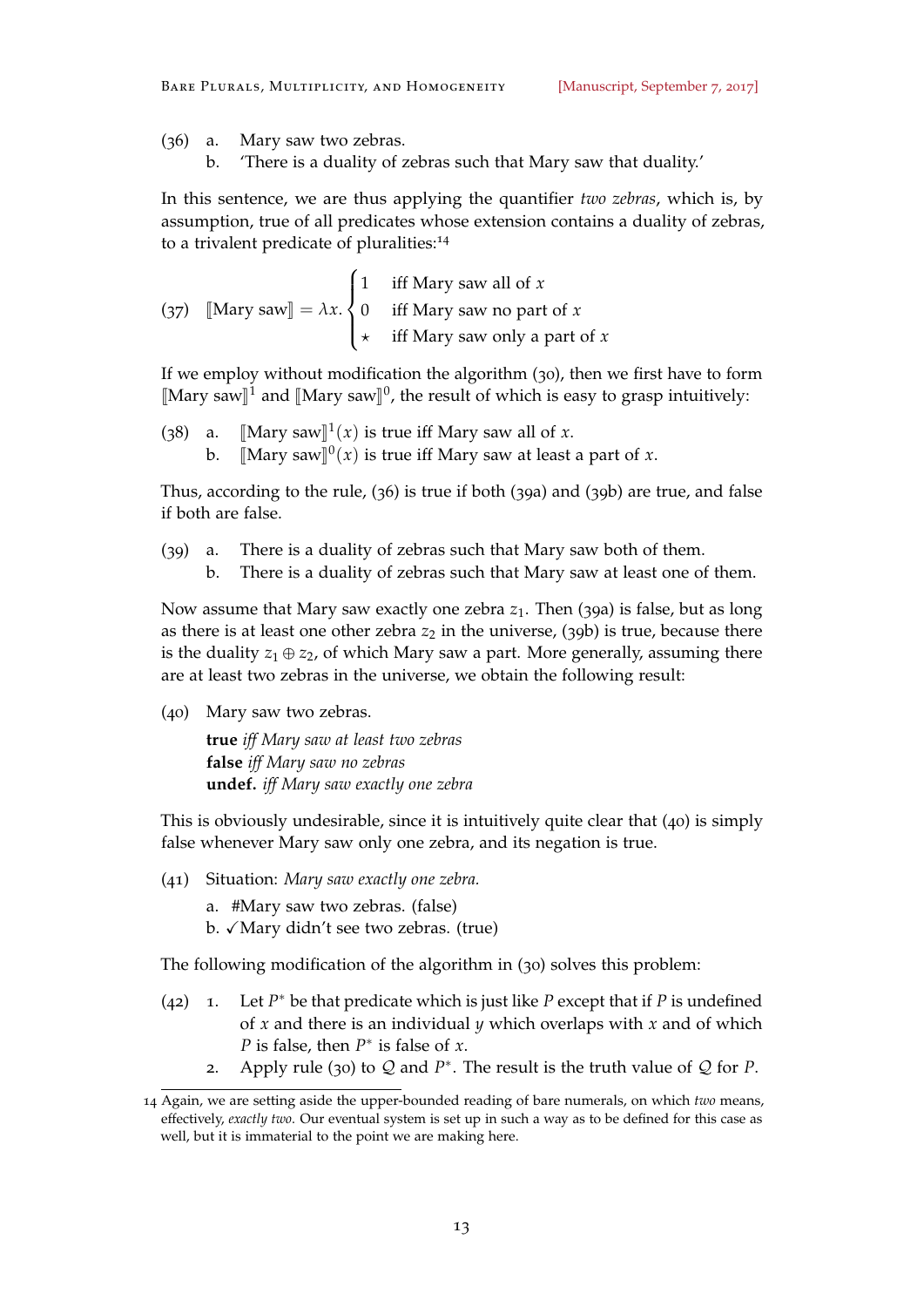We have added here an additional step at the beginning: the predicate is first changed so that it is false of a plurality as soon as it is false of any part of the plurality. Only then are the two possible ways of "resolving" (the remaining) undefined cases determined.

For example, we turn [Mary saw] in ([37](#page-12-0)) into [Mary saw]<sup>\*</sup> in (43). Since  $\mathbb{M}$ ary saw $\mathbb{I}$  is a distributive predicate, it is defined of all atoms and undefined only of pluralities which contain of a mixture of individuals that Mary saw and individuals that Mary didn't see. It is precisely those individuals for which the <sup>∗</sup> function turns the predicate false, resulting in a predicate that is bivalent.

<span id="page-13-0"></span>(43)  $[\text{Mary saw}]^* = \lambda x.$  $\sqrt{ }$  $\int$  $\overline{\mathcal{L}}$ 1 iff Mary saw all of *x* 0 iff Mary didn't see all of *x*  $\star$  otherwise, i.e. never

Since  $[\text{Mary saw}]^*$  is already bivalent, it is identical to  $[\text{Mary saw}]^{*0}$  and  $[\text{Mary saw}]^{*1}$ .<br>The example with value of the contenes via are interested in is therefore the truth The overall truth value of the sentence we are interested in is therefore the truth value of *two zebras* as applied to  $[Mary saw]$ <sup>\*</sup>, which is truth. Thus, ([36](#page-11-0)) is correctly predicted to be bivalent, and equivalent to (39[a\):](#page-12-1)

(44) Mary saw two zebras.

**true** *iff Mary saw at least two zebras* **false** *iff Mary saw at most one zebra* **undef.** *never*

We now also capture the behaviour of *all* as a homogeneity remover that was pointed out by [Löbner](#page-37-4) ([2000](#page-37-4)). What me mean by this is the following: if a sentence with a definite plural is undefined because the predicate is true of some individuals in the plurality denoted by the definite plural and false of others, then the corresponding sentence with *all* added to the definite plural is just false. Compare, for example, (45) and (46).

(45) Mary bought the books.

**true** *iff Mary bought all of the books* **false** *iff Mary bought none of the books* **undef.** *otherwise, i.e. iff she bought some but not all of the books*

(46) Mary bought all of the books.

**true** *iff Mary bought all of the books* **false** *iff Mary didn't buy all of the books* **undef.** *never*

This falls out of our rules if we assume the following bivalent meaning for *all the books*: 15

(47)  $\lceil \text{all the books} \rceil(P)$  is true iff *P* is true of the maximal plurality of books.

<sup>15</sup> The reason for assuming this meaning, rather than a universal quantifier over atoms, is, of course, the fact that *all* is compatible with collective predicates, whereas *every*, being a true universal quantifier over atoms, is not.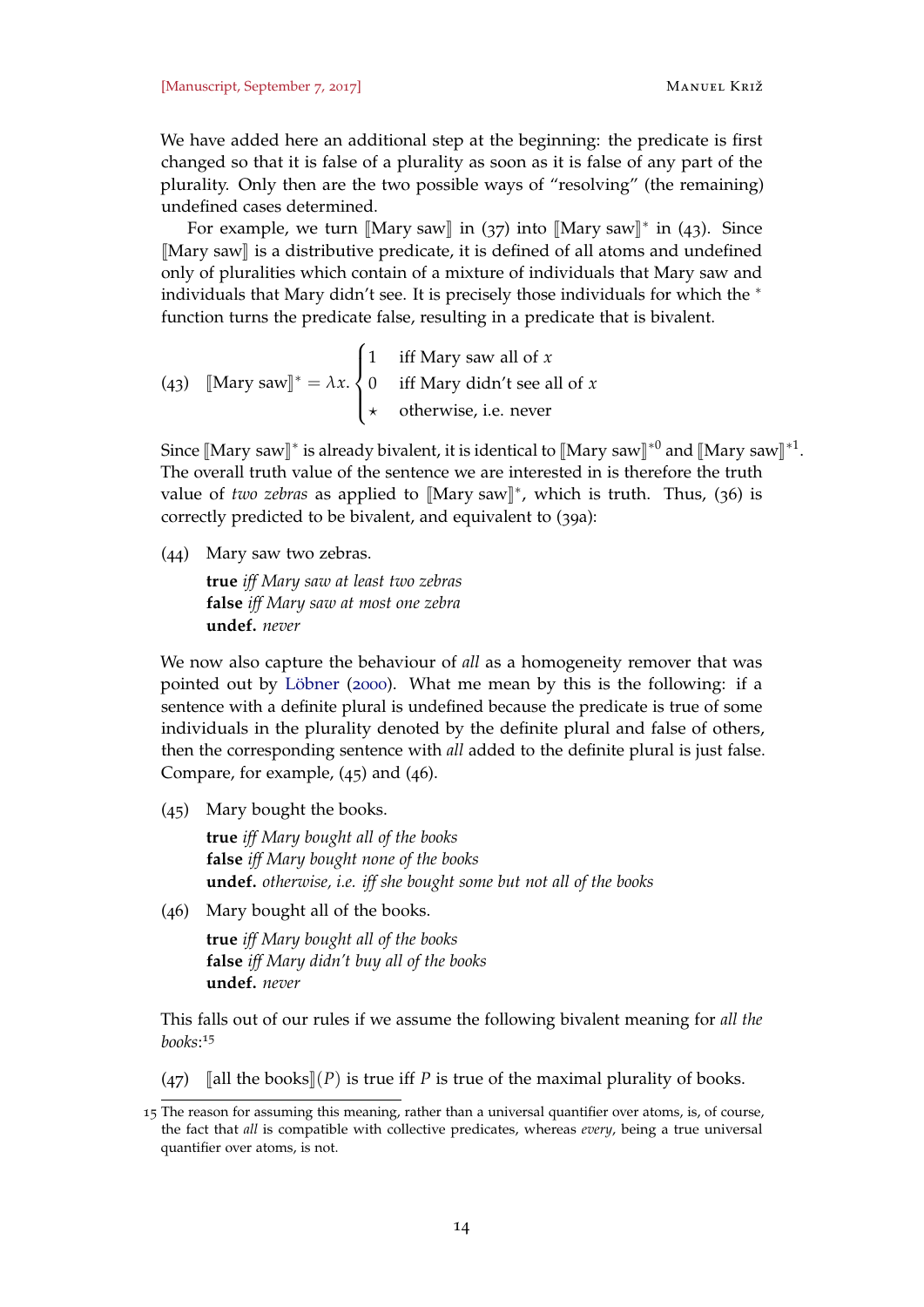In order to apply this quantifier to  $[Mary read]$ , we form  $[Mary read]$ <sup>\*</sup>, analo-<br>sexuals to  $(a)$ . gously to  $(43)$  $(43)$  $(43)$ :

(48) [Mary bought]]\* = 
$$
\lambda x
$$
.  
\n
$$
\begin{cases}\n1 & \text{iff Mary bought all of } x \\
0 & \text{iff Mary didn't buy all of } x \\
\star & \text{otherwise, i.e. never}\n\end{cases}
$$

Since this predicate is already bivalent, it is identical to  $[Mary bought]^*{}^0$  and  $[Mary bought]^*{}^1$ . We therefore simply angly sure quantifier to it and abtain truth [Mary bought]<sup>∗1</sup>. We therefore simply apply our quantifier to it and obtain truth  $\alpha$ <sup>1</sup> their case this amounts to just taking the truth value that ( $\alpha$ <sup>0</sup>) assigned or falsity. In this case, this amounts to just taking the truth value that (48) assigns to the plurality of all books: truth if Mary bought all of them, falsity if she didn't. What is responsible for the homogeneity-removing property of *all* is thus actually the move from an individual to a quantifier. Its nature as a quantifier triggers the application of our algorithm, which involved the application of the <sup>\*</sup>-operator to the scope predicate. It is this operator that actually does the work of removing homogeneity in the requisite way.

Our improved algorithm still works if the predicate we are dealing with is undefined not only of pluralities, but also of some atoms. In particular, when quantification is only over atomic individuals, it reproduces the results of ([30](#page-10-1)) from the previous section.<sup>16</sup> For an example, consider the sentence in  $(49)$ , on its distributive reading.

(49) Two students bought the books.

With respect to atoms, *bought the books* (again, conceived of as a distributive predicate; we ignore the possibility of collective acquisitions resulting in shared ownership) is trivalent in the way shown in ([29](#page-10-2)). When it comes to pluralities, the predicate is true of a plurality only if it is true of all members of the plurality, since we have stipulated that it is to be understood distributively. By homogeneity, it is then false of the plurality only if it is false of all members of the plurality.

(50) [bought the books] =  $\lambda x$ .  $\sqrt{ }$  $\int$  $\overline{\mathcal{L}}$ 1 iff all of *x* bought all of the books 0 iff none of *x* bought any of the books  $\star$  otherwise

The first step of applying the algorithm in  $(42)$  $(42)$  $(42)$  is to find  $P^*$ , that is, in this case, [bought the books]<sup>∗</sup>. This is obtained by switching the predicate from undefined<br>to false fax all pluralities where it is false af serve next of that plurality to false for all pluralities where it is false of some part of that plurality.

|  | $\int$ 1 iff all of <i>x</i> bought all of the books                                                       |
|--|------------------------------------------------------------------------------------------------------------|
|  | (51) [bought the books] <sup>*</sup> = $\lambda x$ . { 0 iff at least one of x didn't buy any of the books |
|  | $\star$ otherwise                                                                                          |

<sup>16</sup> It is easy to see why the latter is the case. As we move from  $P$  to  $P^*$ , we switch the predicate from  $\star$  to 0 for individuals that have proper parts for which *P* is false. Since atoms have no proper parts, this change can never apply, so as far as atomic arguments are concerned, *P*<sup>\*</sup> is necessarily identical to *P*.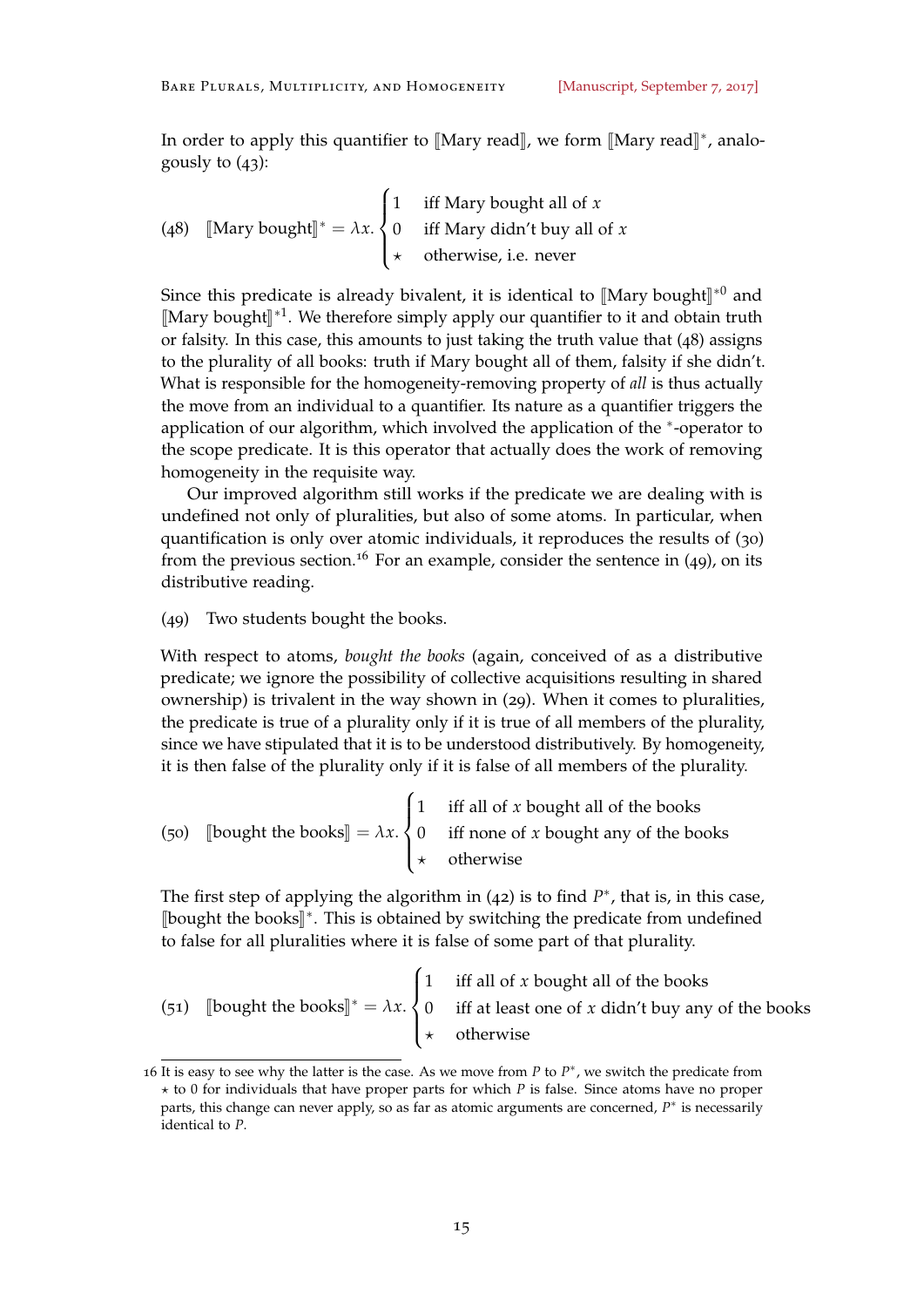This predicate predicate is undefined only of atoms that bought some but not all of the books, and of pluralities such that all of their members bought at least some of the books and at least one member bought only some of the books. Starting from this, we now look at the two ways of resolving the undefined cases:

|  |  | (52) a. [bought the books] <sup>*1</sup> = $\lambda x$ . $\begin{cases} 1 & \text{iff all of } x \text{ bought at least some of the books} \\ 0 & \text{iff at least one of } x \text{ didn't buy any of the books} \end{cases}$ |                                                                                                       |
|--|--|----------------------------------------------------------------------------------------------------------------------------------------------------------------------------------------------------------------------------------|-------------------------------------------------------------------------------------------------------|
|  |  |                                                                                                                                                                                                                                  |                                                                                                       |
|  |  | b. [bought the books] <sup>*0</sup> = $\lambda x$ . $\begin{cases} 1 & \text{iff all of } x \text{ bought all of the books} \\ 0 & \text{otherwise} \end{cases}$                                                                 |                                                                                                       |
|  |  |                                                                                                                                                                                                                                  | $\begin{pmatrix} 0 & \text{iff at least one of } x \text{ didn't buy all of the books} \end{pmatrix}$ |

Our original sentence is then true if both (53a) and (53b) are true, and false if both are false.

- (53) a. There is a duality *x* of students such that both of *x* bought all of the books.
	- b. There is a duality *x* of students such that both of *x* bought at least some of the books.

Putting everything together, we obtain the following overall truth and falsity conditions:

(54) Two students bought the books.

**true** *iff at least two students bought all of the books* **false** *iff at most one student bought any of the books* **undef.** *otherwise*

# **3.3 Determiners**

The last step we need to take in order to be able to analyse sentences with existential bare plurals, and to understand the role that the trivalence of the plural noun plays, is to generalise the rule for applying quantifiers from unary quantifiers (such as *every student*) to binary quantifiers, that is, determiners (such as *every*, or the silent existential determiner that comes with bare plurals). This is easily done:

(55) A determiner D applied to a pair of restrictor and scope  $\langle P, Q \rangle$  is true/false iff it is true/false for all sequences  $\langle P^{*i},Q^{*j}\rangle$  with  $i,j\in\{0,1\}$ , and otherwise undefined.

Consider now a sentence with a bare plural with its logical structure:

<span id="page-15-0"></span>(56) Mary saw zebras.  $\textbf{exists}(zebra, \lambda x \text{.} saw(m, x))$ 

Here we are applying the quantifier **exists**, which is true of *P* and *Q* if there is an individual *x* such that  $P(x) = Q(x) = 1$ , to two trivalent predicates: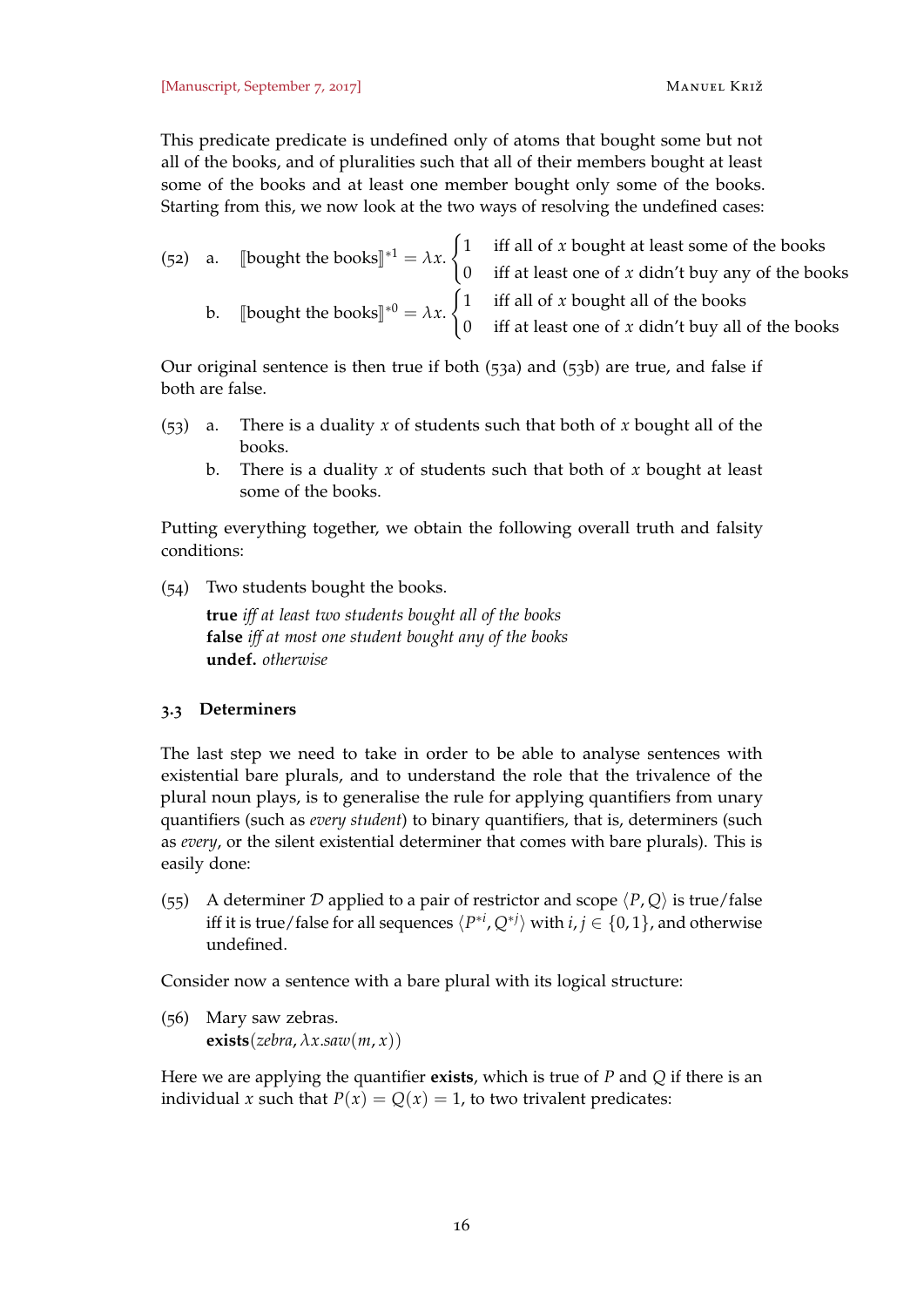(57) a. 
$$
[\text{zebras}] = \lambda x. \begin{cases} 1 & \text{iff } x \text{ is a plurality of zebras} \\ 0 & \text{iff } x \text{ doesn't contain any zebras} \\ \star & \text{otherwise, e.g. if } x \text{ is an atomic zebra} \end{cases}
$$
  
b. 
$$
[\text{Mary saw}] = \lambda x. \begin{cases} 1 & \text{iff Mary saw all of } x \\ 0 & \text{iff Mary saw none of } x \\ \star & \text{otherwise, i.e. iff Mary saw only some of } x \end{cases}
$$

First we form the starred versions of these predicates. For *zebras*, it is obtained by making the predicate false of any plurality that contains at least one non-zebra. For *Mary saw*, it is obtained by making the predicate false of any plurality at least part of which Mary didn't see. Since *Mary saw* is distributive and always defined of atomic individuals, this incidentally renders the scope predicate bivalent.<sup>17</sup> This makes it apparent that it is really the trivalence of the restrictor predicate *zebras* that is at work here.

(58) a. 
$$
[\text{zebras}]^* = \lambda x. \begin{cases} 1 & \text{iff } x \text{ is a plurality of zebras} \\ 0 & \text{iff } x \text{ contains at least one non-zebra} \\ \star & \text{iff } x \text{ is an atomic zebra} \end{cases}
$$
  
b. 
$$
[\text{Mary saw}]^* = \lambda x. \begin{cases} 1 & \text{iff Mary saw all of } x \\ 0 & \text{iff Mary didn't see all of } x \end{cases}
$$

Now we look at the ways of resolving undefinedness. For  $[Mary saw]$ <sup>\*</sup>, this changes nothing since that predicate is already bivalent. For [zebras]<sup>∗</sup>, we obtain<br><sup>∗</sup>he falleying: the following:

(59) a.  $[\text{zebras}]^{*1} = \lambda x$ .  $\int$  1 iff *x* consists solely of one or more zebras 0 otherwise, i.e. iff *x* contains at least one non-zebra 'one or more zebras' b.  $[zebras]^{\ast 0} = \lambda x$ .  $\int$  1 iff *x* is a plurality of zebras 0 otherwise 'multiple zebras'

Hence, ([56](#page-15-0)) is true iff both (60a) and (60b) are true, and false iff both are false. Otherwise, that is, when Mary saw exactly one zebra, it is undefined. This is exactly the result we want.

- (60) a. Mary saw one or more zebras.
	- b. Mary saw multiple zebras.

This concludes our demonstration of how the trivalent meaning for sentences with existential bare plurals can be derived on the basis of general principles that are at work in plural predication.

We would like to point out that our approach is compatible with both a determiner analysis and an adjectival analysis of *two* and other numerals. On a

<sup>17</sup> We are assuming here for simplicity that one has seen a zebra as soon as one has seen a part of it.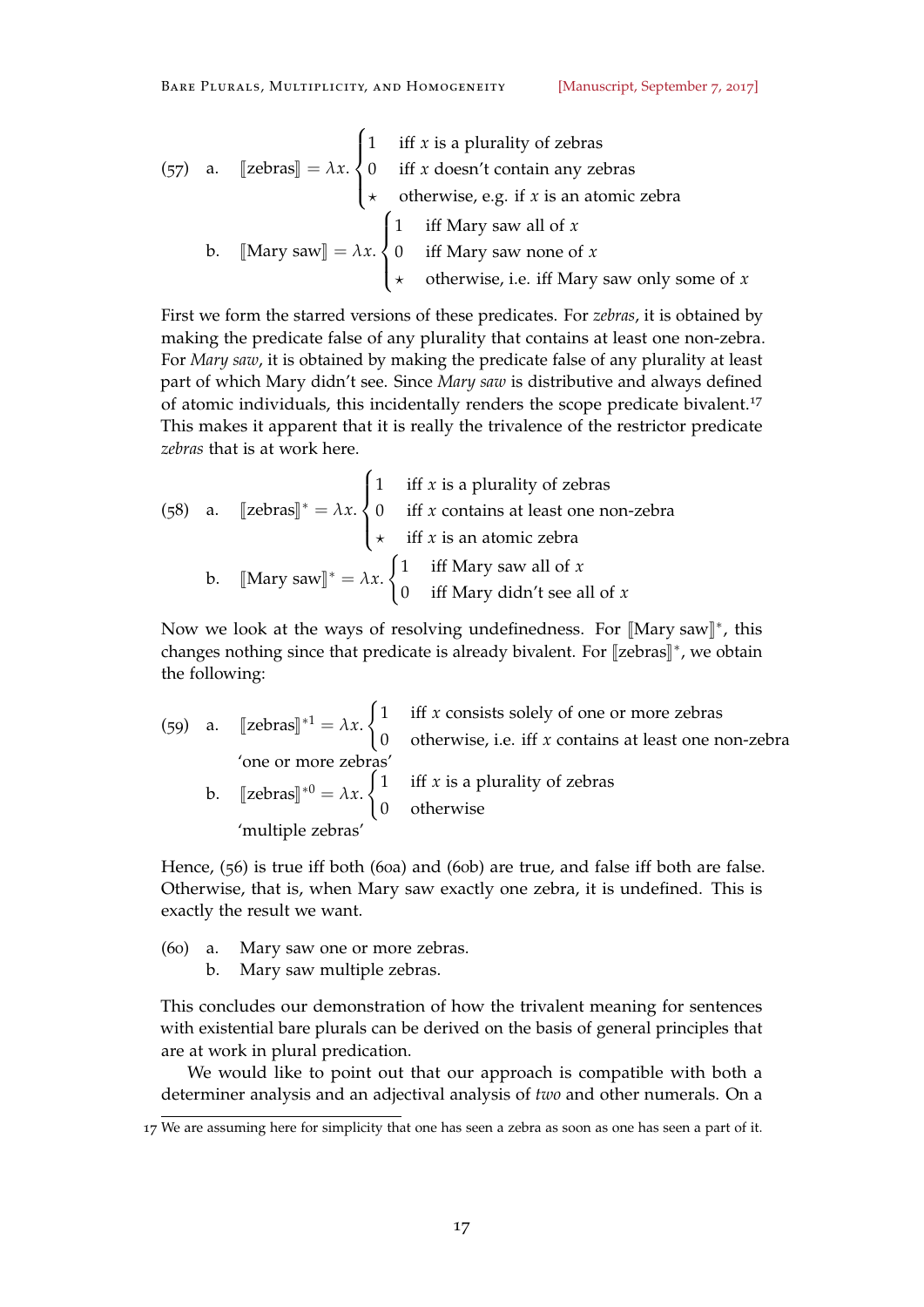quantificational analysis, the underlying bivalent meaning of *two* has to be as in (61).

(61)  $\lbrack \lbrack \text{two} \rbrack (P, Q)$  is true iff there is a duality *x* such that  $P(x) = Q(x) = 1$ .

Since atomic zebras are, in any case, not dualities, the fact that the restrictor predicate *zebras* is undefined of them cannot have any influence on the overall meaning of a sentence like *Mary saw two zebras*: the sentence is false no matter how these undefined cases are resolved.

Alternatively, one might view *two* as a modifier of the noun that returns another predicate [\(Link](#page-37-9) [1987](#page-37-9) and many since). In this case, the predicate that it returns has to be assumed to be a non-homogeneous predicate that is true of things that are dualities (of the required kind) and false of everything that isn't a duality.<sup>18</sup>

<span id="page-17-0"></span>(62) [two zebras] = 
$$
\lambda x
$$
.  

$$
\begin{cases} 1 & \text{iff } x \text{ is a duality of zebras} \\ 0 & \text{iff } x \text{ is not a duality or contains no zebras} \\ \star & \text{iff } x \text{ is a duality containing only one zebra} \end{cases}
$$

This predicate violates homogeneity, but it is not lexical, and so homogeneity does not apply to it. One the other hand, one might want to assume that *two* itself is simply a predicate that is combined with *zebras* by intersection. In this case, *two* would seem to be a lexical predicate that violates homogeneity. There is, however, precedent for this: [Križ](#page-36-3) ([2015](#page-36-3)) points out that lexical predicates systematically violate homogeneity when they involve some kind of measure function. These include predicates such as *numerous*, and *two*, being concerned with measuring how many parts there are in a plurality, would fall into the same exempted class.

The predicate *two zebras*, on the adjectival view, then combines with the same silent existential quantifier that is also at play in existential bare plurals. Since, however, this restrictor predicate is already false of everything that is not a duality, including atomic zebras, the resulting quantification is straightforwardly false if only one zebra fulfils the scope predicate.

#### <span id="page-17-1"></span>**3.4 Excursus: Homogeneity and Collective Predicates**

The homogeneity constraint, as stated by [Križ](#page-36-7) ([2016](#page-36-7)), applies to collective predicates as well as distributive predicates, and this is what is required for the case of bare plural nouns, which we have analysed as collective predicates: they are true of pluralities without being true of their constituent atoms. In this section, we would like to set aside for a moment our main line of argument, which is concerned with bare plurals, and take a look at collective *verbal* predicates and their interaction with quantifiers, which the very general rules we have set forth also cover.

<sup>18</sup> ([62](#page-17-0)) is obtained by conjoining via Strong Kleene conjunction the trivalent meaning of *zebras* with a predicate that is true of dualities and false of non-dualities. In the case of a duality that contains only one zebra, *zebras* is undefined and the duality-predicate is true, hence undefinedness is obtained for their conjunction.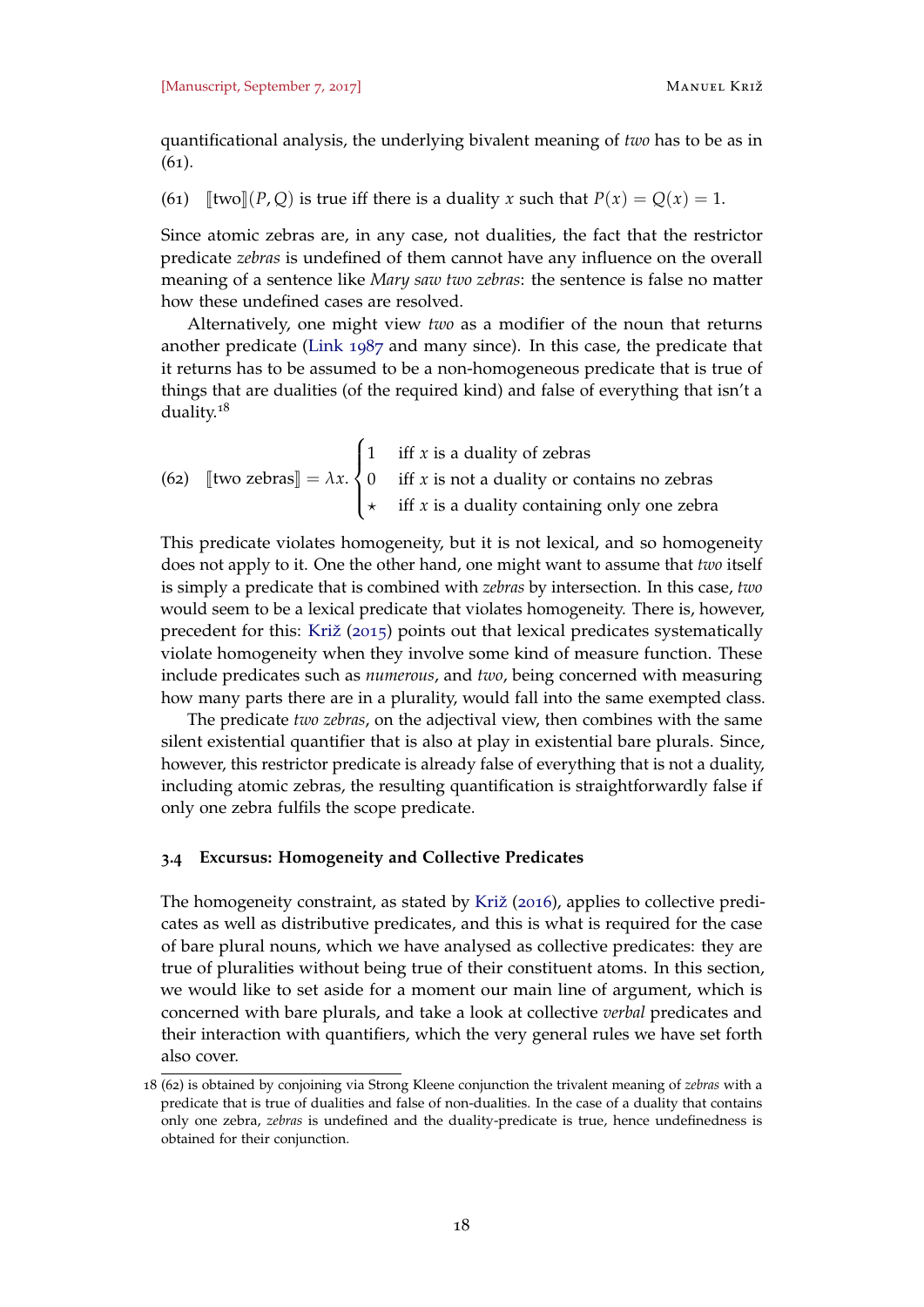Križ points out that a collective predicate is, in accordance with the generalised homogeneity constraint, false only of those individuals who did not even participate in any collective action described by the predicate. For example, *perform Hamlet* is false only of those who did not participate in a performance of the play.<sup>19</sup> We therefore end up with the following overall truth and falsity conditions for the sentence in (63):

(63) The boys performed *Hamlet*.

**true** *iff all the boys together performed the play* **false** *iff no boy participated in a performance of the play* **undef.** *otherwise*

This is most readily seen when considering the negated counterpart of the sentence, which, with neutral intonation, is most naturally understood as saying that the boys had no part in any performance.<sup>20</sup>

(64) The boys didn't perform *Hamlet*.  $\rightsquigarrow$  No boy participated in any performance.

What this means is that there are three types of situations where the sentence is undefined:

- (65) *The boys performed Hamlet* is undefined iff
	- a. the boys are a proper superset of the performers, i.e. the play was performed by only some of the boys; or
	- b. the boys are properly included in the set of performers, e.g. the play was performed by the boys together with the girls; or
	- c. there is overlap between the boys and the performers without inclusion, e.g. when the play was performed by only some of the boys together with some girls.

What is interesting for our purposes is how homogeneity with collective predicates interacts with quantification. We saw in section [3](#page-11-1).2.2 above that with distributive predicates, *all* removes homogeneity with respect to the plurality that it is associated with. In the case of collective predicates, it does so only partially; that is to say, it renders the sentence false in only some of these three types of scenarios. In particular, the sentence with *all* is still undefined in scenario (65b): there appears to be no difference in status between (66a) and (66b), or between their negations in (67), in such a context.

- (66) Situation: *The boys together with the girls performed Hamlet.*
	- a. #The boys performed Hamlet. (undef.)
	- b. #All the boys performed Hamlet. (undef.)
- (67) Situation: *The boys together with the girls performed Hamlet.*

<sup>19</sup> The collective predicate here must be distinguished from the distributive participatory predicate *perform in Hamlet*, which has the same falsity conditions, but is true also of atomic individuals and not only of pluralities of actors.

<sup>20</sup> For more detailed empirical arguments, partly repeated from [Križ](#page-36-3) [2015](#page-36-3): §1, see appendix [A.](#page-38-2)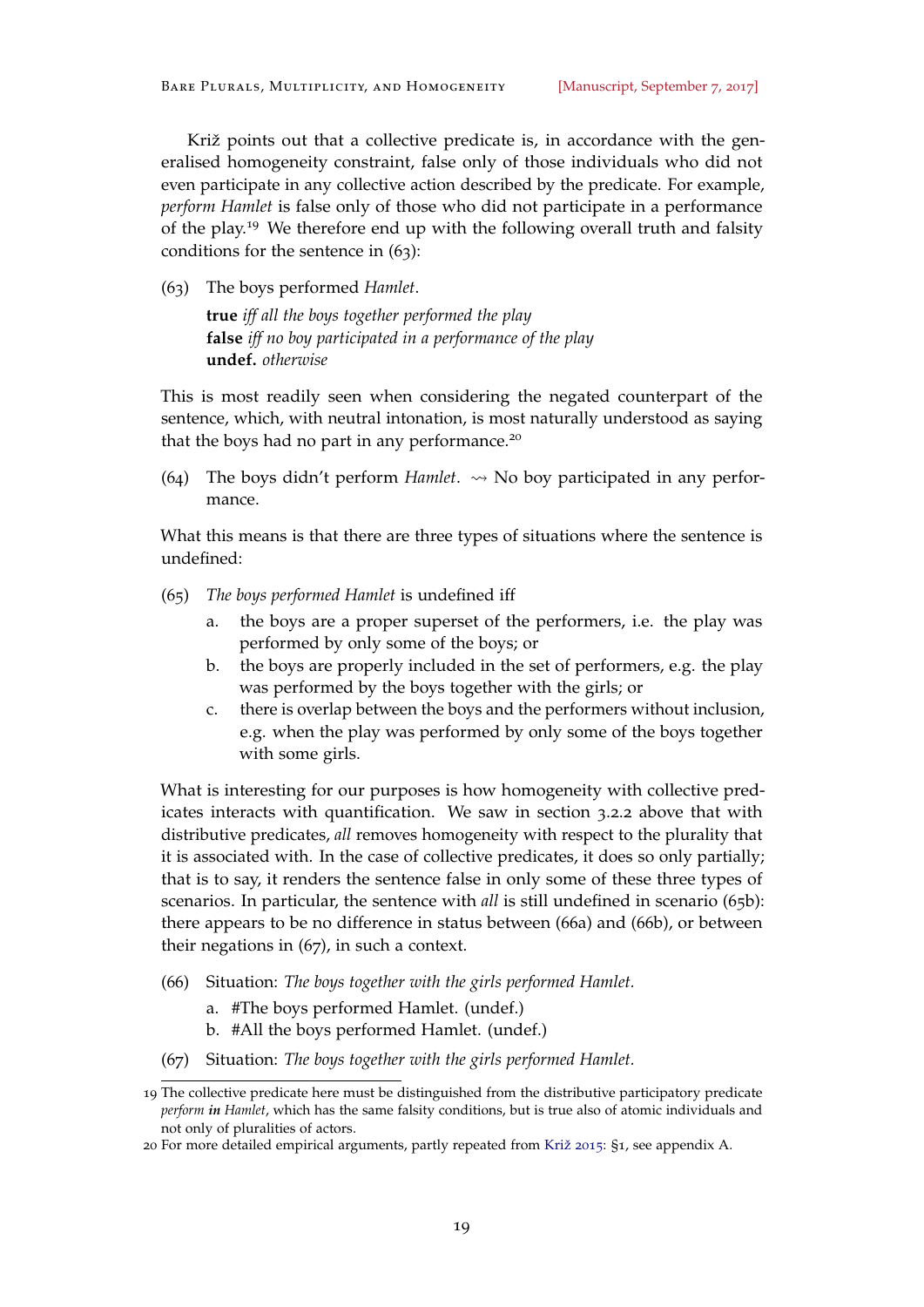- a. #The boys didn't perform Hamlet. (undef.)
- b. #Not all the boys performed Hamlet. (undef.)

The undefined status of these sentences comes into sharper view when we compare them to the *all*-sentences with the corresponding participatory predicate:

(68) Situation: *The boys together with the girls performed Hamlet.*

```
a. \checkmark All the boys performed in Hamlet. (true)
```
b. #Not all the boys performed in Hamlet. (false!)

Thus, the truth and falsity conditions for the *all*-sentence with the collective predicates can be summarised as follows:

(69) All the boys performed *Hamlet*.

**true** *iff the boys and only the boys performed the play* **false** *iff at least one boy didn't participate in a performance of the play* **undef.** *otherwise*

This is exactly what our rules for quantification predict. Recall that the bivalent meaning of *all the boys* is just the Montagovian individual corresponding to the plurality of all boys:

(70) [all the boys](*P*) = 1 iff *P* is true of the maximal plurality of boys

Assume that the scope predicate *P* is such that it is false of at least one boy. Then *P*<sup>∗</sup> is, by definition, false of the plurality of all boys, and so are, consequently, *P*<sup>∗0</sup> and  $P^{*1}$ . So [all the boys] is false of both  $P^{*1}$  and  $P^{*0}$  and our application rule returns overall falsity. We therefore correctly predict that *all the boys* is false of any predicate that is false of at least one boy.

Now consider a situation where *P* is true (only) of a superplurality of the boys, say, the plurality that contains the boys and the girls together. By homogeneity, it then has to be undefined of all atomic boys and pluralities of boys. As we move to  $P^*$ , nothing changes in this respect. So  $P^{*0}$  is false of all boys and pluralities of boys, and  $P^{*1}$  is true of the same. Hence [all the boys] is false of  $P^{*0}$  and true of  $P^{*1}$  and the gravit of any condition graves due is undefinedness.  $P^{*1}$ , and the result of our application procedure is undefinedness.

### **3.5 Intermediate Summary**

In this section we discussed how to derive the trivalent behaviour of bare plurals from the independently established properties of plural predication. We started from the observation that predicates, as applied to pluralities, are trivalent according to a certain pattern [\(Križ](#page-36-7) [2016](#page-36-7)). If we consider a plural noun *zebras* as a predicate of individuals in this light, we find that it is true of pluralities of zebras, false of non-zebras, but has the third truth value of atomic zebras. In a sense, its meaning is therefore not really exclusive or inclusive, but a superposition of the two. In the case of existential bare plurals, this trivalent predicate is the restrictor of an existential quantifier. To capture the empirical generalisations from [Križ](#page-36-8) [& Chemla](#page-36-8) [2015](#page-36-8) about how quantification interacts with the trivalence of plural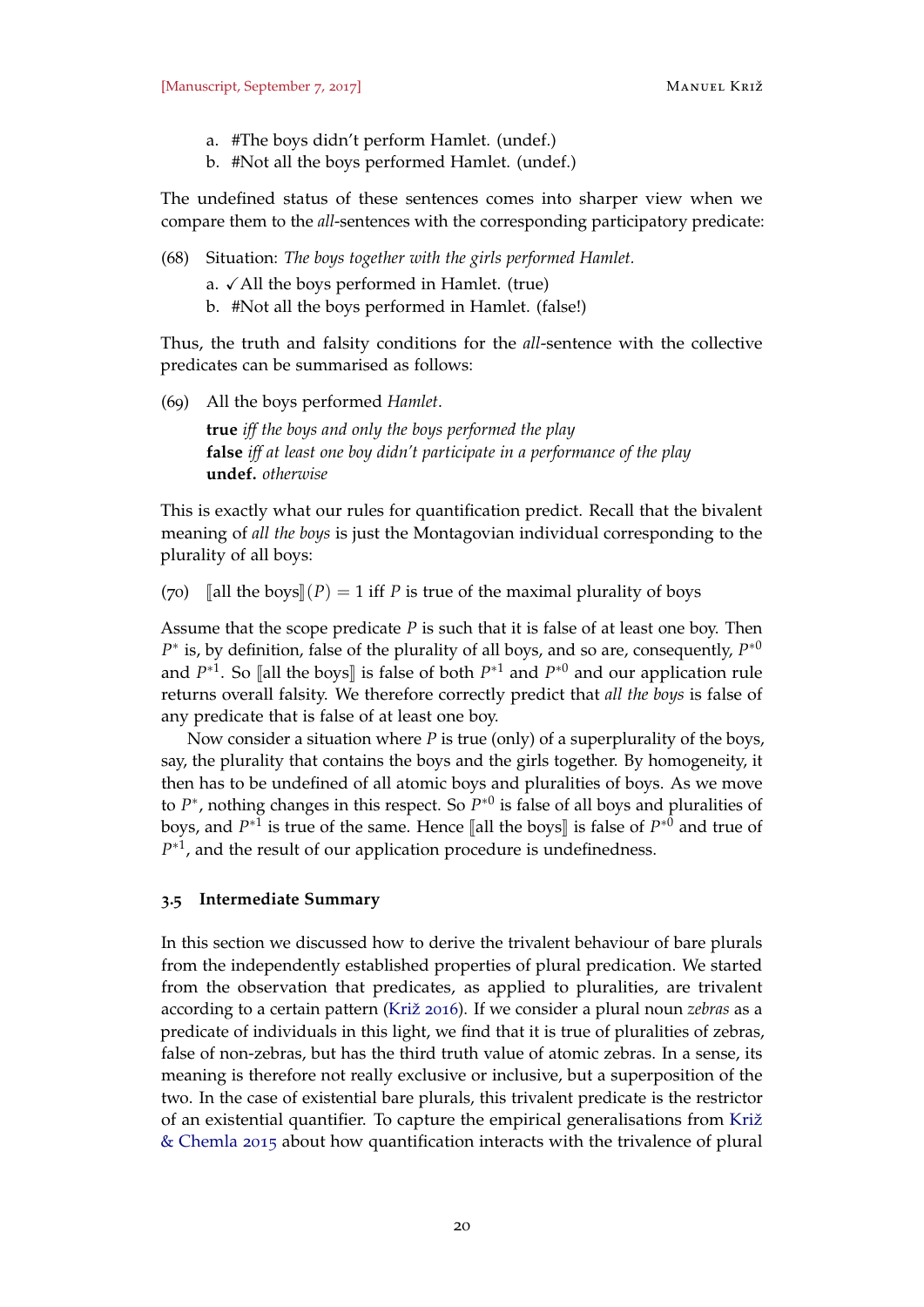predication, we defined an algorithm that tells us how to apply a quantifier, defined by its classical bivalent meaning, to a trivalent predicate. When this rule is applied to the case of bare plurals, it follows immediately that *Mary saw zebras* has the third truth value when Mary saw exactly one zebra.

# <span id="page-20-0"></span>**4 Context Dependence**

Experimental data form [Grimm](#page-36-11) [2013](#page-36-11), [2014](#page-36-12) indicate that whether a bare plural is interpreted inclusively or exclusively is dependent on contextual factors. Subjects were presented with questions and asked which answer, *yes* or *no*, is most appropriate in a scenario where there is only one witness. $21$  There were two types of questions. The first type was about a concrete physical configuration, and the scenario was presented visually as a picture. For these questions, subjects preferred the answer *no* (68%). To give a concrete example, in a situation where there was only one computer next to the mug, subjects judged the negative answer to  $(71)$  to be more appropriate.

<span id="page-20-2"></span>(71) Is the mug in this picture sitting next to computers?

The second type of questions concerned more abstract contexts that had to do with rules and regulations, where the scenario was presented as a verbal vignette. Here, subjects were more accepting of— in fact, showed a preference for—*yes* (78%). Such was the case for (72), where subjects predominantly responded that one should answer *yes* if one's team terminated even one project.

<span id="page-20-1"></span>(72) Did your team terminate projects this fiscal quarter?

This particular example makes it easy to see a plausible hypothesis as to what is behind this variability: when the difference between one and several is contextually irrelevant, the bare plural receives an inclusive interpretation. The question in (72) would most plausibly be asked in a context where it matters only whether any project was terminated, not how many, and so the *yes*-answer is most appropriate. This is, in fact, the exact intuition that one of Grimm's subjects reported in a comment on the experiment:

"Even though the question uses the plural of the word 'projects', the intent seems to want the employee to disclose whether any projects were terminated, not just whether more than one project was terminated."

These facts, it turns out, can be accommodated both on our theory and on an implicature-based view of multiplicity. In both cases, the explanations make use of independently established principles governing governing how context interacts with the phenomena in question, and the two explanations are deeply analogous.

<span id="page-20-3"></span><sup>21</sup> In addition, there were the obvious control conditions with multiple or no objects.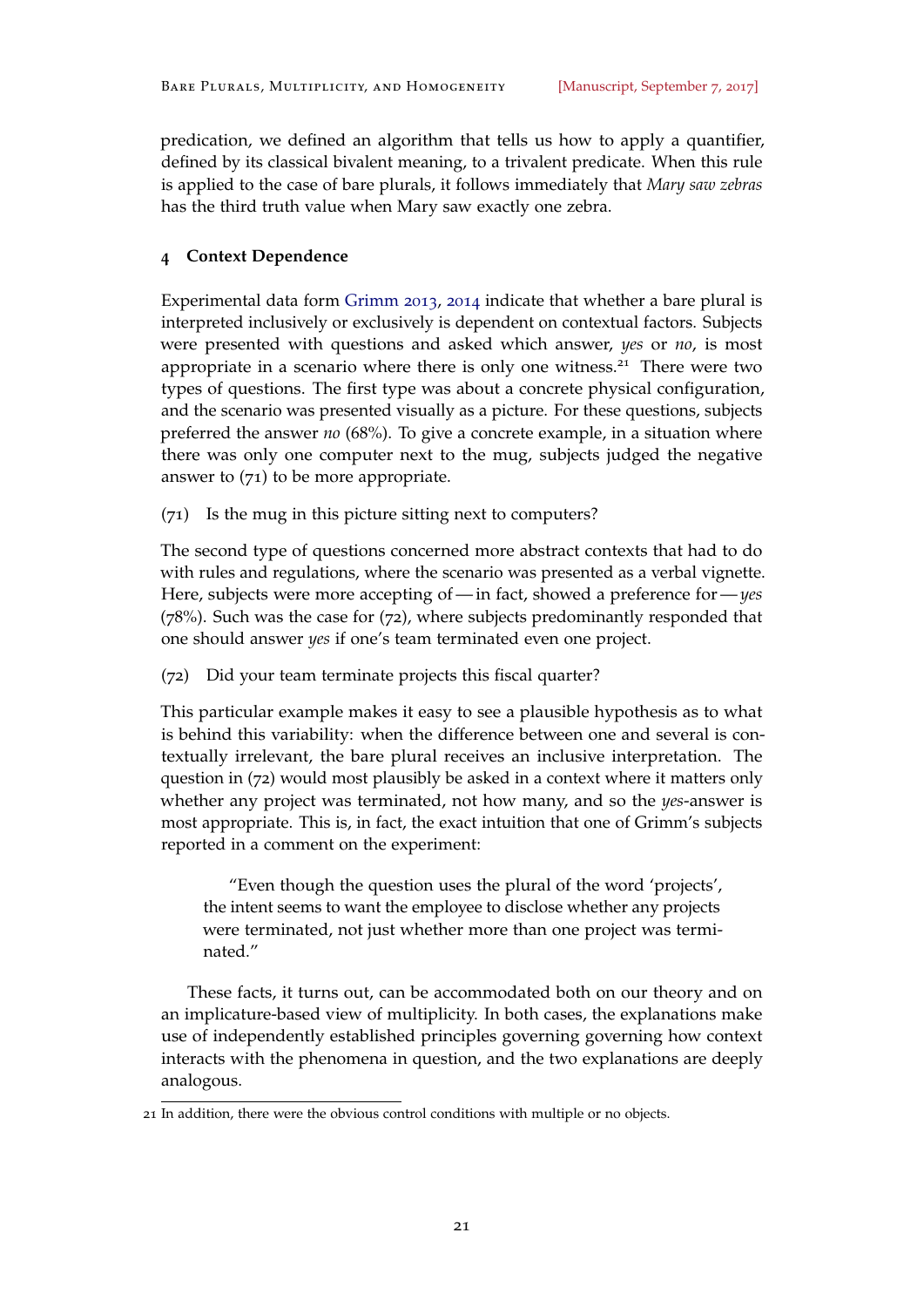## **4.1 Plural Predication and Non-Maximality**

In order to show how the context-dependent behaviour of bare plurals can be accommodated on our view, let us again start by looking at sentences with definite plurals. It is well-known that in some contexts, such plural predications are tolerant to exceptions, that is to say, we accept the sentence even when the predicate is not actually true of the whole plurality [\(Brisson](#page-35-2) [1998](#page-35-2); [Lasersohn](#page-36-13) [1999](#page-36-13); [Malamud](#page-37-10) [2012](#page-37-10); [Križ](#page-36-7) [2016](#page-36-7)). Following [Brisson'](#page-35-2)s terminology, we call this phenomenon *non-maximality*. The literature is unanimous about the intuitive characterisation of this phenomenon: exceptions can be ignored when they are irrelevant for the current purposes of the conversation. This is well illustrated by examples from [Lasersohn](#page-36-13) [1999](#page-36-13).

In (73), our interest in the conversation is presumed to be just a general picture in broad strokes of what's going on in the town. In this case, isolated individuals who are not, in fact, asleep will not matter as long as they aren't doing anything interesting, and so the sentence *The townspeople are asleep* can be felicitously used even if there are some such exceptions.

(73) *What's going on in the town?*

The townspeople are asleep.

 $\rightsquigarrow$  More or less all of them are, and the ones still awake aren't doing anything of note.

(74), on the other hand, has a context where it is clear that it is very relevant whether all or only almost all of the subjects are asleep, and in this case, the sentence with the definite plural receives a strict interpretation.

(74) *We are waiting for all subjects to be asleep to start our sleep study.*

The subjects are asleep.

 $\rightsquigarrow$  All of them are asleep and we can start.

[Križ](#page-36-7) [2016](#page-36-7) gives an account of this phenomenon that goes with the trivalent conception of plural predication, where non-maximality is a consequence of how pragmatic principles govern the use of trivalent sentences. The interaction of the principles he postulates amounts to, essentially, the following: an undefined sentence, but not a false sentence, can be used when the situation described is, for current purposes, equivalent to a situation where the sentence is literally true.<sup>22</sup>

Sentences with bare plurals are trivalent in the same way as those with definite plurals, and so the same pragmatic principles apply. Let us consider how this can make sense of Grimm's experimental data. The first thing to note is that in the experimental items, the bare plural is inside a question, not inside a declarative. While Križ's theory gives us a way of interpreting a trivalent proposition against the backdrop of the purposes of the conversation, the theory is not immediately applicable to questions. While such an extension may be possible and ultimately

<sup>22</sup> This paraphrase is actually not fully equivalent to the formal statement given in [Križ](#page-36-7) [2016](#page-36-7), where there is an additional condition. This does not, however, matter for any of the applications we are going to discuss, and so we refrain from repeating the details here.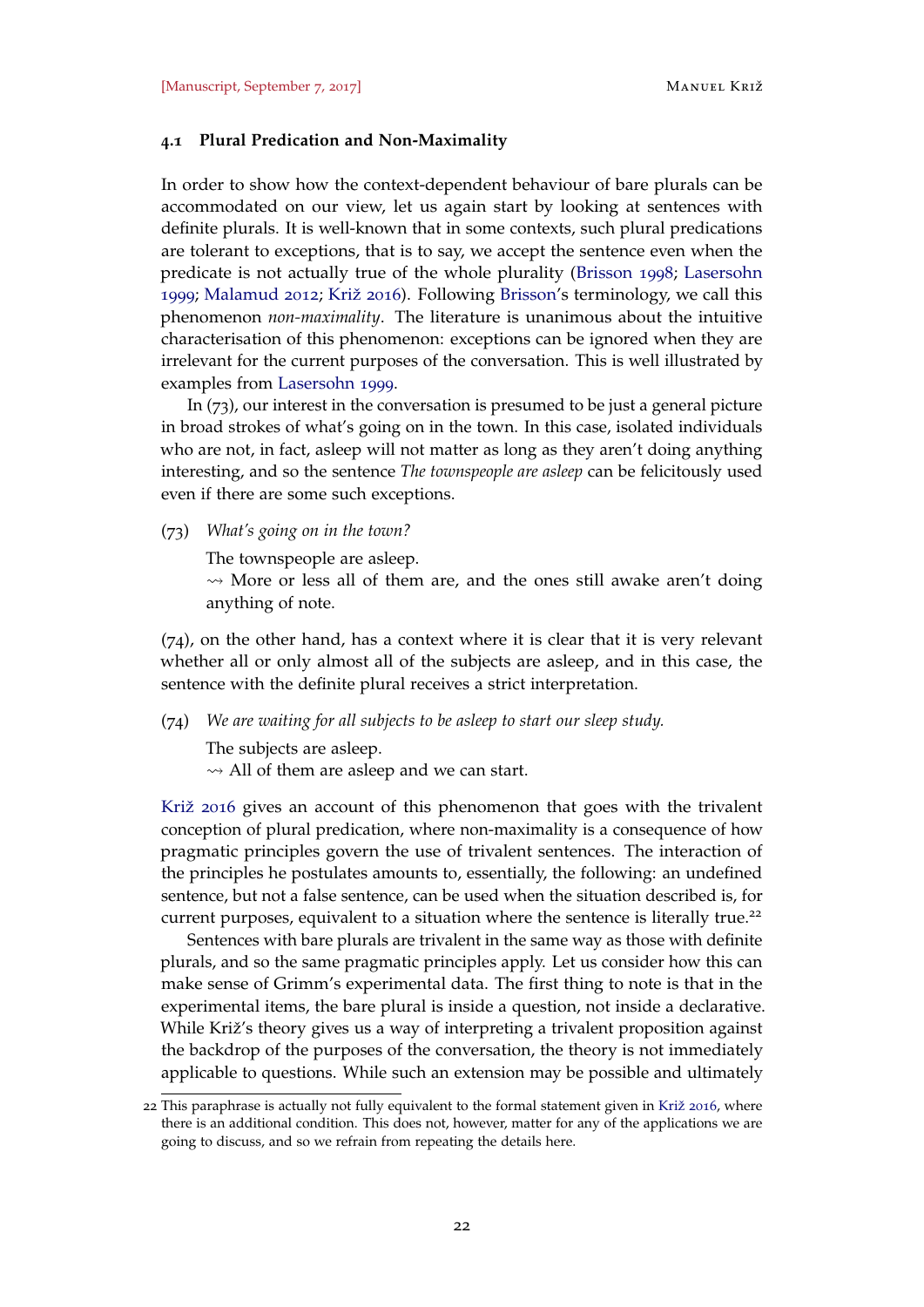desirable, it seems to us that we can do without it at this point by making a simple and plausible assumption: when *yes* is uttered in response to a *yes/no*-question ?*p*, it amounts to an assertion of *p*. In our case, *p* happens to be a trivalent proposition, and so we can treat the *yes*-answer as the assertion of a trivalent proposition to which Križ's theory is applicable.

When evaluating a *yes*-response to ([72](#page-20-1)), we are thus effectively dealing with an assertion that *the team terminated projects this fiscal quarter*. This assertion is felicitous as long as (i) the team terminated at least one project, and (ii) the situation is, for current purposes, equivalent to one in which the team terminated more than one project. What the current purposes are, is of course unclear to the subject, so they have to imagine different contexts in which someone might ask ([72](#page-20-1)) and take a guess.

If the subject concludes that the asker likely is just interested in knowing whether any projects were terminated, then the *yes*-response will be felicitous. It is, effectively, an assertion of *the team terminated projects* that is evaluated against the rather coarse-grained purposes of the asker and, by non-maximality, ends up with the overall meaning that the team terminated one or more projects.

But what if the subject decides that the context is likely not such that an utterance of *yes* is felicitous? Then they are left with the alternative of *no*. It suggests itself to assume, in analogy to what we have done for *yes*, than a reply of *no* in response to a question ?*p* amounts to an assertion of the negation of *p*. In this case, this would be an assertion that *the team didn't terminate projects this fiscal quarter*. Now according to Križ's rules, this assertion can only be made if the situation is, for current purposes, equivalent to one where the team terminated no projects. It seems very implausible that a subject who recommends a *no*-response necessarily thinks the context supports this equivalence. We therefore have to assume that in such a forced-choice paradigm, the *no*-response is not, in fact, to be treated as analogous to the *yes*-response, that is, it does not amount to an assertion that *the team didn't terminate projects*. Rather, *no* functions as a more generic negative response whose significance is really just to indicate that the affirmative response *yes* is not appropriate.

Finally, to complete our account of Grimm's data, we have to assume that when, as in  $(71)$  $(71)$  $(71)$ , concrete objects rather than instances of rather abstract administrative categories are concerned, subjects find it less plausible that the context of the question is such that it is irrelevant whether there is only one object or several, and so they are less inclined to choose the *yes*-response.

#### **4.2 Questions, Answers, and Implicatures**

Implicatures are usually regarded as context dependent: when the distinction between two alternatives is irrelevant for the purposes of the conversation, then the corresponding implicatures is not drawn (cf. e.g. [Magri](#page-37-11) [2009](#page-37-11)). This makes essentially the same prediction as our above analysis in terms of non-maximality: the multiplicity implication is absent when the difference between one and several is irrelevant for current purposes.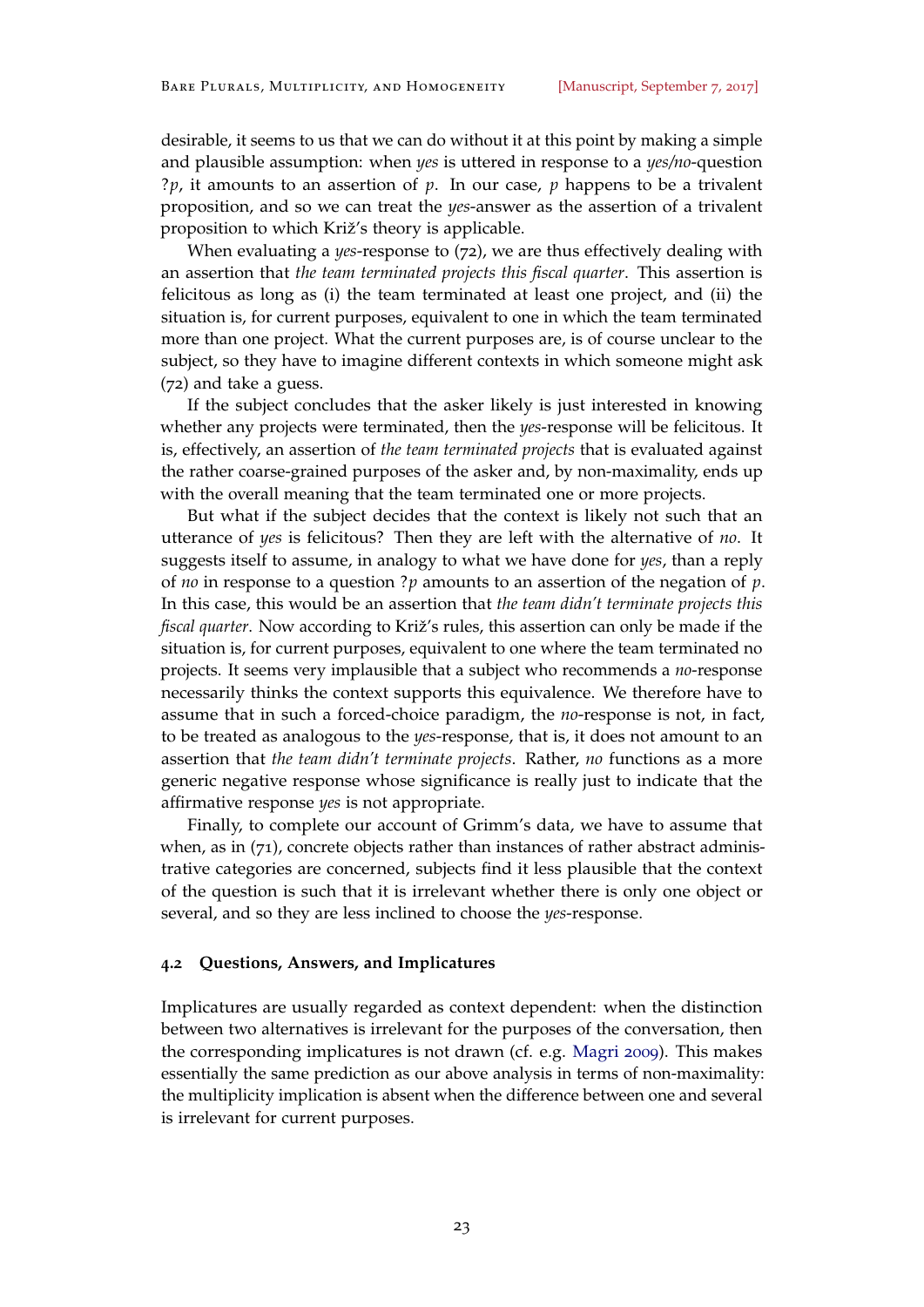Let us now consider how this could be applied to Grimm's data. The first option is to locate the action in the interpretation of the question. A question ?*p* would have to be interpreted as "Is *p* together with its implicatures true?", which would mean that exhaustification happens locally inside the question. There are good reasons to think that this is impossible. First, in the absence of elaborate prosodic focus on the scalar item, local exhaustification is generally taken to be impossible in downward-entailing contexts, and questions appear to count as downward-entailing for the purposes of linguistic phenomena that are sensitive to logical monotonicity, such as NPI. Second, local exhaustification is clearly impossible in embedded questions: the sentence in (75) cannot receive the interpretation indicated.

(75) John knows whether Mary ate some of the cookies.

\*'John knows whether Mary ate some, but not all of the cookies.'

The natural understanding of the sentence is that John knows whether Mary ate some of the cookies, but does not know whether she ate all of them [\(Sudo &](#page-37-12) [Spector](#page-37-12) [to appear\)](#page-37-12). But it is precisely in such a situation that the interpretation in (75) would be false, rather than true.

An explanation of Grimm's data on the implicature view therefore has to have the same structure as the explanation we proposed in terms of our own theory: it must have to do with the interpretation of answers. Again, we might assume that an answer *yes* in response to a question ?*p* behaves like an assertion of *p* and therefore also triggers the implicatures that *p* would have in the context. This is not altogether implausible as a general rule. For example, it seems quite easy to understand B's reply in (76) as implicating that Mary didn't eat all of the cookies.

- (76) A: Did Mary eat some of the cookies?
	- B: Yes.  $\rightsquigarrow$  Not all of them.

Furthermore, if B wants to add that Mary ate all of the cookies, they most naturally continue in a way that is typical for implicature cancellation, such as with *in fact*.

- (77) A: Did Mary eat some of the cookies?
	- B: Yes. All of them, in fact.

Our interpretation of the *no*-responses then has to be the same as previously on the homogeneity-based theory: at least in the forced choice context of the experiment, *no* functions as an indicator that the *yes*-response would be inappropriate.

# **4.3 Intermediate Summary**

Experiments by [Grimm](#page-36-11) ([2013](#page-36-11), [2014](#page-36-12)) indicate that the presence of the multiplicity inference is dependent on context and subject matter. Since implicatures, and considerations of competition, are naturally context sensitive as well, these approaches can deal with the facts quite naturally. There is, however, *prima facie*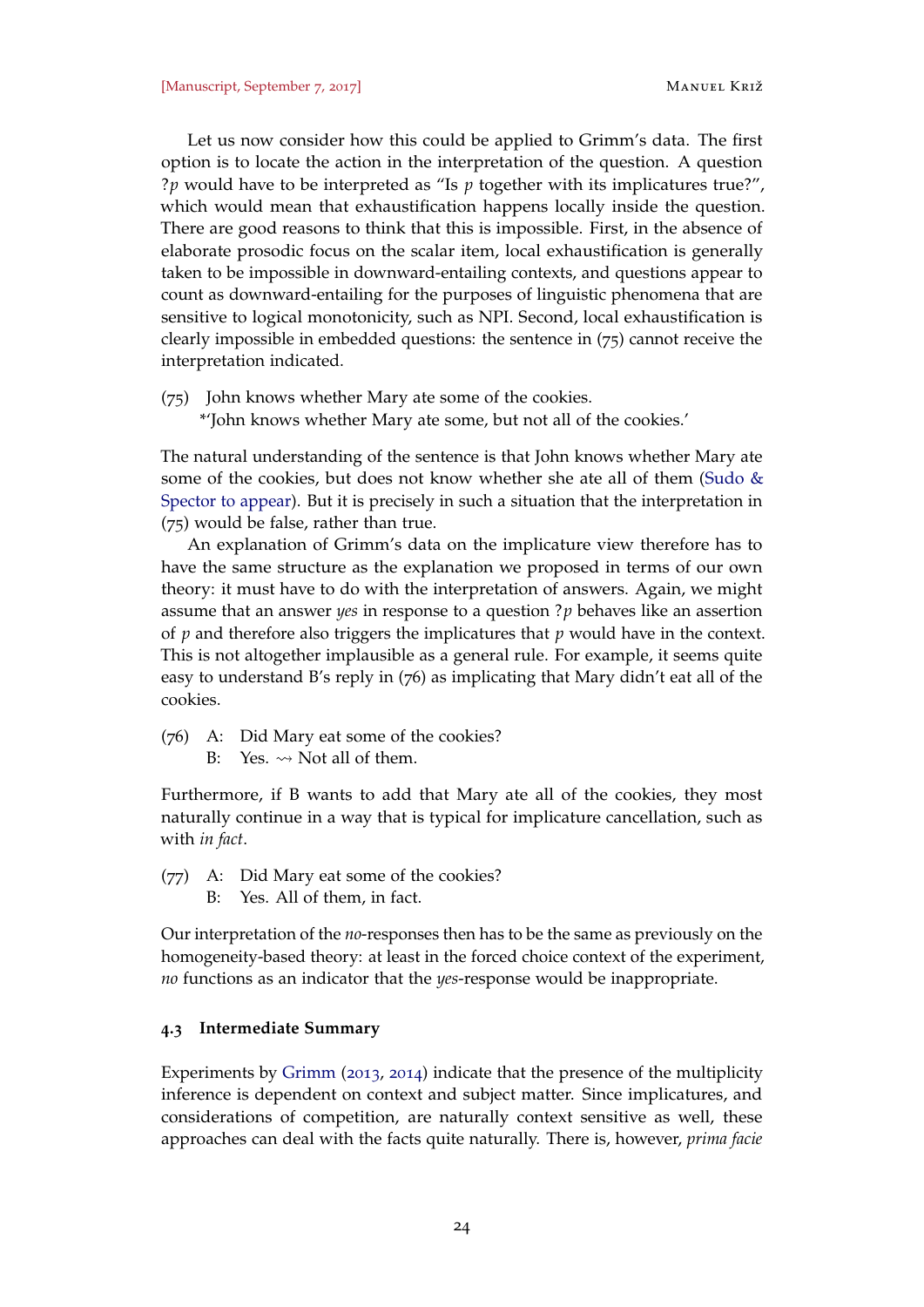a puzzle for our approach, which postulates an essentially inclusive reading, so that the sentence is undefined when the multiplicity implication is not true. We have argued that the phenomenon can be unified under with so-called nonmaximal readings known for sentences with definite plurals, where sentences are also acceptable under certain conditions despite being, in terms of their strict semantics, undefined rather than true. Again, the conceptual resources from the analysis of definite plurals are naturally carried over to the case of bare plurals.

# <span id="page-24-0"></span>**5 Applications**

This section presents and application of our theory to a number of concrete examples, such as bare plurals in various embedded environments, with an empirical evaluation of the predictions and comparison with alternative approaches.

# <span id="page-24-1"></span>**5.1 Negation and Undefinedness**

A distinctive prediction of our approach concerns the interaction of bare plurals with negation. Negation has its usual meaning in trivalent logic: it switches truth and falsity, but leaves undefinedness the same. This, of course, was our initial motivation for assuming trivalence in the first place: it enables us to explain how an affirmative sentence and its negation have non-complementary truth conditions. This makes a crucial prediction: both (78a) and (78b) have the same undefined status in a situation where Mary saw exactly one zebra.

- (78) Situation: *Mary saw exactly one zebra.*
	- a. #Mary saw zebras. (undef.)
	- b. #Mary didn't see zebras. (undef.)

This contrasts with the implicature approach, which does not predict this equal status. In the situation in question, the affirmative sentence is literally true, but has a false implicature. This plausibly gives rise to an intuition that the sentence has some sort of intermediate status, and indeed literally true sentences with false implicatures have been found in at least one experimental paradigm to behave similarly to sentences that are undefined due to homogeneity [\(Križ &](#page-36-8) [Chemla](#page-36-8) [2015](#page-36-8)).

(79) Situation: *Mary saw exactly one zebra.* #Mary saw zebras.

> (lit) Mary saw one or more zebras. (true) (impl) Mary saw more than one zebra. (false)

Things are different for the negated sentence, however. Its literal meaning is plainly false in the situation in question, and there is no implicature. Thus, the sentence is predicted not to have an intermediate status of some sort, but to be simply false.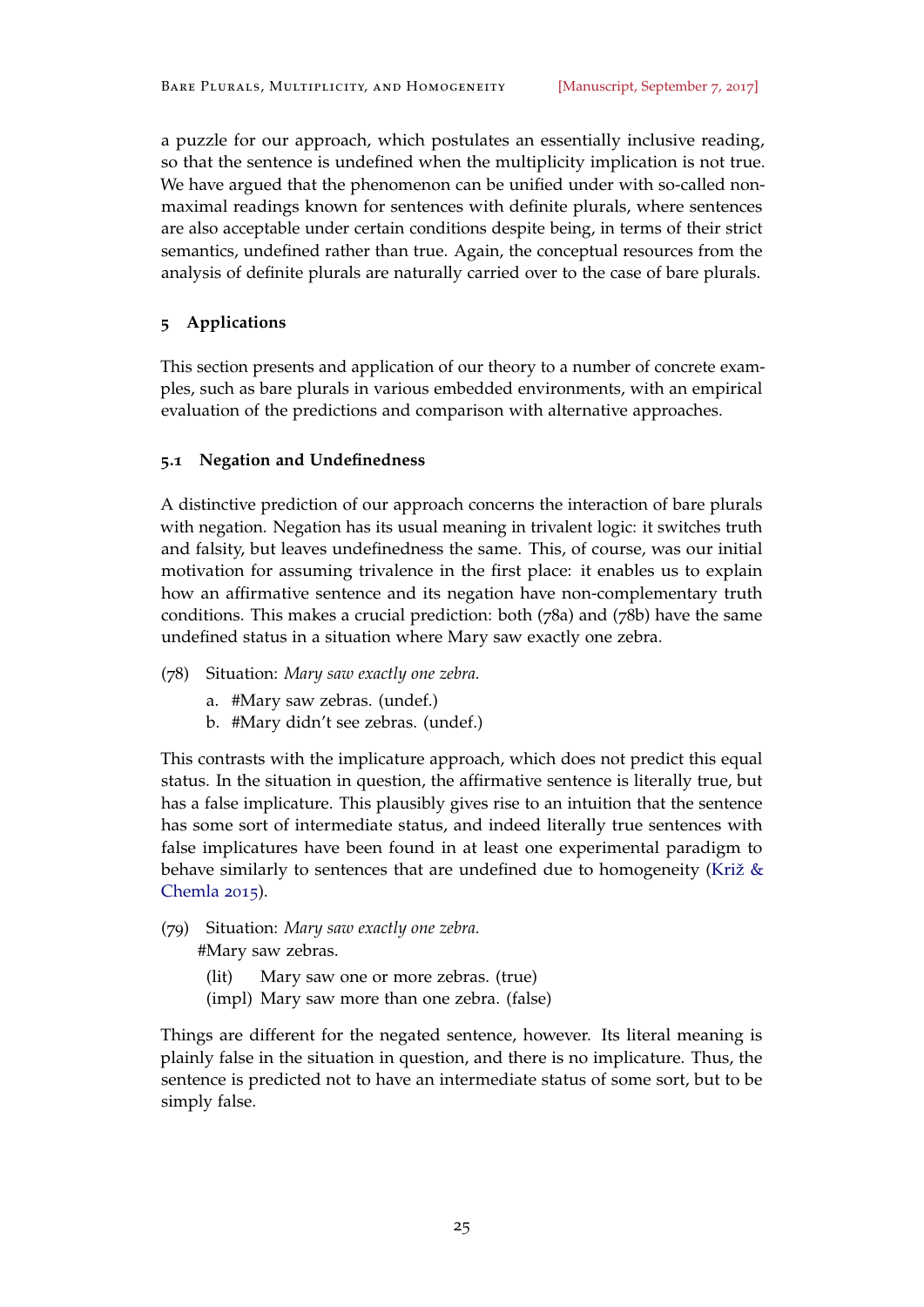(80) Situation: *Mary saw exactly one zebra.*

#Mary didn't see zebras.

(lit) Mary didn't see one or more zebras. (false)

 $(impl)$  —

Thus, the implicature approach predicts that negative sentences with bare plurals should behave differently from affirmative sentences on diagnostics that distinguish falsity from undefinedness.

We find the difference between falsity and undefinedness difficult enough to access introspectively to be concerned that theory-based biases are likely to influence the judgement, and therefore profess agnosticism as to the correctness of either prediction. One may be hopeful, however, that an experimental test with naive subjects can be devised, perhaps along the very lines of [Križ & Chemla](#page-36-8) [2015](#page-36-8).

#### <span id="page-25-0"></span>**5.2 Non-Monotonic Contexts**

Recall from section [2](#page-2-3).1 that sentences with bare plurals in the scope of a nonmonotonic quantifier pose a problem for most analyses of bare plurals in the literature, with the sole exception of [Spector'](#page-37-2)s ([2007](#page-37-2)).

(81) Exactly one girl saw zebras.

'One girl saw multiple zebras and the others saw none.'

According to the homogeneity theory, *saw zebras* is undefined of an individual that saw only one zebra in the same way as *bought the books* is undefined of an individual that bought only some of the books, and so we predict that the two should behave analogously when embedded under quantifiers. The behaviour of definite plurals in the scope of quantifiers is independently known from experiments by [Križ & Chemla](#page-36-8) ([2015](#page-36-8)): when *exactly one* has a scope predicate containing a definite plural, the sentence is true if and only if the scope predicate is true of one restrictor individual and false of all the other restrictor individuals.

(82) Exactly one girl bought the books.

'One girl bought all the books and the others bought none of them.'

This is, indeed, analogous to (81), and so the homogeneity approach's basic prediction is borne out.

Let us now consider what the general rules for quantification that we have set forth in [3](#page-9-0).2 have to say about this case. These rules worked by taking as given a (bivalent) generalised quantifier that is defined for bivalent predicates and telling us how to apply it to trivalent predicates. The first step, then, is to note the bivalent meaning of *exactly one girl*:

- (83) [exactly one girl] $(P) = 1$  iff<br>a. there is a girl x such the
	- there is a girl *x* such that  $P(x) = 1$ , and
	- b. for all atomic girls  $y \neq x$ ,  $P(y) = 0$ .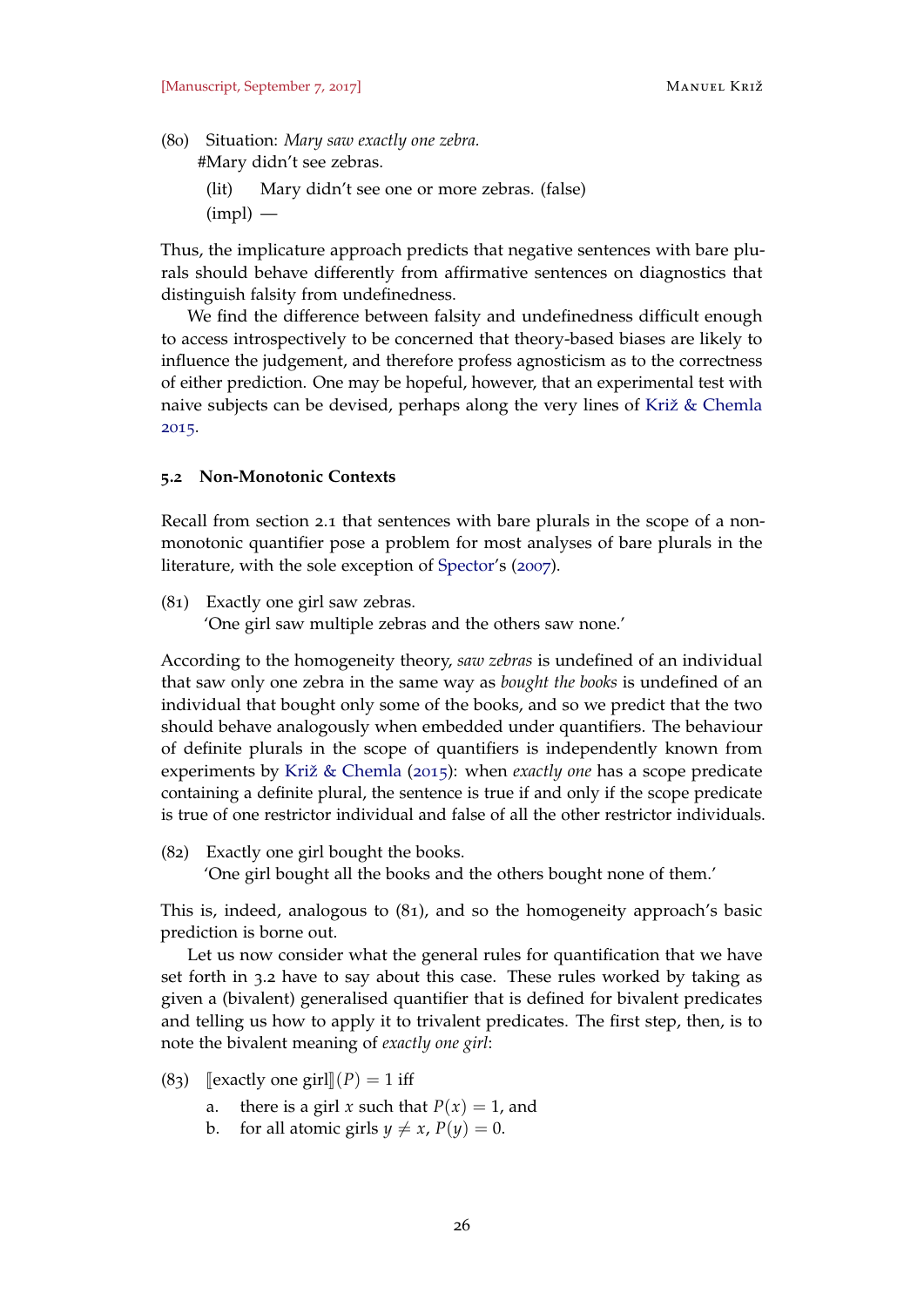No other bivalent meaning would do, since it would make obviously wrong predictions for bivalent scope predicates (or rather, scope predicates that are defined for all atoms). The trivalent truth conditions we have noted then follow straightforwardly. By our rule, (84) is true iff both (84a) and (84b) are true. (84a) means that *P* is true of exactly one girl, (84b) means that *P* is true or undefined of exactly one girl. Taken together, they entail that *P* is true of one girl and false of all the others.

- <span id="page-26-2"></span><span id="page-26-1"></span>(84) Exactly one girl is *P*.
	- a. Exactly one girl is  $P^{*0}$ .
	- b. Exactly one girl is  $P^{*1}$ .

<span id="page-26-3"></span>One might think that not much is explained here, since we have just stipulated truth conditions: one can take the definition in (84) as it is and apply it to trivalent predicates to obtain the right result. This, however, is an illusion: we could equivalently have stated clause (84b) as in (85) while defining the very same bivalent quantifier:

(85) for all atomic girls  $y \neq x$ ,  $P(y) \neq 1$ .

This formulation is equivalent to (84b) for bivalent *Q*, but not for trivalent *Q*: the change to (85) yields truth for a wider range of trivalent scope predicates. It is thus clear that the bivalent definition of the quantifier underdetermines its trivalent truth conditions, and the work that our rule for quantification does is to reduce this underdetermination so that a unique trivalent quantifier is associated with every bivalent one.

The undefinedness and falsity conditions we predict for *exactly one girl* are somewhat involved and best stated disjunctively. ([84](#page-26-1)) is undefined if (84[a\)](#page-26-2) is true and (84[b\)](#page-26-3) is false or *vice versa*, that is to say:

- (86) *Exactly one girl is P* is undefined iff
	- a. *P* is true of one girl and undefined of at least one other girl; or
	- b. *P* is undefined of one girl and false of all other girls.

Falsity, finally, is obtained if both (84[a\)](#page-26-2) and (84[b\)](#page-26-3) are false.

- (87) *Exactly one girl is P* is false iff
	- a. *P* is false of all girls; or
	- b. *P* is true of more than one girl; or
	- c. *P* is true of no girl and undefined of more than one.<sup>23</sup>

These various types of situations were tested by [Križ & Chemla](#page-36-8) ([2015](#page-36-8)) for verb phrases containing a definite plural, and the pattern they found is what we have just described. Our theory predicts the same pattern for predicates containing a bare plural.

<span id="page-26-0"></span><sup>23</sup> This case is noteworthy because it constitutes a deviation from the Strong Kleene semantics for the first-order definition of *exactly one*, according to which the sentence would be undefined, rather than false, here.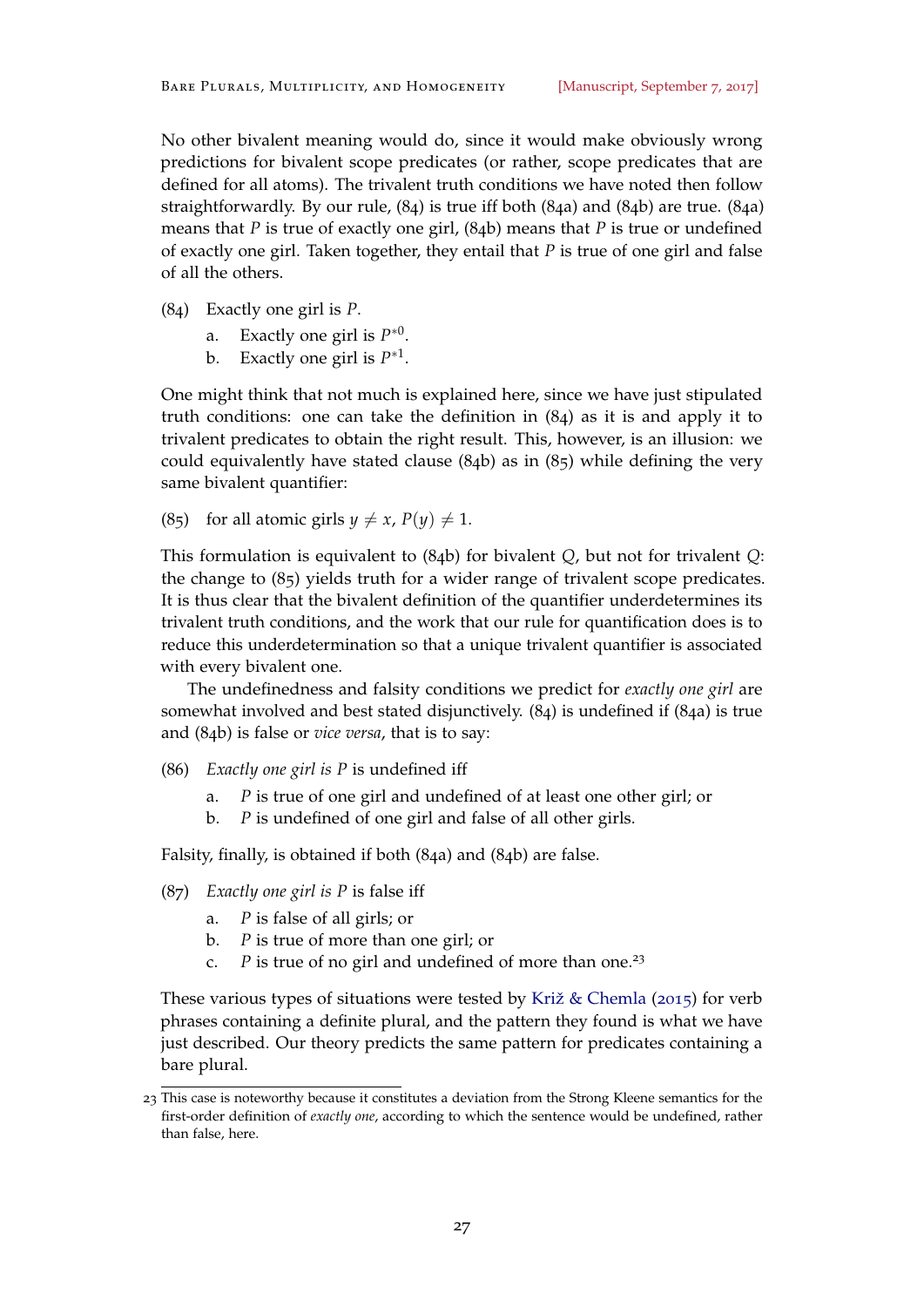## **5.3 Embedding under Universals**

In accordance with section [3](#page-9-1).2.1, our predictions for sentences with bare plurals in the scope of a universal quantifier is as in  $(88)$ .<sup>24</sup>

<span id="page-27-0"></span>(88) Every girl saw zebras.

**true** *iff every girl saw multiple zebras* **false** *iff at least one girl saw no zebra* **undef.** *otherwise*

Note, however, that, taking into account the phenomenon of non-maximality discussed in section [4](#page-20-3).1, we do not predict these very strong truth conditions to surface under all circumstances. Rather, what we predict is that sentence can be used to describe situations where every girl saw at least one zebra (so that the sentence is not false) and which are, for current purposes, equivalent to a situation where every girl saw multiple zebras. It is quite possible, for example, that in some context, we may not care about how many girls, exactly, saw multiple zebras as long as some of them did, in which case the overall interpretation would be that *every girl saw one or more zebras and some saw more than one*.

Our strong truth conditions in ([88](#page-27-0)) are also what [Spector'](#page-37-2)s ([2007](#page-37-2)) implicature theory predicts based on the competition between  $(8qa)$  and  $(8qb)$ .<sup>25</sup>

- (89) a. Every girl saw zebras.
	- b. Every girl saw a zebra.

The exhaustified meaning of (89a) is as in (90).

(90) EXH (every...a) = (every ...a) and not (every...2) and not (every...3) ... 'Every girl saw a zebra and at least one girl saw only one.'

Now (89a) has the negation of (90) as its implicature:

(91) EXH (EXH (every...pl)) = (every...a) and not EXH (every...a) = (every...a) and ((every...2) or (every...3) or...) = every...2 'Every girls saw more than one zebra.'

Based on the assumption that implicatures are calculated only when relevant, the sentence of interest then has two possible interpretations:

- (92) a. Every girl saw one or more zebras.
	- b. Every girl saw more than one zebras.

(i) All the boys attend good schools.

<sup>24</sup> Note that it is important to use the universal quantifier over atoms *every*, since *all* allows for so-called *dependent plurals*. For example, in (i) (from [Ivlieva](#page-36-0) [2013](#page-36-0)), there is no implication that any one of the boys attends more than one school; rather, there is only an implication that the boys attend more than one school overall, i.e. that they don't all go to the same school.

<sup>25</sup> This is so also for the other competition-based theories in the literature. The discussion of intermediate readings which follows below, however, is specific to Spector's.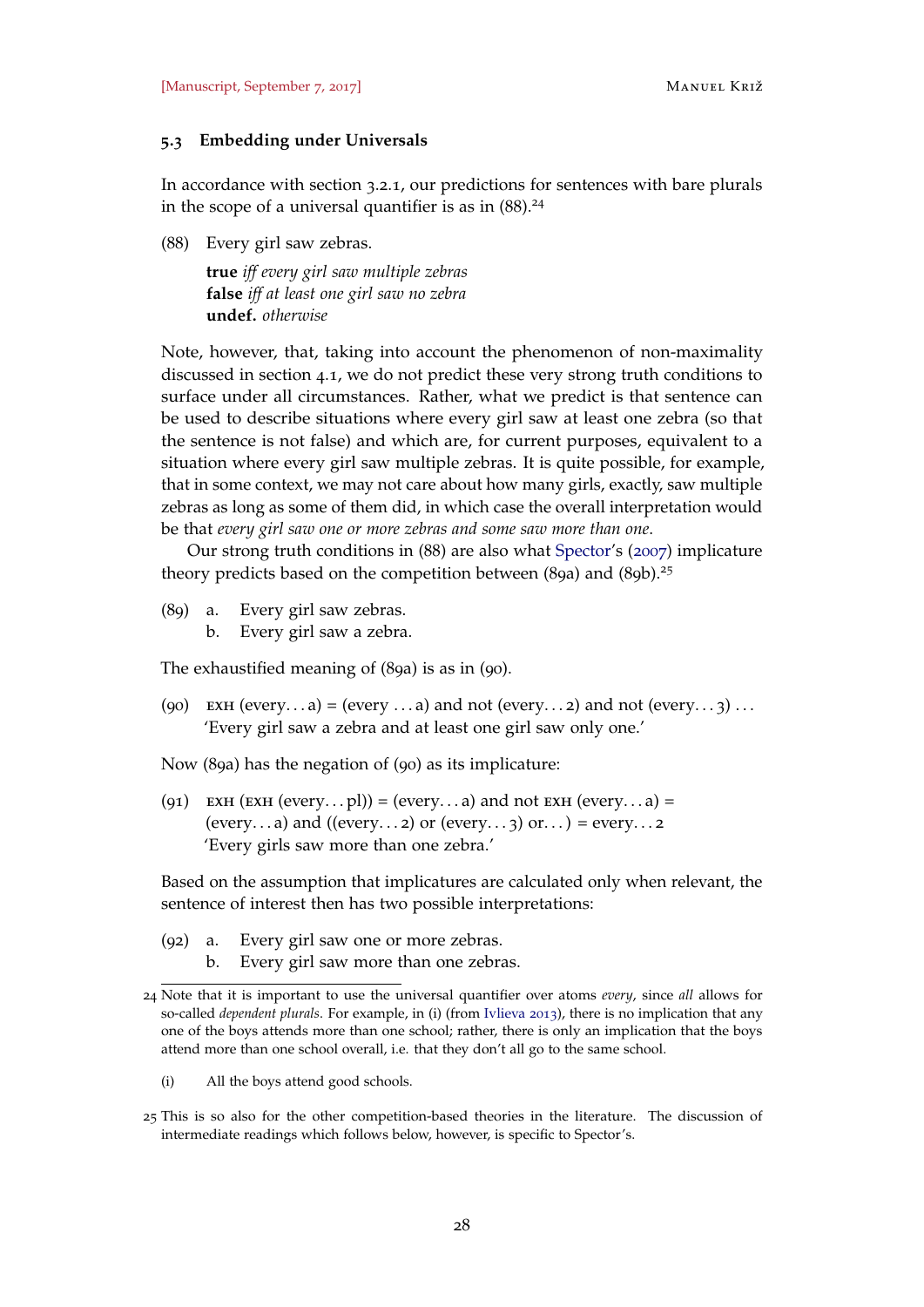This is in contrast to our theory, which allows for finer gradations, in that the overall reading, taking non-maximality into account, is, so to say, always as strong as is relevant, and can fall in-between (92a) and (92b). It could, for example, be that what is necessary for a situation to be equivalent, for current purposes, to one where every girl saw multiple zebras is that every girl saw at least one zebra and *most* of the girls saw more than one zebra.

However, [Spector](#page-37-2) ([2007](#page-37-2)) points out that at least one additional reading is predicted if one takes into account that the sentence contains two scalar expressions: the bare plural and the quantifier *every*, the latter of which stands in competition with *some*. Then the alternatives with respect to which (93a) is exhaustified is as in (93b), and the overall result is  $(94)^{26}$ 

- (93) a. Every girl saw zebras.
	- b. Every girl saw two/three/. . . zebras, some girl saw two/three/. . . zebras.
- <span id="page-28-0"></span>(94) EXH (every...a) = (every...a) and not (every...2) and not (every...3) ...and not (some...2) and not (some...3)... 'Every girl saw exactly one zebra.'

Now the implicature of the sentence with the bare plural is the negation of (94):

(95) EXH (EXH (every...pl)) = (every...a) and not EXH (every...a) = (every...a) and (some...2) 'Every girl saw at least one zebra and at least one girl saw more than one.'

In order to derive this reading of intermediate strength, it is crucial that one can simultaneously replace *every* by *some* and *a* with a numeral when generating the alternatives of *every girl saw a zebra*. <sup>27</sup> The possibility of such multiple replacements in implicature derivation has, indeed, frequently been denied, $28$ and so the prediction of the existence of (95) is not set in stone. But let us assume for the moment that multiple replacement is possible. Then an interesting question can be asked: does the implicature theory predict that the weaker reading (95) arises under the same contextual conditions under which our theory would predict this reading as an instance of non-maximality?

Our theory predicts that the interpretation in (95) arises from non-maximality under the following conditions: it is relevant, for the purposes of the conversation, whether any girl saw more than one zebra, but it is not relevant how many. That is to say, *some girl saw multiple zebras* is relevant but, for example, *every girl saw multiple zebras* is not.

An explicit view that has been advanced on how the relevance of alternatives comes into play in the computation of implicatures is as follows [\(Magri](#page-37-11) [2009](#page-37-11)):

<sup>26</sup> For the detailed step-by-step derivation, the reader is again requested to consult the original publication.

<sup>27</sup> Additional readings of intermediate strength are possible on the implicature theory if instead of *some*, we take the alternative to *every* to be *many* or *most*. Note that it does not do to have a scale h*every, many, some*i: the weak reading arises as soon as *some* is on the scale at all, no matter which other items are.

<sup>28</sup> See [Fox](#page-36-14) [2007](#page-36-14), [Magri](#page-37-11) [2009](#page-37-11), [Chemla](#page-35-3) [2009](#page-35-3), [Romoli](#page-37-13) [2012](#page-37-13), [Trinh & Haida](#page-38-3) [2015](#page-38-3). See [Chemla & Romoli](#page-35-4) [2015](#page-35-4) for a new perspective.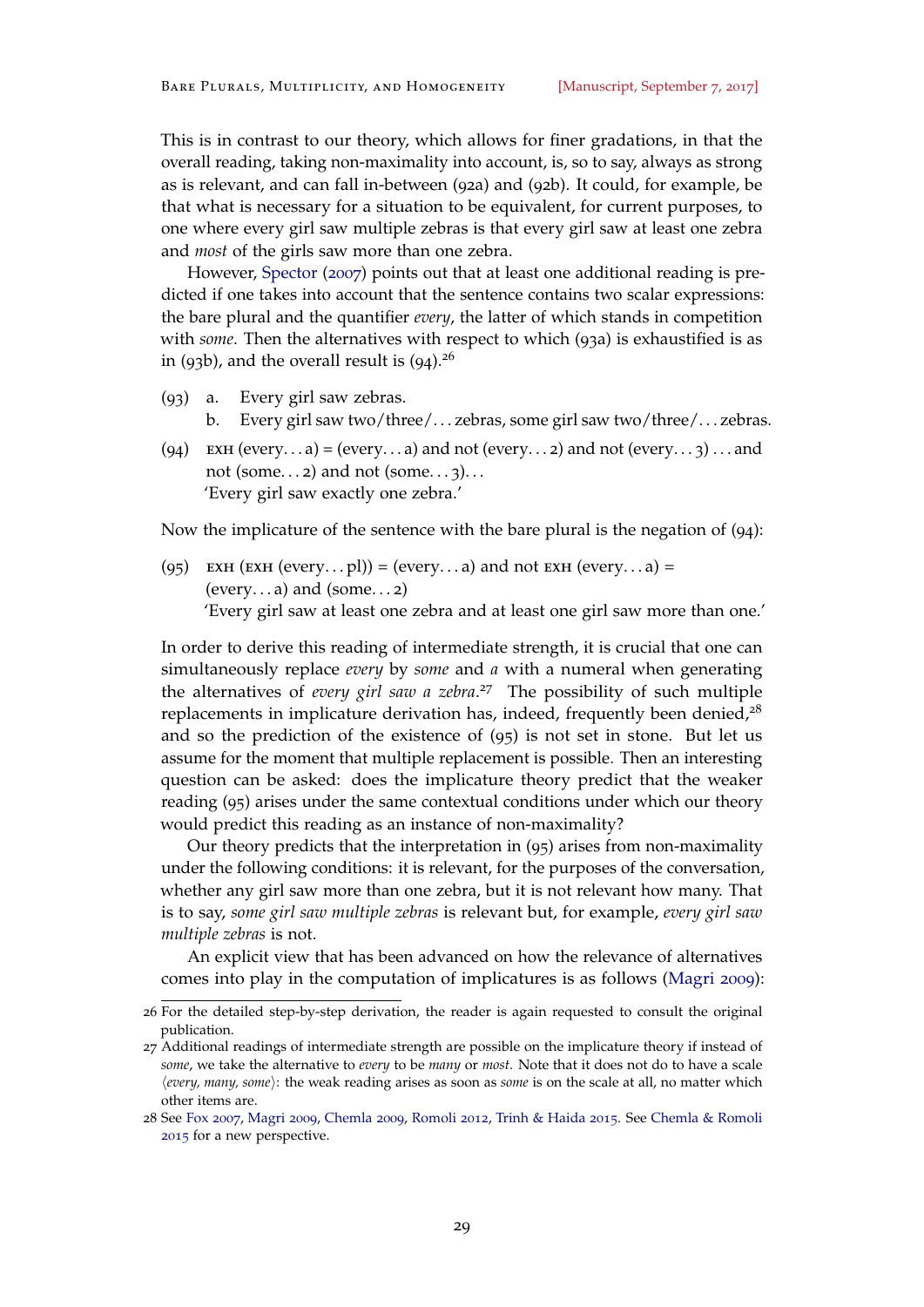whenever EXH is applied somewhere, the set of alternatives relative to which exhaustification is performed is filtered by contextual relevance. That is to say, one generates all the formally possibly alternatives by replacing various scalar items, and then removes those alternatives which express propositions that are not relevant for the purposes of the conversation. Going with this picture, we find that there is only one fact that matters for the derivation of the intermediate reading: whether or not *some girl saw two (or more) zebras* is relevant. If it is relevant, then it is negated as we compute the strengthened meaning of *every girl saw a zebra*, as in ([94](#page-28-0)). Since the negation of *some girl saw two zebras* entails the negation of *every girl saw two zebras*, it does not matter whether the latter is actually in the set of alternatives.

Thus, we find a difference here between the two approaches: the implicature theory predicts that the intermediate reading arises as soon as it is relevant whether any girl saw more than one zebra, regardless of whether it is relevant whether *every* girl saw more than one zebra. Our theory, on the other hand, predicts that an intermediate reading is only possible when the latter question is specifically *ir*relevant. As for the strong reading, the implicature theory predicts that it arises only if (i) it is relevant whether every girl saw more than one zebra and (ii) it is irrelevant, assuming that not every girl saw multiple zebras, whether any girls saw multiple zebras. Our theory, in contrast, predicts that the strong reading is obtained whenever it is relevant whether all girls saw more than one zebra, no matter what else is relevant or irrelevant. These predictions are summarised in Table [1](#page-29-0).

|                                                                   | What is relevant | Predicted reading |              |  |
|-------------------------------------------------------------------|------------------|-------------------|--------------|--|
| some  several every several implicature theory homogeneity theory |                  |                   |              |  |
|                                                                   |                  | intermediate      | strong       |  |
|                                                                   |                  | intermediate      | intermediate |  |
|                                                                   |                  | strong            | strong       |  |
|                                                                   |                  | (weak)            | (weak)       |  |

<span id="page-29-0"></span>Table 1: Predicted readings depending on what is relevant in the conversation

We are inclined to think that the strong reading is, indeed, forced as soon as *every. . . several* is relevant, but the question is certainly difficult to test in any decisive way. This is, in particular, because what is taken to be relevant for the purposes of the conversation is vexingly resistant to explicit and direct manipulation.<sup>29</sup> Still, granting the correctness of our intuition, there is *prima facie* a problem for Spector's theory: either one assumes that multiple replacement is not possible in implicature calculation, but then one predicts that the intermediate reading is never available; or one assumes that it is possible, in which case the intermediate reading is predicted to be available too easily.

Spector (p.c.) suggests that this dilemma may be evaded by making a different assumption about how relevance enters into implicature computation. Instead of filtering the set of alternatives by relevance during each application of exh,

<sup>29</sup> Cf. the discussion in [Križ](#page-36-7) [2016](#page-36-7) on how the purposes of the conversation cannot simply be set to a certain value by an explicit question.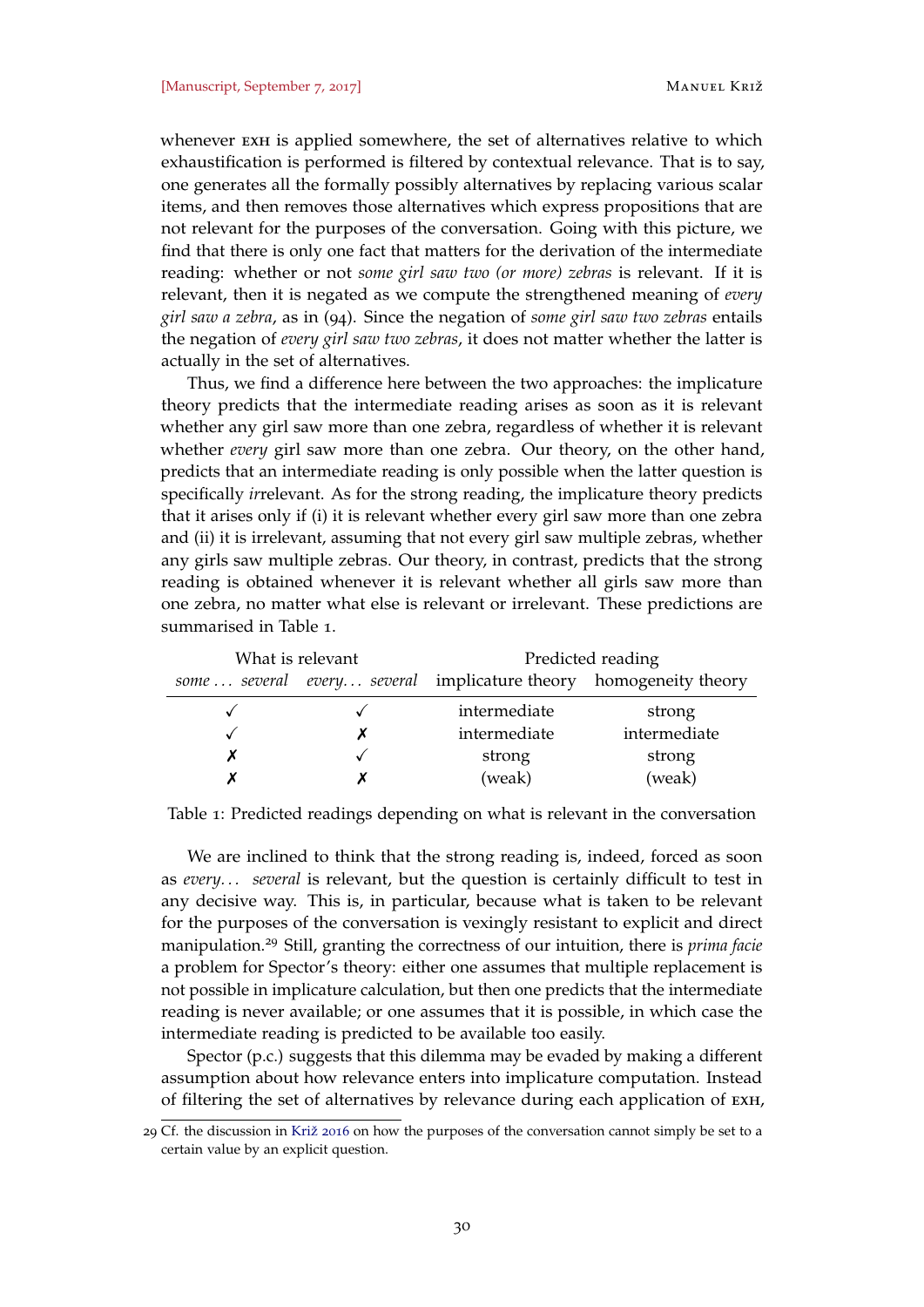one proceeds thus: one computes all possible overall meanings of the utterance based on the various possible sets of alternatives, and then chooses among these meanings the logically strongest one that is relevant.<sup>30</sup> More concretely, the set of readings generated for *every girl saw zebras*, depending on various scales of alternatives, is as in (96).

#### (96) Every girl saw at least one zebra and. . .

|    | b. every girl saw multiple zebras. | $\langle a, \text{two} \rangle$                                                      |
|----|------------------------------------|--------------------------------------------------------------------------------------|
|    | most girls saw multiple zebras.    | $\langle$ every, most $\rangle$ , $\langle$ a, two $\rangle$                         |
| d. | some girls saw multiple zebras.    | $\langle \text{every}, \text{some} \rangle$ , $\langle \text{a}, \text{two} \rangle$ |
|    | $e. \dots$                         |                                                                                      |

These readings have various logical strengths, and the one observed in a given context is the logically strongest one that is relevant. This result is indistinguishable from the predictions of our theory; in particular, the strong reading will be chosen over any of the intermediate readings whenever *every. . . several* is relevant. A comparison therefore hinges entirely on conceptual plausibility rather than empirical differences. It seems to us that Spector's proposed interpretation procedure suffers a plausibility cost for being rather ad hoc and no longer traceable to anything resembling Gricean reasoning or a natural conventionalisation or grammaticalisation thereof. To be sure, it uses similar technical tools and notions, in that possible readings are obtained by taking alternatives and negating them, but the overall reading that is generated by the procedure is not at all related to any consideration of what the speaker could have said instead. Our own theory, in contrast, uses exclusively conceptual resources that are independently motivated from the analysis of non-maximality with definite plurals.

#### **5.4** *well***-Answers**

One feature of homogeneity is the kind of answers that are appropriate to give to sentences that have the third truth value. These sentences, being intuitively somehow half-true, license a response with a somewhat drawn-out, pensive *well*. 31

- (97) A: Mary bought the books.
	- B: Weeell... She bought HALF of them.

For sentences that are literally true, but have a false implicature (and are therefore misleading), this response pattern is not particularly natural.

(98) A: Mary ate some of the cookies. B: ?#Weeell... She ate ALL of them.

<sup>30</sup> This procedure is inspired by the recent [Fox & Spector](#page-36-15) [to appear,](#page-36-15) in which the application of an economy condition also requires computing all possible overall meanings of an exhaustified sentence based on all possible sets of alternatives.

<sup>31</sup> In the author's native German, the particle *naja* plays the exact same role. However, the existence of a particle with this function appears to be not even close to universal cross-linguistically.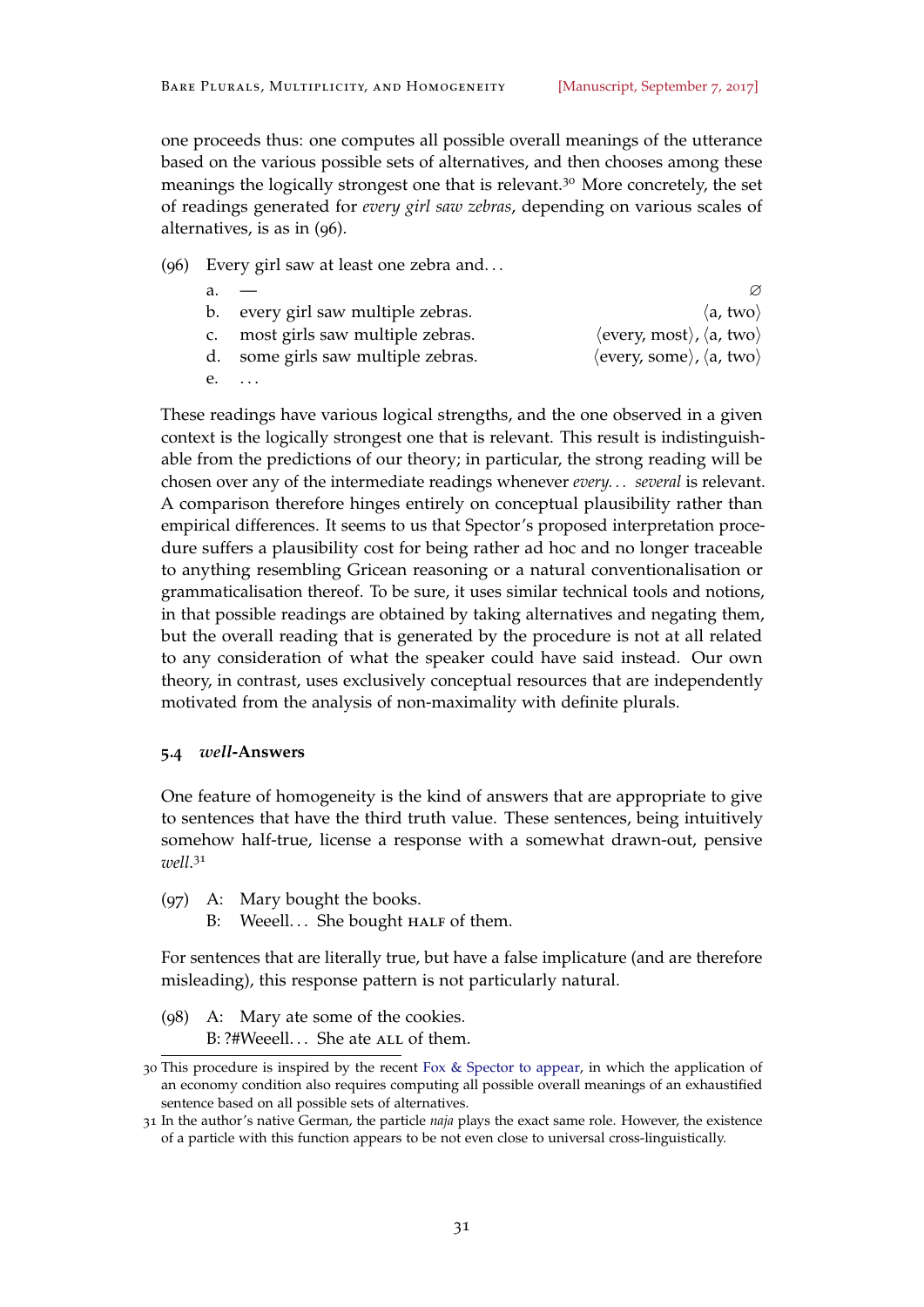If *well* is to be used here at all (our preferred particle would be *why*), we find that it needs to be short, and while there is naturally a prosodic boundary between it and the following correction, there must not be an actual pause. This is clearly a distinct use of *well* from the drawn-out, pensive kind in (97).

Conversely, *indeed* or *in fact*, which naturally introduce implicature cancellations, do not go well with homogeneity violations.

- (99) A: Mary ate some of the cookies.
	- B: Indeed  $/$  In fact, she ate ALL of them.
- (100) A: Mary bought the books. B: ?#Indeed / In fact, she bought HALF of them.

It appears to us that a violation of the multiplicity inference of bare plurals patterns with homogeneity in this respect and not with implicatures, in the that hesitant, somewhat conceding *well*-response is quite possible when there is only one witness to the existential quantification, whereas *indeed* is rather odd.

- (101) A: Mary went on safari yesterday. She saw zebras.
	- B: Weeell... She saw ONE.
- (102) A: Mary went on safari yesterday. She saw zebras. B: ?#Indeed / In fact, she saw one.

We have thus identified a further area in which sentences with bare plurals behave like other sentences that are trivalent due to homogeneity, and unlike standard cases of scalar implicatures. The onus is therefore on the implicature theorist to distinguish the multiplicity implicature on principled grounds from other cases of scalar implicature and show how the relevant behaviour can be sensitive to this difference.

## <span id="page-31-0"></span>**5.5 Pluralia Tantum**

Recall from section [2](#page-4-0).3 that *pluralia tantum*, and possibly some mass nouns, were pointed out as a problem for competition-based theories of the multiplicity implication, because they have a multiplicity implication even though there is no plausible singular alternative.

This is not a problem for our theory, where a singular alternative plays no role at all. All that matters is that the meaning of the noun is trivalent. To be sure, it would be perfectly possible, on our theory, for *clothes* (and *belongings*, etc.) to have meanings that are true of both single items of clothing (and property, etc.) and of pluralities of such items, as these meanings would not violate homogeneity. We can, therefore, not claim to have *predicted* a plurality inference for these words. But we are not prevented, either, from assuming that these words have meanings that are only true of pluralities, in which case homogeneity forces them to be undefined of atomic items. And so, unlike the competition-based theories, ours can at least accommodate the fact that there is a multiplicity implication here.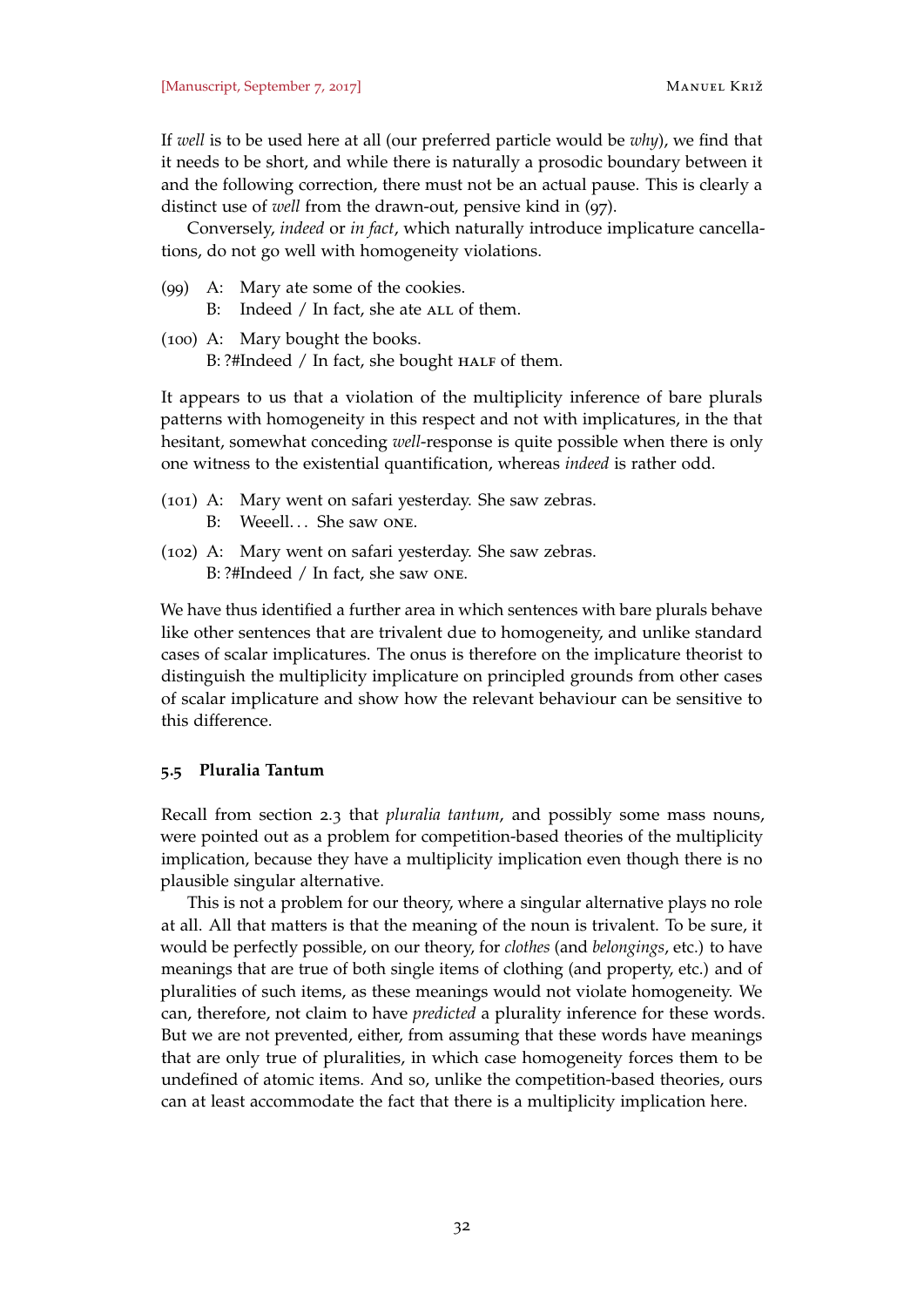## **5.6 Infelicitous Questions**

Orin Percus (p.c.) observes that a theory of bare plurals ought to explain why questions such as those in (103) are incoherent rather than having the reading here indicated.

- <span id="page-32-1"></span><span id="page-32-0"></span>(103) a. #Which of these mothers have children? 'Which of these mothers have more than one child?'
	- b. #Which of these novelists have written books? 'Which of these novelists have written more than one book?'

If the bare plural is interpreted inclusively, the explanation is immediate: the questions are tautologous, since by definition, every mother has one or more children and every novelist has written one or more books.<sup>32</sup> The implicature theory can simply avail itself of this reasoning. Questions appear to count as downward-entailing environments for both the licensing of negative polarity items and the computation of local implicatures, so the literal inclusive meaning would not be locally strengthened to an exclusive meaning, and the interpretation of the question ends up defective in the way we just described.

[Farkas & de Zwart'](#page-36-1)s ([2010](#page-36-1)) theory, while being competition-based just like the implicature theories, has more trouble in dealing with this case. On this theory, we reason on the basis of the competition between the plural and the singular about how to locally interpret the bare plural, and considerations of the logical strength and relevance of the overall meaning that would result on each interpretation play a role. It is not very clear why saving a sentence from infelicity should not be sufficient to push us to interpret the bare plural exclusively here.

Our own theory is, *prima facie*, even worse off because in terms of its truth conditions, our interpretation of the bare plural already *is* exclusive, and so the questions (and their possible answers) are not tautologous. There is, however, still a way in which the possible answers to these questions are defective: they are trivalent propositions that can, given the contextual presuppositions, only be true or undefined, but never false.

We take it that the possible answers, in the standard sense of [Hamblin](#page-36-16) ([1973](#page-36-16)), are, informally, obtained by replacing the *wh*-phrase with an individual in the restrictor of the *wh*-phrase. Then the answers to ([103](#page-32-0)a), for example, are propositions of the form *x has children* where *x* is one or several of the mothers that are being referred to by the phrase *these mothers*. Assuming that ([103](#page-32-0)a) was uttered by a speaker pointing at Anne, Mary, and Sue, (104) is one of these possible answers.

(104) Anne has children.

On our theory, this answer is a trivalent proposition that is false only if Anne doesn't have a child. But since there is a contextual presupposition that Anne is a mother, we know that this cannot be the case: either she has only one child, in which case (104) is undefined, or she has more than one child, in which case it is

<sup>32</sup> This is actually a simplification in the latter case, which we will return to below.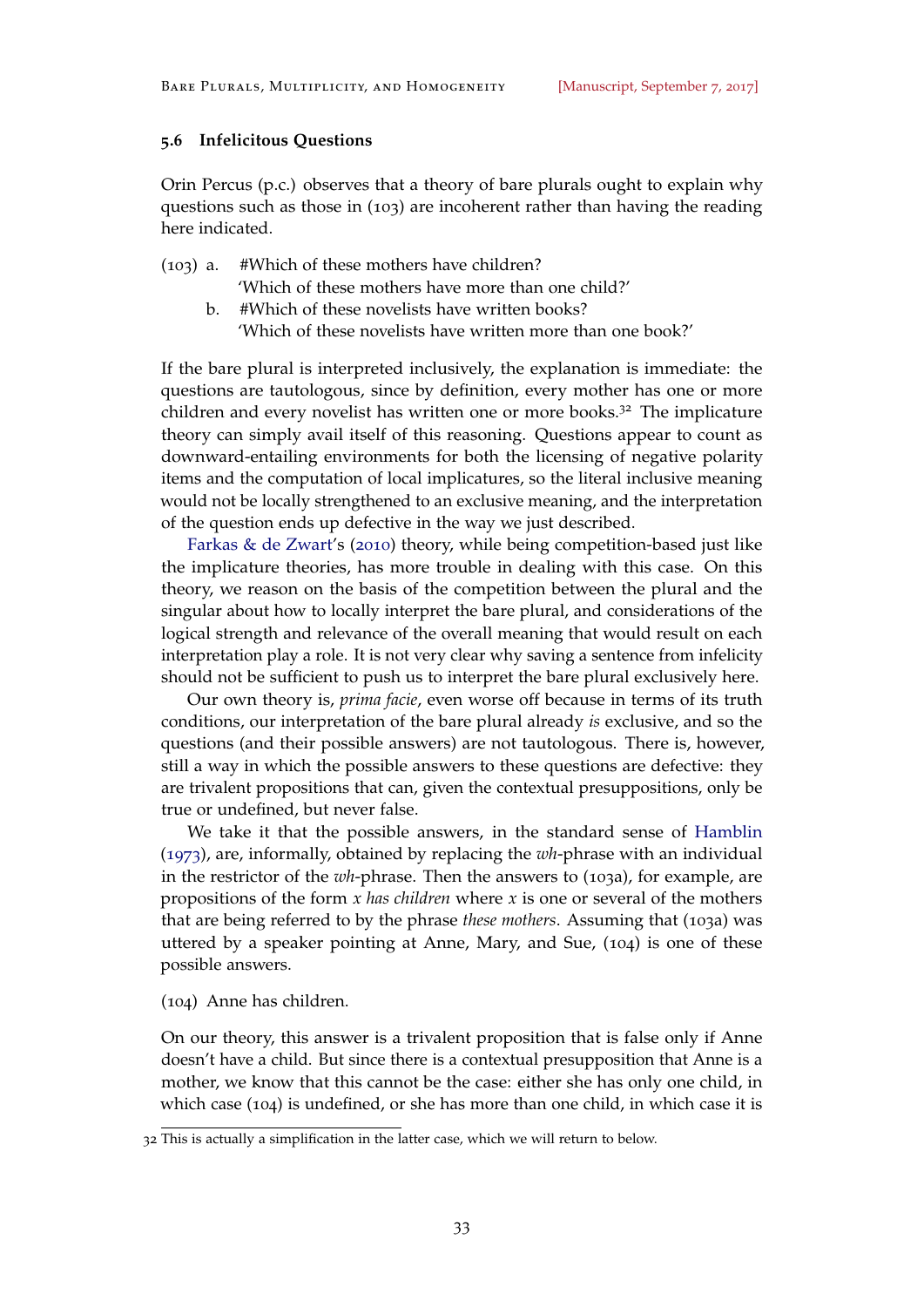true. Let us call such a proposition— one that cannot be false, but only true or undefined — a *quasi-tautology*. It is easy to see that all possible answers to ([103](#page-32-0)a) are quasi-tautologies.

It is natural to assume that there is something defective about asserting contextual tautologies, and therefore that asking a question all of whose answers are contextual tautologies is infelicitous. In order to account for the facts, all we need to do is to extend this prohibition to quasi-tautologies. To be sure, it is not as intuitively obvious why quasi-tautologies should be forbidden; after all, they could conceivably be used to convey information because they distinguish certain worlds where they are true from certain other worlds where they are undefined. As such, our explanation is slightly more stipulative.

There is, however, reason to think that even on the implicature theory of multiplicity we would need a prohibition on quasi-tautologies (or, more narrowly, questions that have them as answers) to fully explain the facts. Once we take a closer look at our second example ([103](#page-32-1)b) from above, it turns out that the implicature theory's explanation for this case hinges crucially on our simplifying assumption that being a novelist entails having written at least one book. It is, to be sure, exceedingly rare for novels to be the result of collaboration between two authors, but it is not impossible.<sup>33</sup> Yet it seems to us that the two co-authors of a novel would both appropriately be called *novelists*, while we could not say of either of them individually that that person has written a novel. The latter is so because homogeneity exists not only with respect to the parthood relation between pluralities and their constituent atoms, but also with respect to other sorts of parthood relations such as those between a book and its chapters [\(Löbner](#page-37-4) [2000](#page-37-4)).

(105) Niven wrote a novel.

**true** *iff Niven wrote a whole novel.* **undef.** *iff Niven wrote only part of a novel.* **false** *iff Niven didn't contribute to any novel.*

Consequently, (106b) is undefined in the scenario in question, unlike the nominal predication (106a) and the participatory predication (106c).

(106) Context: *Niven and Pournelle collaboratively wrote a novel.*

- a.  $\sqrt{\text{Niven}}$  is a novelist.
- b. ?#Niven has written a novel.
- $c.$   $\sqrt{N}$  Niven has co-written a novel.

To be sure, we do not wish to claim that (106b) is always unacceptable. It is thinkable that *write a book* could be coerced into a predicate of participation, or that by way of non-maximality, the sentence would be counted as true because for current purposes, all that matters is any authorial activity, so that having written part of a published book is as good as having written a whole book. Nevertheless, one can equally eailsy imagine contexts where one would be hesitant to assert, or

<sup>33</sup> I thank Viola Schmitt (p.c.) for bringing to my attention the example of Larry Niven and Jerry Pournelle's *The Mote in God's Eye*.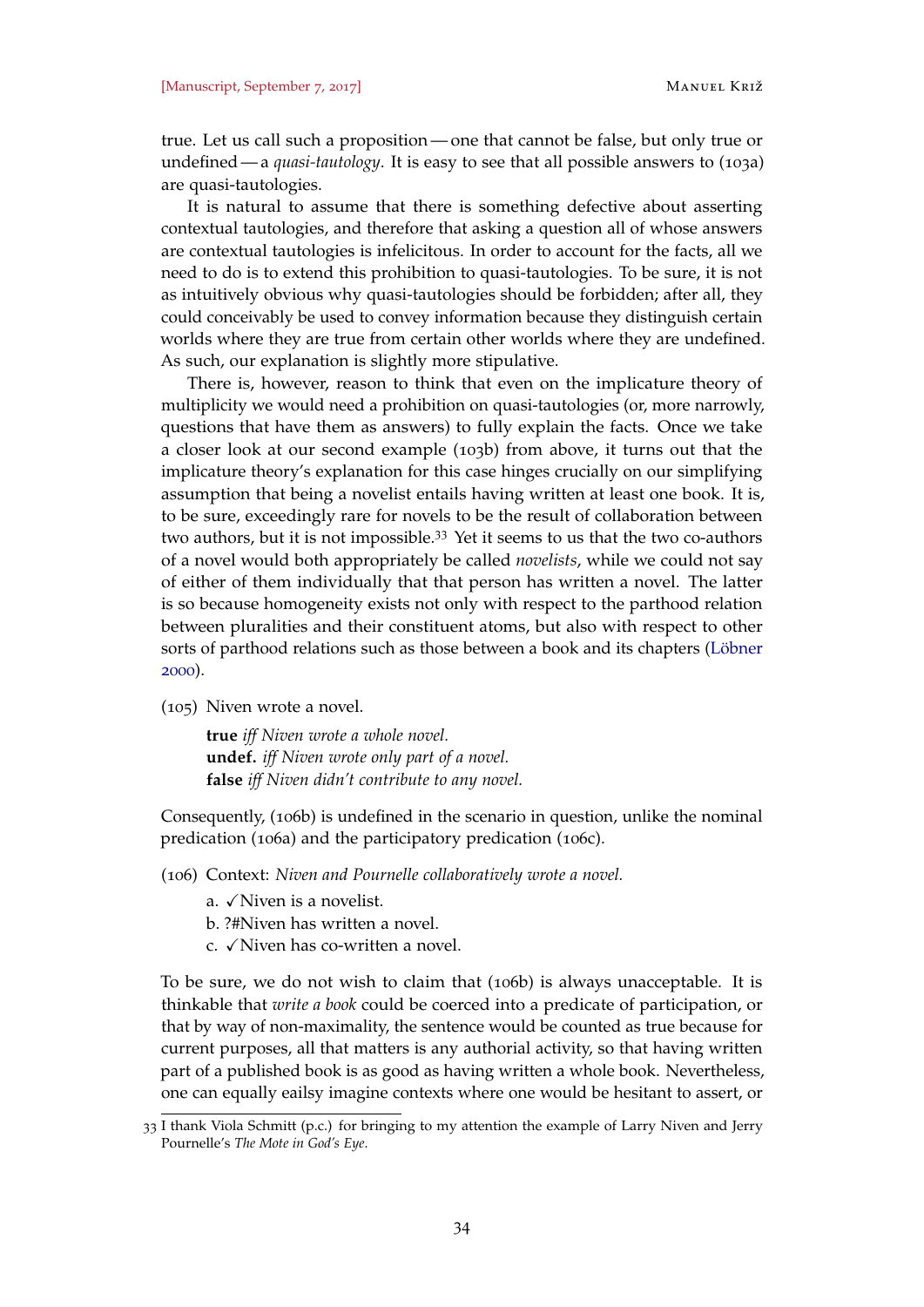assent to, (106b), whereas (106a) just strikes us as plainly true. If these judgements are correct, then the implicature theory's explanation for the infelicity of ([103](#page-32-1)b) turns out to be insufficient. For now it is no longer the case that all answers to the question are tautologies, since being a novelist does not entail having written a book (only part of a book). The answer (107), for example, is, even on an inclusive reading of the bare plural, only a quasi-tautology: it is undefined if Smith only wrote part of a book.

(107) Smith has written books.

Thus, once we take into account the fact that homogeneity also exists with respect to other parthood relations, we find independent support for the generalisation that questions whose answers are all quasi-tautologous are infelicitous.

# **5.7 Intermediate Summary**

In this section, we have discussed how our theory deals with a number of details in the behaviour of bare plurals. In some cases, it does so equally well as existing theories, while in others, we find it to be superior.

- There is a hard-to-evaluate differential prediction between our theory and the implicature-based accounts for negated sentences, which we predict to have an intermediate status in some cases where the implicature approaches predict them to be plainly false (section [5](#page-24-1).1).
- Our theory, like [Spector'](#page-37-2)s ([2007](#page-37-2)), but unlike the other competition-based theories, correctly predict the meaning of sentences with bare plurals in the scope of a non-monotonic quantifier like *exactly* (section [5](#page-25-0).2).
- Our theory's predictions sentences with bare plurals in the scope of *every* are subtly different from and superior to those of [Spector'](#page-37-2)s ([2007](#page-37-2)). These predictions can be replicated in principle by Spector's approach, but only at the cost of assumptions of questionable plausibility (section [5](#page-26-0).3).
- When it comes to natural reaction in discourse to sentences which, according to our theory, are undefined, we predict parallelism with the case of definite plurals, which appears to be borne out empirically. The implicature approach, on the other hand, incorrectly predicts parallelism with scalar implicatures rather than definite plurals.
- Our theory has no trouble accounting for *pluralia tantum*, which we identified at the outset as a problem for competition-based approaches (section [5](#page-31-0).5).
- Finally, we discussed how our theory can account for the infelicity of a certain class of questions with bare plurals. These are unproblematic on the implicature approach, but the additional principle we have to postulate to explain them on our theory is independently supported.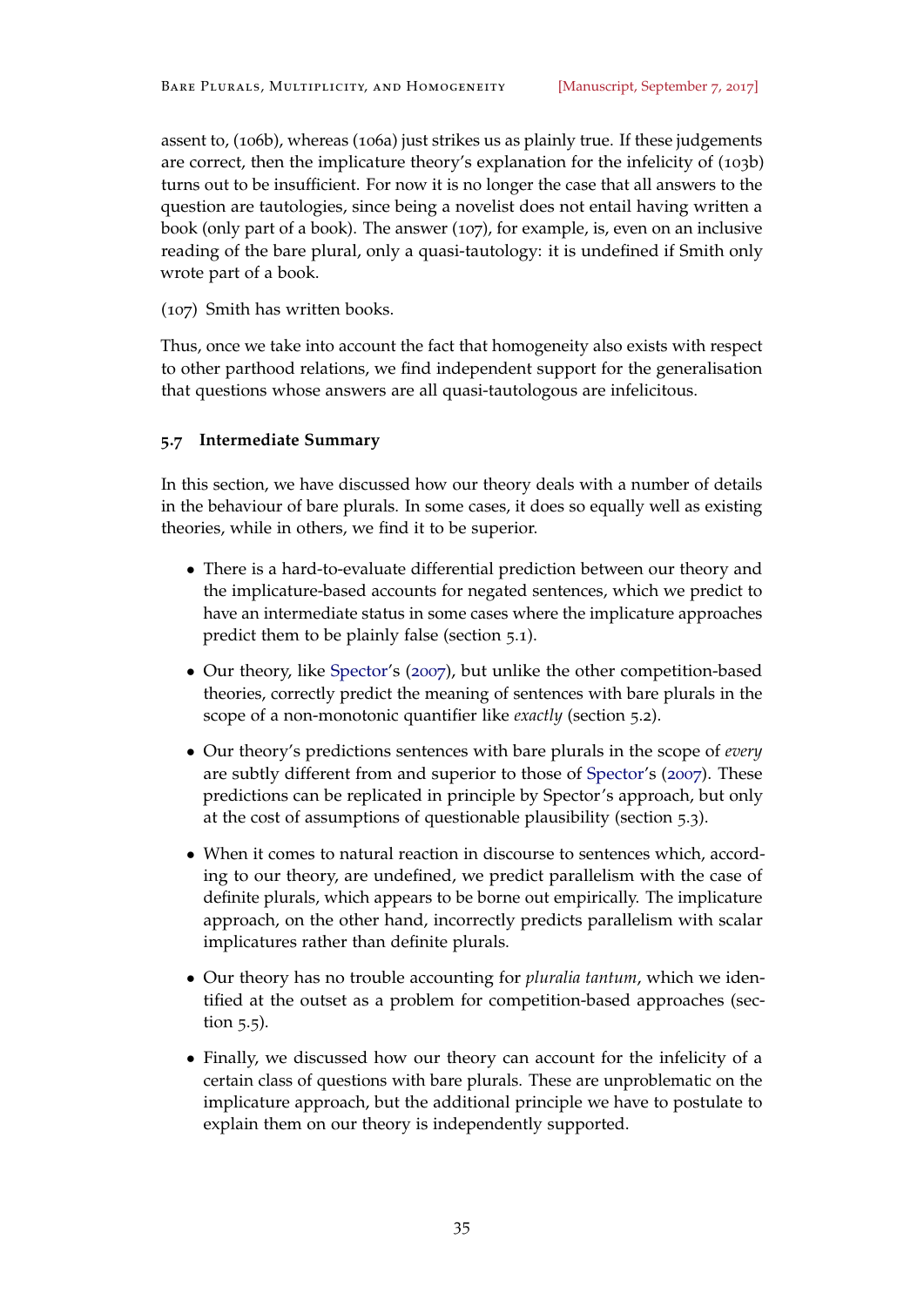#### **6 Conclusion**

The theory we have presented analyses sentences with existential bare plurals as logically trivalent in the same way as sentences with definite plurals. *Mary saw zebras* has the third truth value when Mary saw exactly one zebra, just as *Mary bought the books* has the third truth value when Mary bought some, but not all of the books. We have argued that both instances of trivalence can be traced to the way in which natural language predicates are systematically trivalent when applied to pluralities. In the case of bare plurals, it is the plural noun that is trivalent: it is true of pluralities of zebras, but has the third truth value of atomic zebras. The behaviour of sentences with bare plurals is then a consequence of the very general principles that govern how (existential and other) quantifiers apply to trivalent predicates.

Our theory thus uses only independently established conceptual resources. It differs fundamentally from existing theories, which are based, in one way or another, on the idea of competition between the singular and the plural, but all require some special-purpose assumptions. Furthermore, our theory allows us to overcome some limitations of these theories: in particular, it correctly predicts the behaviour of existential bare plurals in the scope of quantifiers, and it can deal with plural nouns that have no singular form (and for which no competition with the singular is therefore possible).

#### **References**

- <span id="page-35-0"></span>Breheny, Richard. 2005. Exhaustivity, homogeneity, and definiteness. In Paul Dekker & Michael Franke (eds.), *Proceedings of the fifth Amsterdam Colloquium*, 59–65.
- <span id="page-35-2"></span>Brisson, Christine. 1998. *Distributivity, Maximality, and Floating Quantifiers*: Rutgers dissertation.
- <span id="page-35-1"></span>Büring, Daniel & Manuel Križ. 2013. It's that and that's it! Exhaustivity and homogeneity presuppositions in clefts (and definites). *Semantics & Pragmatics* 6.
- <span id="page-35-7"></span>Champollion, Lucas. 2010. *Parts of a whole: Distributivity as a bridge between aspect and measurement*: University of Pennsylvania dissertation.
- <span id="page-35-3"></span>Chemla, Emmanuel. 2009. Similarity: towards a unified account of scalar implicatures, free choice permission and presupposition projection. Manuscript, LSCP.
- <span id="page-35-4"></span>Chemla, Emmanuel & Jacopo Romoli. 2015. The role of probability in the accessibility of scalar inferences. Ms. LSCP and Ulster University.
- <span id="page-35-6"></span>Dowty, David. 1979. *Word meaning and Montague Grammar*. Dordrecht: Reidel.
- <span id="page-35-5"></span>Dowty, David. 1987. A note on collective predicates, distributive predicates and *all*. In *Proceedings of escol 86*, 97–115.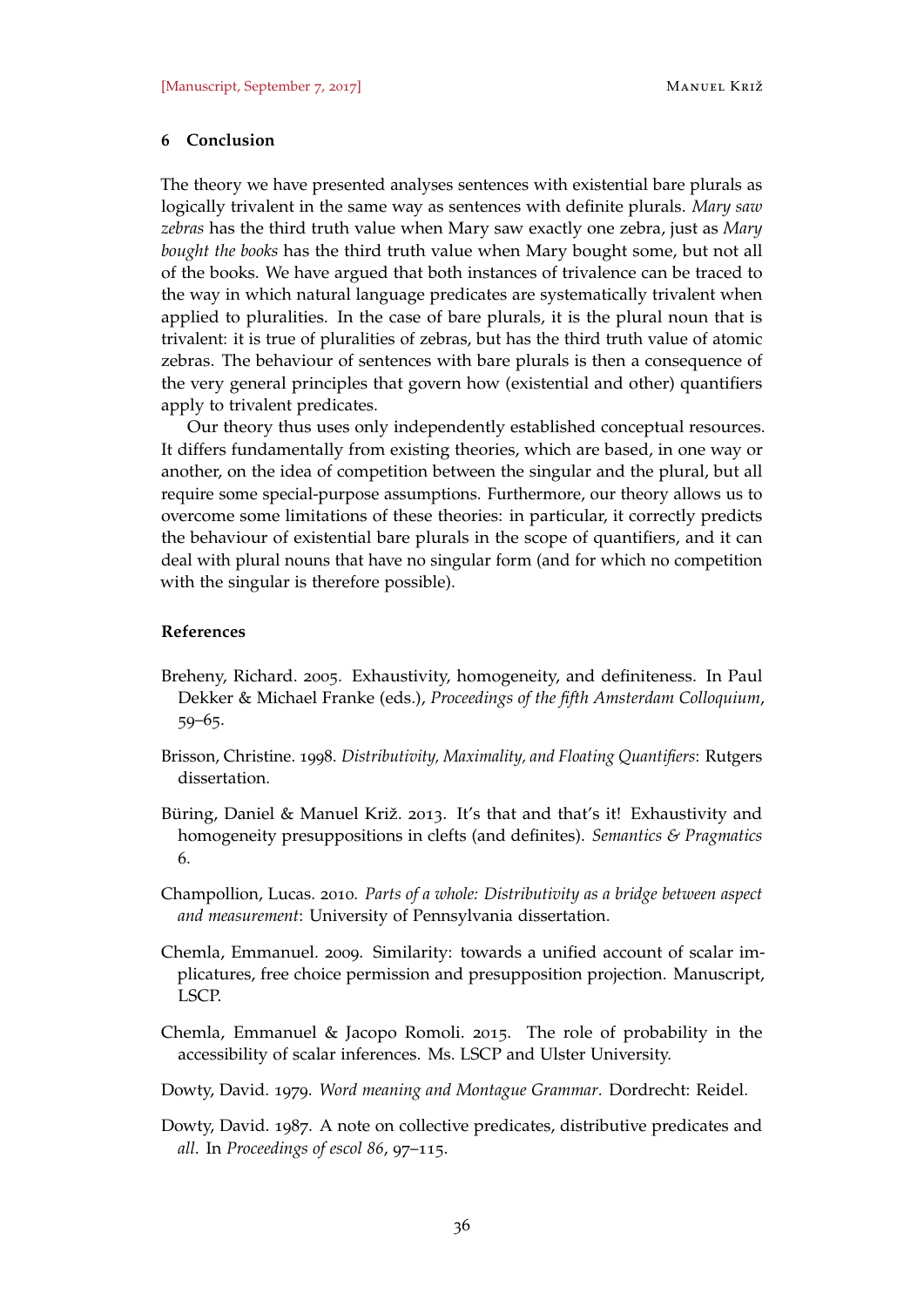- <span id="page-36-1"></span>Farkas, Donka & Henriëtte de Zwart. 2010. The semantics and pragmatics of plurals. *Semantics & Pragmatics* 3(6). 1–54.
- <span id="page-36-14"></span>Fox, Danny. 2007. Free choice and the theory of scalar implicatures. Ms. MIT.
- <span id="page-36-15"></span>Fox, Danny & Benjamin Spector. to appear. Economy and embedded exhaustification. *Natural Language Semantics* .
- <span id="page-36-2"></span>Gajewski, Jon. 2005. *Neg-raising: Polarity and Presupposition*: MIT dissertation.
- <span id="page-36-11"></span>Grimm, Scott. 2013. Plurality is distinct from number neutrality. In Yelena Fainleib, Nicholas LaCara & Yangsook Park (eds.), *Proceedings of NELS 41*, .
- <span id="page-36-12"></span>Grimm, Scott. 2014. Inclusive and exclusive plurality: Experimental investigations. Presented at New Directions in Experimental Semantics, The Graduate Center, CUNY.
- <span id="page-36-16"></span>Hamblin, Charles L. 1973. Questions in Montague English. *Foundations of Language*  $10(1)$ .  $41-53$ .
- <span id="page-36-0"></span>Ivlieva, Natalia. 2013. *Scalar implicatures and the grammar of plurality and disjunction*: MIT dissertation.
- <span id="page-36-4"></span>Ivlieva, Natalia. 2014. Multiplicity and non-monotonic environments. In Luka Crnič & Uli Sauerland (eds.), *The art and craft of semantics: A festschrift for Irene Heim*, vol. 1, 245–251. Cambridge, MA: MITWPL.
- <span id="page-36-6"></span>Ivlieva, Natalia & Yasutada Sudo. 2015. Another problem for alternative-based theories of plurality inferences: The case of mass plurals. *Snippets* 29. 7–8.
- <span id="page-36-5"></span>Katzir, Roni. 2007. Structurally defined alternatives. *Linguistics and Philosophy* 30. 669–690.
- <span id="page-36-3"></span>Križ, Manuel. 2015. *Aspects of homogeneity in the semantics of natural language*: University of Vienna dissertation.
- <span id="page-36-7"></span>Križ, Manuel. 2016. Homogeneity, non-maximality, and 'all'. *Journal of Semantics* 33(3). 493–539. doi:10.1093/jos/ffv006.
- <span id="page-36-8"></span>Križ, Manuel & Emmanuel Chemla. 2015. Two methods to find truth-value gaps and their application to the projection problem of homogeneity. *Natural Language Semantics* 23(3). 205–248. doi:10.1007/s11050-015-9114-z.
- <span id="page-36-10"></span>Križ, Manuel & Benjamin Spector. 2017. Interpreting plural predication: Homogeneity and non-maximality. Ms. IJN.
- <span id="page-36-13"></span>Lasersohn, Peter. 1999. Pragmatic halos. *Language* 3(75). 522–551.
- <span id="page-36-9"></span>Link, Godehard. 1983. The logical analysis of plurals and mass terms: A latticetheoretical approach. In R. Baeuerle, C. Schwarze & Arnim von Stechow (eds.), *Meaning, use and interpretation of language*, de Gruyter.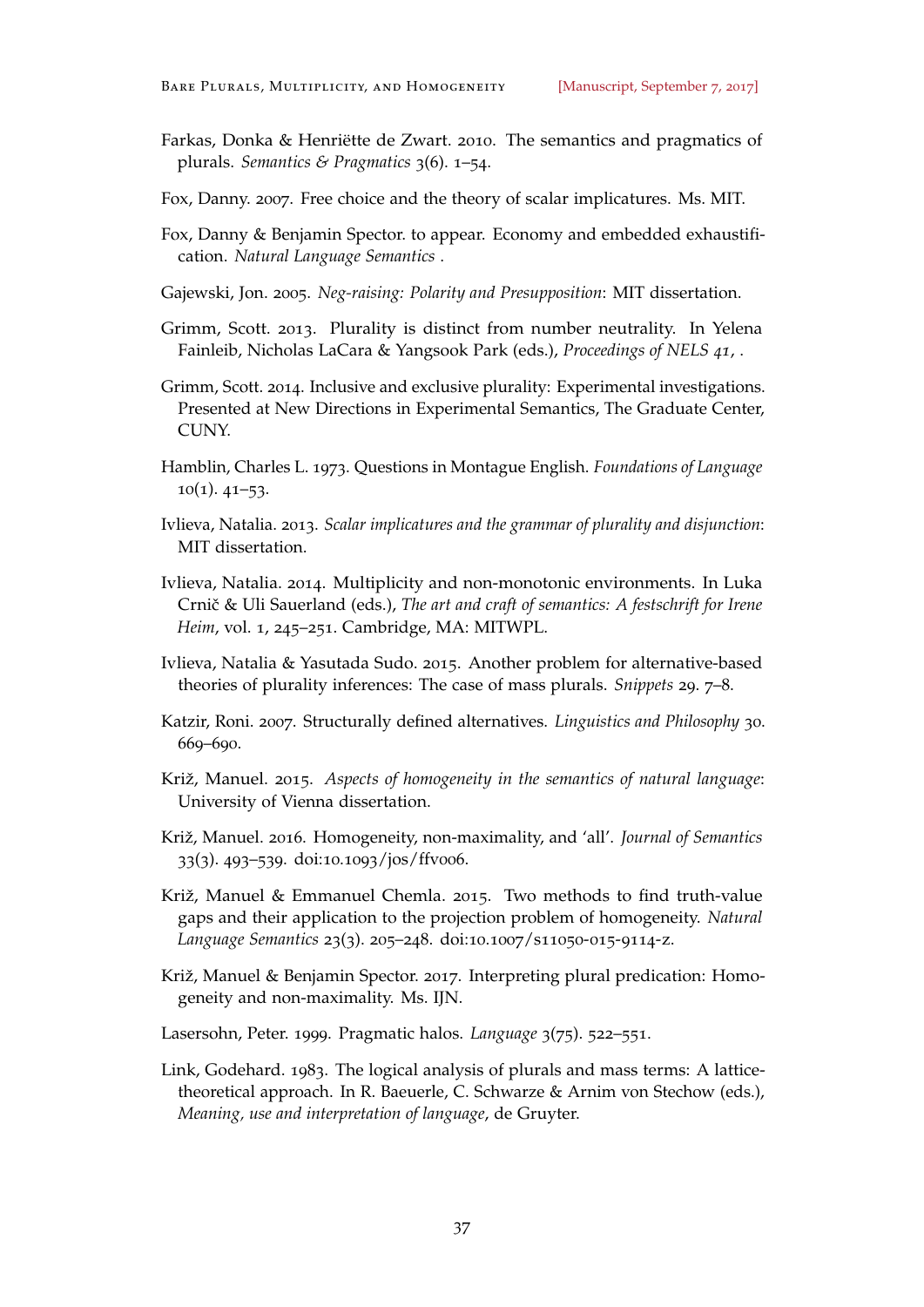- <span id="page-37-9"></span>Link, Godehard. 1987. Generalized quantifiers and plurals. In Peter Gärdenfors (ed.), *Generalized quantifiers: Linguistic and logical approaches*, Reidel.
- <span id="page-37-4"></span>Löbner, Sebastian. 2000. Polarity in natural language: predication, quantification and negation in particular and characterizing sentences. *Linguistics and Philosophy* 23. 213–308.
- <span id="page-37-11"></span>Magri, Giorgio. 2009. A theory of individual-level predicates based on blind mandatory scalar implicatures. *Natural Language Semantics* 17(3). 245–297.
- <span id="page-37-7"></span>Magri, Giorgio. 2011. The plurality inference of object mass nouns. *Snippets* 24. 9–10.
- <span id="page-37-5"></span>Magri, Giorgio. 2014. An account for the homogeneity effects triggered by plural definites and conjunction based on double strengthening. In Salvatore Pistoia Reda (ed.), *Pragmatics, semantics and the case of scalar implicatures* Palgrave Studies in Pragmatics, Language and Cognition, 99–145. Houndsmills: Palgrave Macmillan.
- <span id="page-37-10"></span>Malamud, Sophia. 2012. The meaning of plural definites: A decision-theoretic approach. *Semantics & Pragmatics* 5. 1–58.
- <span id="page-37-6"></span>Mayr, Clemens. 2015. Plural definite NPs presuppose multiplicity via embedded exhaustification. In Sarah D'Antonio, Marry Moroney & Carol Rose Little (eds.), *Proceedings of SALT 25*, 204–225.
- <span id="page-37-13"></span>Romoli, Jacopo. 2012. *Soft, but strong. neg-raising, soft triggers, and exhaustification*: Harvard University dissertation.
- <span id="page-37-0"></span>Sauerland, Uli. 2003. A new semantics for number. In Rob Young & Yuping Zhou (eds.), *Proceedings of Semantics and Linguistic Theory (SALT) 13*, 258–275. Ithaca, NY: CLC Publications, Cornell University.
- <span id="page-37-1"></span>Sauerland, Uli, Jan Anderse & Kazuko Yatsushiro. 2005. The plural is semantically unmarked. In Stephan Kepser & Marga Reis (eds.), *Linguistic evidence*, 413–434. Berlin: Mouton de Gruyter.
- <span id="page-37-8"></span>Schwarz, Florian. 2013. Maximality and definite plurals – experimental evidence. In Emmanuel Chemla, Vincent Homer & Grégoire Winterstein (eds.), *Proceedings of Sinn und Bedeutung 17*, 509–526.
- <span id="page-37-3"></span>Schwarzschild, Roger. 1994. Plurals, presuppositions and the sources of distributivity. *Natural Language Semantics* 2(3). 201–248.
- <span id="page-37-2"></span>Spector, Benjamin. 2007. Aspects of the pragmatics of plural morphology: On higher-order implicatures. In Uli Sauerland & Penka Stateva (eds.), *Presupposition and implicature in compositional semantics* Palgrave Studies in Pragmatics, Language and Cognition, chap. 9, 243–281. Palgrave Macmillan.
- <span id="page-37-12"></span>Sudo, Yasutada & Benjamin Spector. to appear. Presupposed ignorance and exhaustification: How scalar implicature and presupposition interact. *Linguistics and Philosophy* .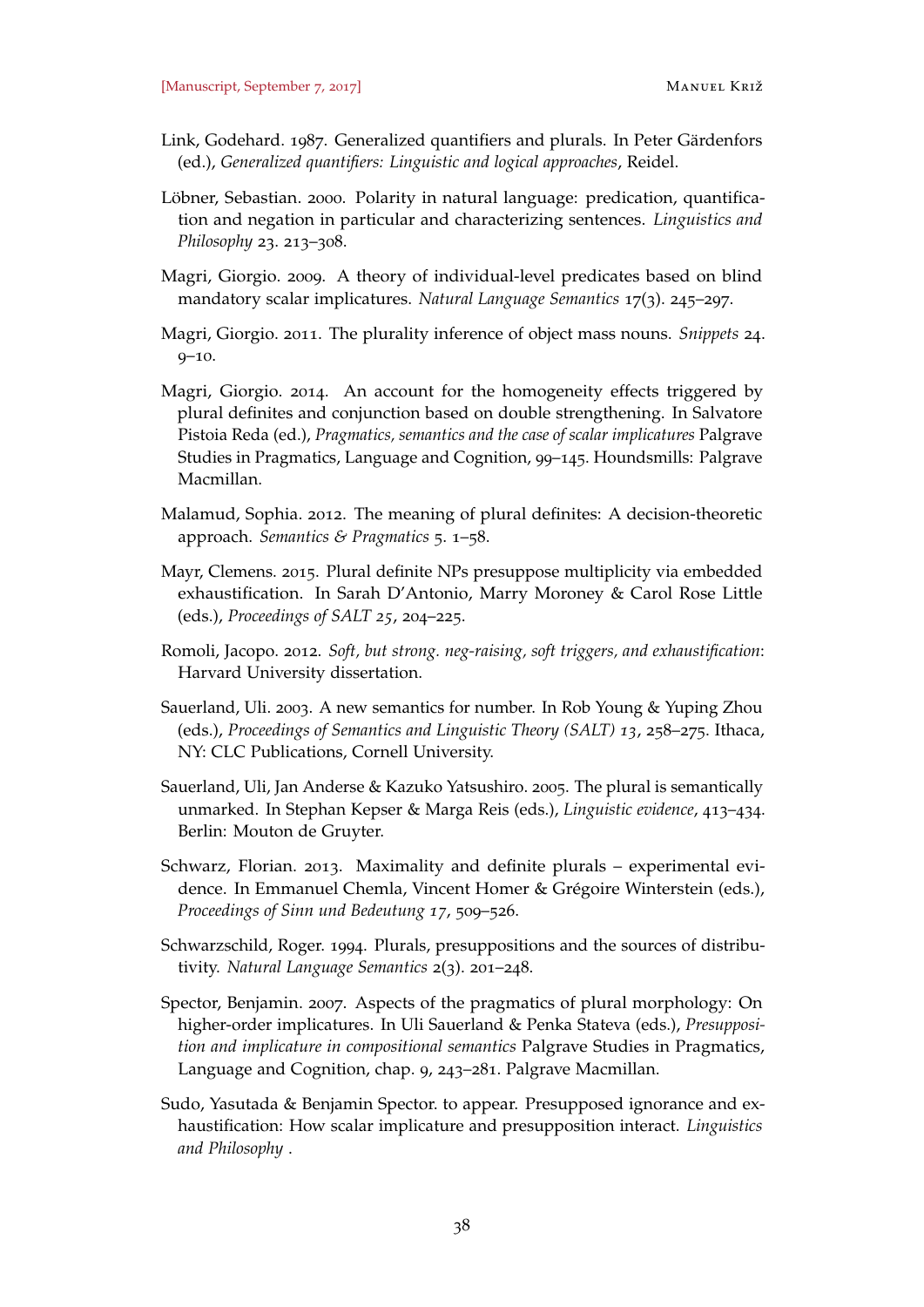- <span id="page-38-3"></span>Trinh, Tue & Andreas Haida. 2015. Constraining the derivation of alternatives. *Natural Language Semantics* 23(4). 249–270.
- <span id="page-38-5"></span>Winter, Yoad. 2001. *Flexibility principles in boolean semantics*. Cambridge, MA: MIT Press.

<span id="page-38-0"></span>Zweig, Eytan. 2008. *Dependent plurals and plural meaning*: NYU dissertation.

<span id="page-38-1"></span>Zweig, Eytan. 2009. Number-neutral bare plurals and the multiplicity implicature. *Linguistics and Philosophy* 32. 353–407.

#### <span id="page-38-2"></span>**A Homogeneity and Collectives: Empirical Arguments**

In this section, we would like to substantiate the assumptions about homogeneity with collective predicates which form the basis of section [3](#page-17-1).4. While no experimental investigation of this issue has been performed, we believe that the case can be made on the basis of introspective judgements using, essentially, two diagnostics. The first diagnostic is the simple acceptability of both the affirmative and the negated sentence: when neither seems appropriate to describe the situation, we have good reason to suspect homogeneity. The second diagnostic is how one might naturally react to an inappropriate assertion of the kind in question. In both cases, it is useful to compare a putatively undefined sentence to a non-homogeneous sentence which is clearly true or false.<sup>34</sup>

Let us consider in turn the three types of situations where a collective predication is, according to Generalised Homogeneity, undefined.

<span id="page-38-4"></span>(108) Scenario 1: *Only a subgroup of the boys is staging the performance.*

- a. #The boys are performing Hamlet (together).  $35.36$
- b. #The boys aren't performing Hamlet (together).

There is a clear contrast between (108b) and the corresponding *all*-sentence, which is uncontroversially true (indicating that its affirmative counterpart is false).

(109) Scenario 1: *Only a subgroup of the boys is staging the performance.*

- a. #All the boys are performing Hamlet (together).<sup>37</sup>
- b. Not all the boys aren't performing Hamlet (together).

This concludes the application of the first diagnostic, plain acceptability, and we can move on to the second, appropriate responses. We submit that the

<sup>34</sup> All of the judgements reported in this section are mirrored in the author's native German with the particle *naja* functioning like *well*. It should be noted, however, that the existence of a particle with this function does not appear to be universal across languages.

<sup>35</sup> To the extent that (108a) may ever seem acceptable in such a scenario, it is only in a situation where all the boys together are being credited as a team, while it is irrelevant how many members of the group actually contributed. This possibility has been observed for various collective predicates and is commonly referred to as *team credit* after [Dowty](#page-35-5) [1987](#page-35-5). [Križ](#page-36-7) [2016](#page-36-7) has argued that this is, in fact, just another instance of non-maximality.

<sup>36</sup> For a brief discussion of the bracketed *together*, see the end of this section.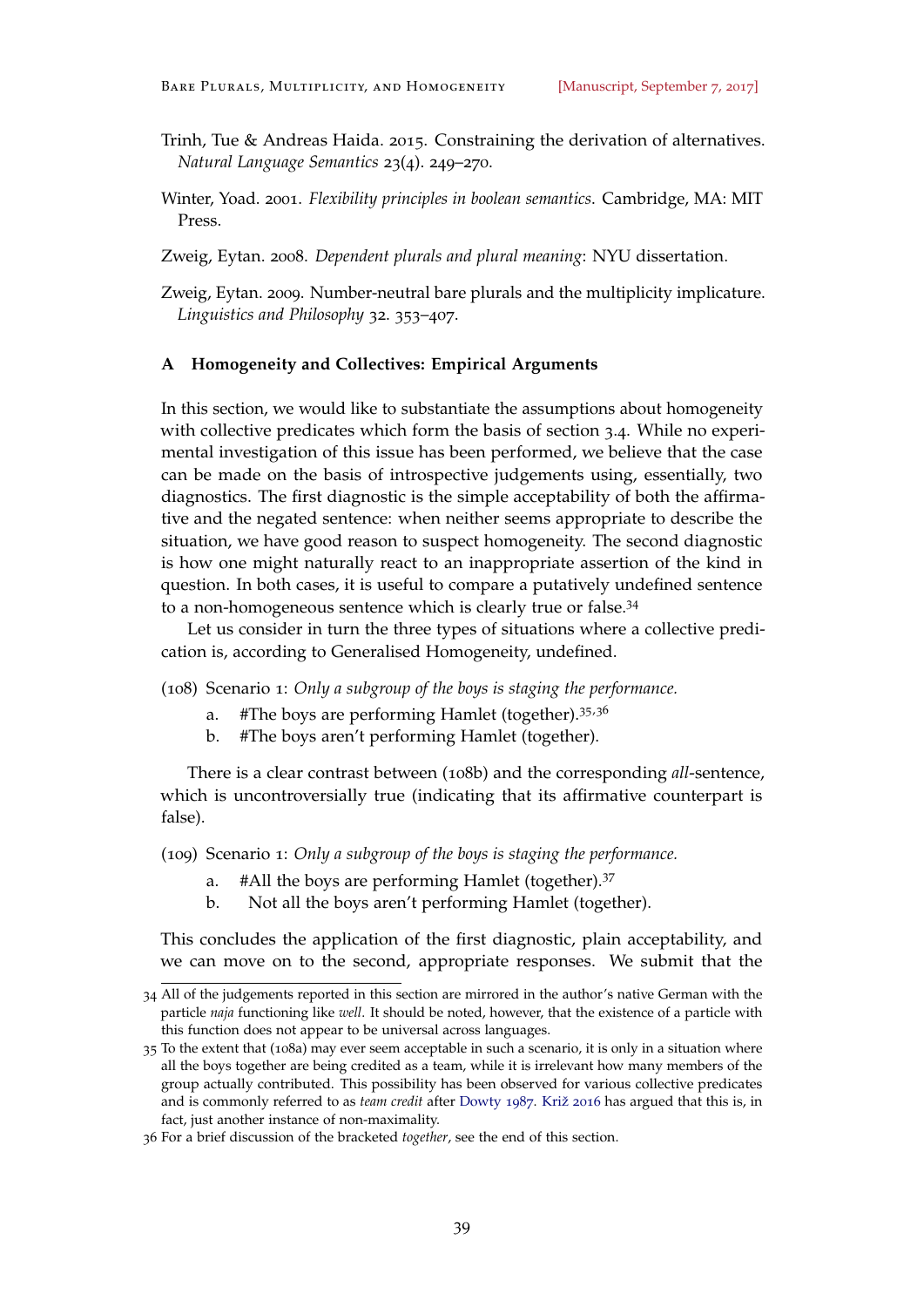most natural response to both sentences in ([108](#page-38-4)) is a *well*-answer followed by a correction. Replies with *yes* and *no* both appear possible to some extent, but are more marked.

(110) Scenario 1: *Only a subgroup of the boys is staging the performance.*

- A: The boys are performing Hamlet (together).
- B: Well, some of them are.
- B': ??Yes, some of them are.
- B": ??No, only some of them are.

Again we find a stark contrast with the corresponding *all*-sentence: here, both *no* and *well* are possible, while *yes* is out of the question. This indicates that the unacceptable homogeneous sentence really has a different status from the unacceptable non-homogeneous sentence.

(111) Scenario 1: *Only a subgroup of the boys is staging the performance.*

- A: All the boys are performing Hamlet (together).
- B: Well, some of them are.
- B': #Yes, some of them are.
- B": No, only some of them are.

Let us now move on to the second type of scenario.

- (112) Scenario 2: *The boys and the girls together are performing Hamlet.*
	- a. #The boys are performing Hamlet (together).
	- b. #The boys aren't performing Hamlet (together).

What is interesting here is that for this scenario, the false counterpart of (112a) is not the corresponding *all*-sentence, which is likewise unacceptable:

(113) Scenario 2: *The boys and the girls together are performing Hamlet.*

- a. #All the boys are performing Hamlet (together).
- b. #Not all the boys are performing Hamlet (together).

Rather, the false counterpart is (114a), whose negation (114b) is uncontroversially true.

(114) Scenario 2: *The boys and the girls together are performing Hamlet.*

- a. #The boys are performing Hamlet alone.
- b. The boys aren't performing Hamlet alone.

In terms of preferred answers, we do not see much of a difference between the definite plural and the *all*-phrase. This is crucial for motivating our treatment of the interaction of quantifiers, homogeneity, and collective predication in section [3](#page-17-1).4.

- (115) Scenario 2: *The boys and the girls together are performing Hamlet.*
	- A: (All) the boys are performing Hamlet (together).
	- B: Well, they are doing it together with the girls.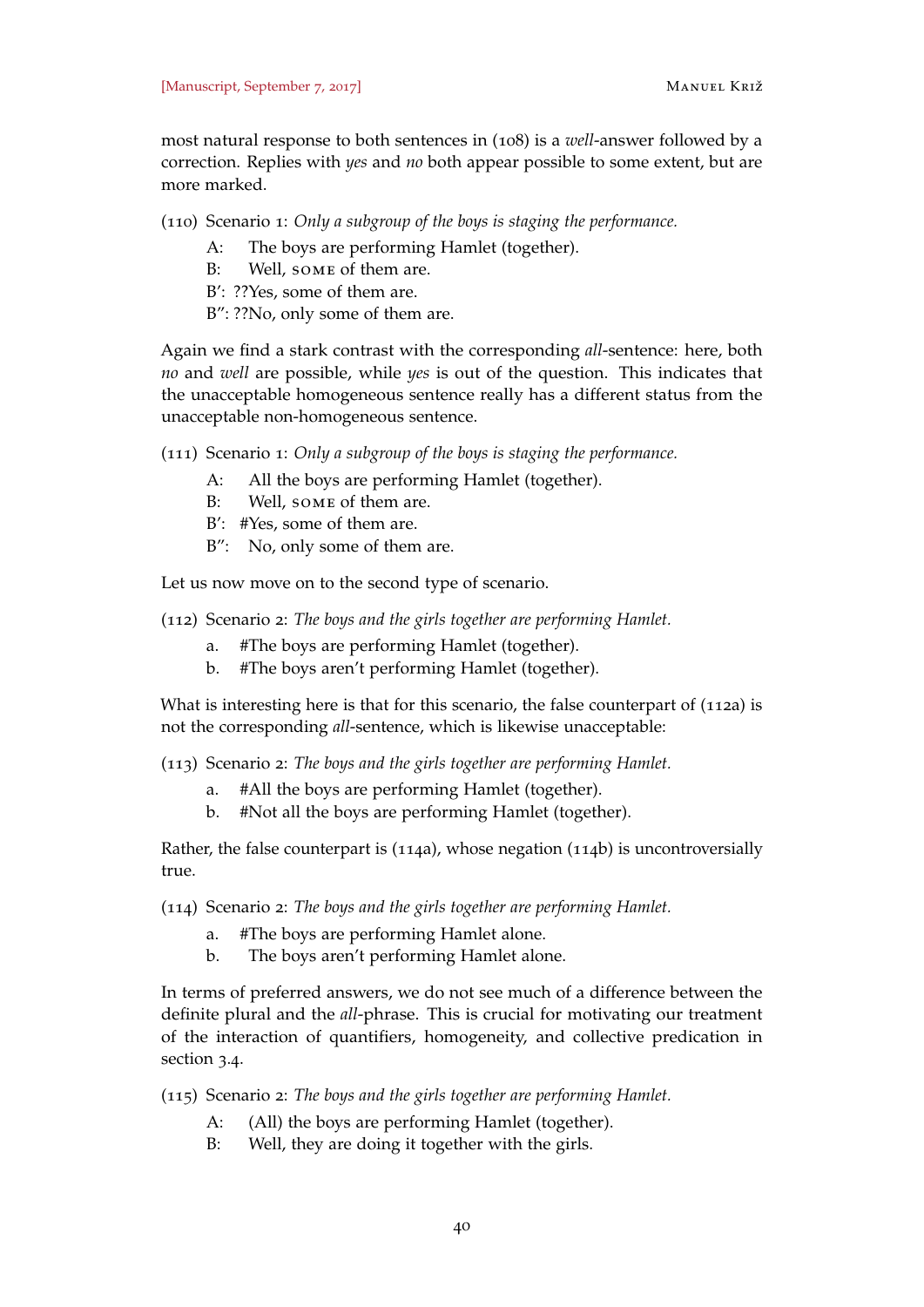- B': ??Yes, together with the girls.
- B": ??No, they are doing it together with the girls.

This is in contrast to the *alone*-variant of the sentence, which is plainly false.

(116) Scenario 2: *The boys and the girls together are performing Hamlet.*

- A: (All) the boys are performing Hamlet alone.
- B: Well, they are doing it together with the girls.
- B': #Yes, together with the girls.
- B": No, they are doing it together with the girls.

Finally, consider the third type of scenario where generalised homogeneity predicts undefinedness.

- (117) Scenario 3: *Some of the boys together with some girls are giving the performance.*
	- a. #The boys are performing Hamlet (together).
	- b. #The boys aren't performing Hamlet (together).

Here the situation is slightly more complicated because it is not clear what variant of the sentence is plainly false in this scenario. To be sure, the *all*-variant of (117a) is unacceptable in this situation, but its negation also does not strike us as entirely natural.

(118) Scenario 3: *Some of the boys together with some girls are giving the performance.*

- a. #All the boys are performing Hamlet (together).
- b. ??Not all the boys are performing Hamlet (together).

<span id="page-40-0"></span>One might take this to indicate that this is the same situation as in Scenario 2, where both sentences with plain *the* and those with *all* are undefined, in which case our analysis from section [3](#page-17-1).4 is slightly off the mark, since it predicts (118a) to be false (and (118b) to be true). It would be hasty to draw this conclusion, however, before considering the second diagnostic.

(119) Scenario 3: *Some of the boys together with some girls are giving the performance.*

- A: The boys are performing Hamlet (together).
- B: Well, some of them are doing it together with some girls...
- B': ?#Yes, together with the girls. $3^8$

B": ??No, some of them are doing it together with some girls.

The judgement is subtle, but it seems to us that a *no*-answer is more natural for the corresponding *all*-sentence in (120) than it is in (119).

(120) Scenario 3: *Some of the boys together with some girls are giving the performance.*

- A: All the boys are performing Hamlet (together).
- B: Well, some of them are doing it together with some girls...

<sup>38</sup> We find it very difficult to imagine a context in which this *yes*-answer would be acceptable. This is natural if its limited acceptability is due to team credit, since it is hard to see how the boys, as a group, could every be credited with the performance when only some of the boys are participating in it together with somebody else.